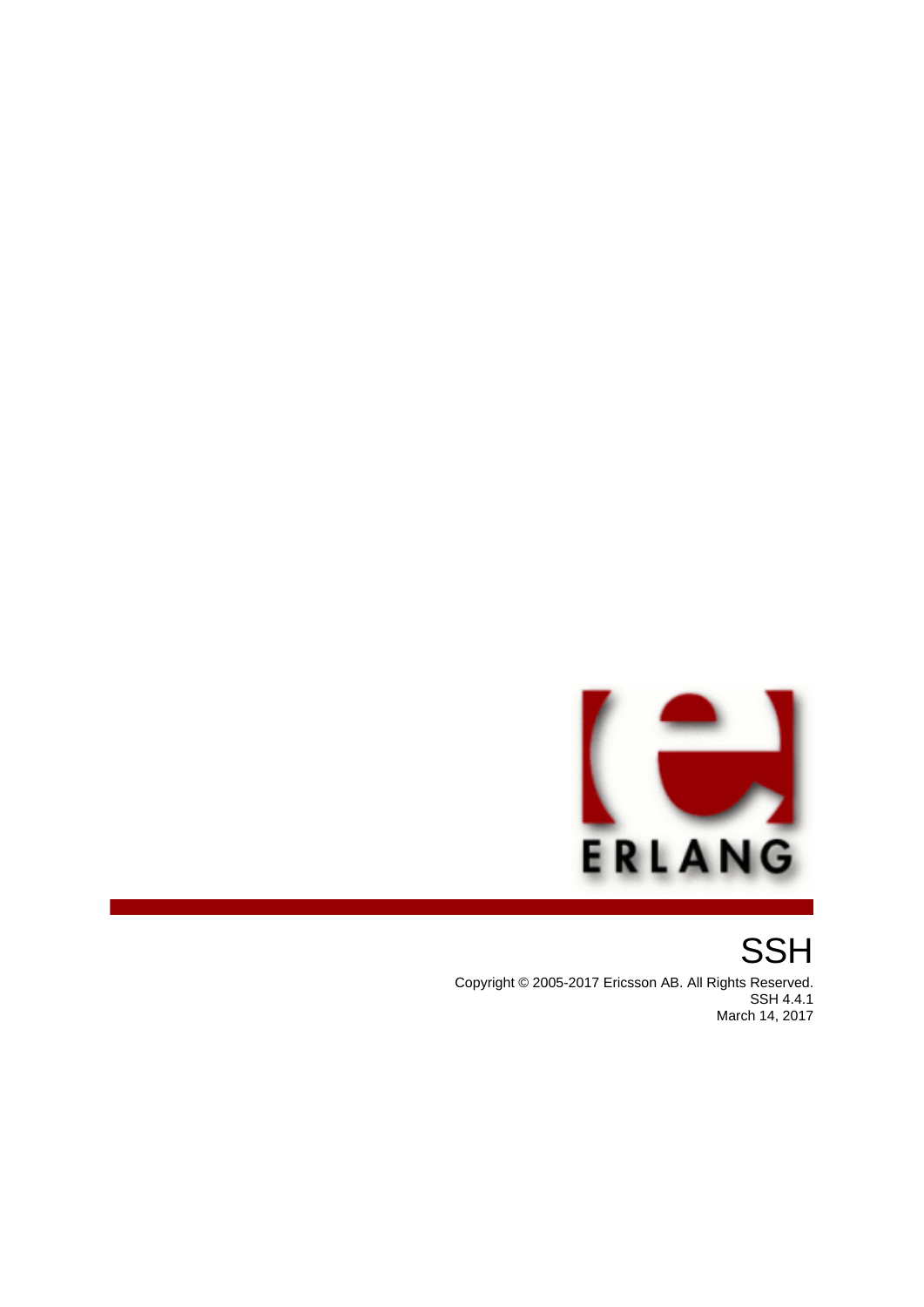#### **Copyright © 2005-2017 Ericsson AB. All Rights Reserved.**

Licensed under the Apache License, Version 2.0 (the "License"); you may not use this file except in compliance with the License. You may obtain a copy of the License at http://www.apache.org/licenses/LICENSE-2.0 Unless required by applicable law or agreed to in writing, software distributed under the License is distributed on an "AS IS" BASIS, WITHOUT WARRANTIES OR CONDITIONS OF ANY KIND, either express or implied. See the License for the specific language governing permissions and limitations under the License. Ericsson AB. All Rights Reserved..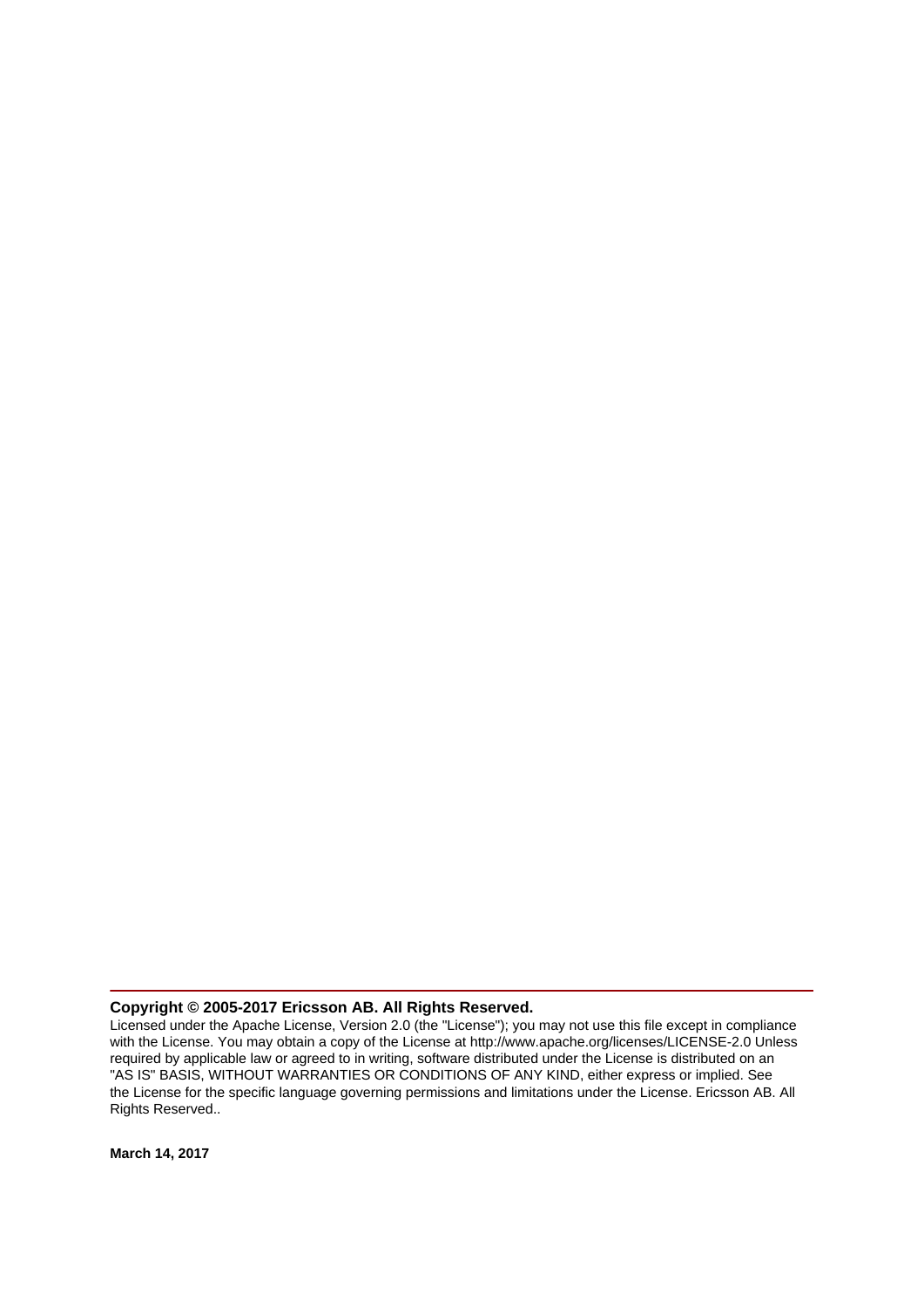Ericsson AB. All Rights Reserved.: SSH | 1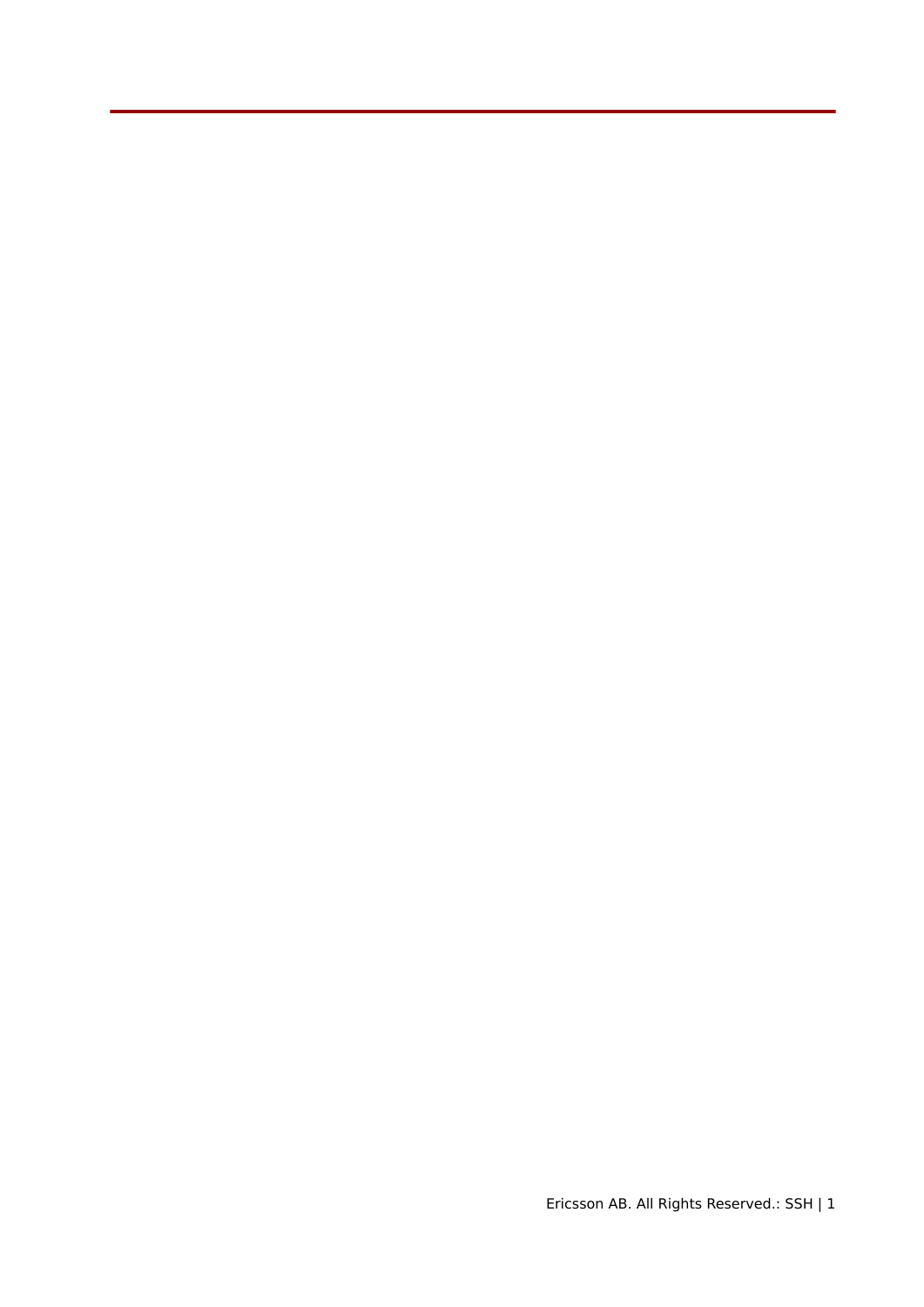# 1 SSH User's Guide

The Erlang Secure Shell (SSH) application, ssh, implements the SSH Transport Layer Protocol and provides SSH File Transfer Protocol (SFTP) clients and servers.

# 1.1 Introduction

SSH is a protocol for secure remote logon and other secure network services over an insecure network.

# 1.1.1 Scope and Purpose

SSH provides a single, full-duplex, and byte-oriented connection between client and server. The protocol also provides privacy, integrity, server authentication, and man-in-the-middle protection.

The ssh application is an implementation of the SSH Transport, Connection and Authentication Layer Protocols in Erlang. It provides the following:

- API functions to write customized SSH clients and servers applications
- The Erlang shell available over SSH
- An SFTP client (*ssh\_sftp*) and server (*ssh\_sftpd*)

# 1.1.2 Prerequisites

It is assumed that the reader is familiar with the Erlang programming language, concepts of **OTP**, and has a basic understanding of **public keys**.

# 1.1.3 SSH Protocol Overview

Conceptually, the SSH protocol can be partitioned into four layers:



Figure 1.1: SSH Protocol Architecture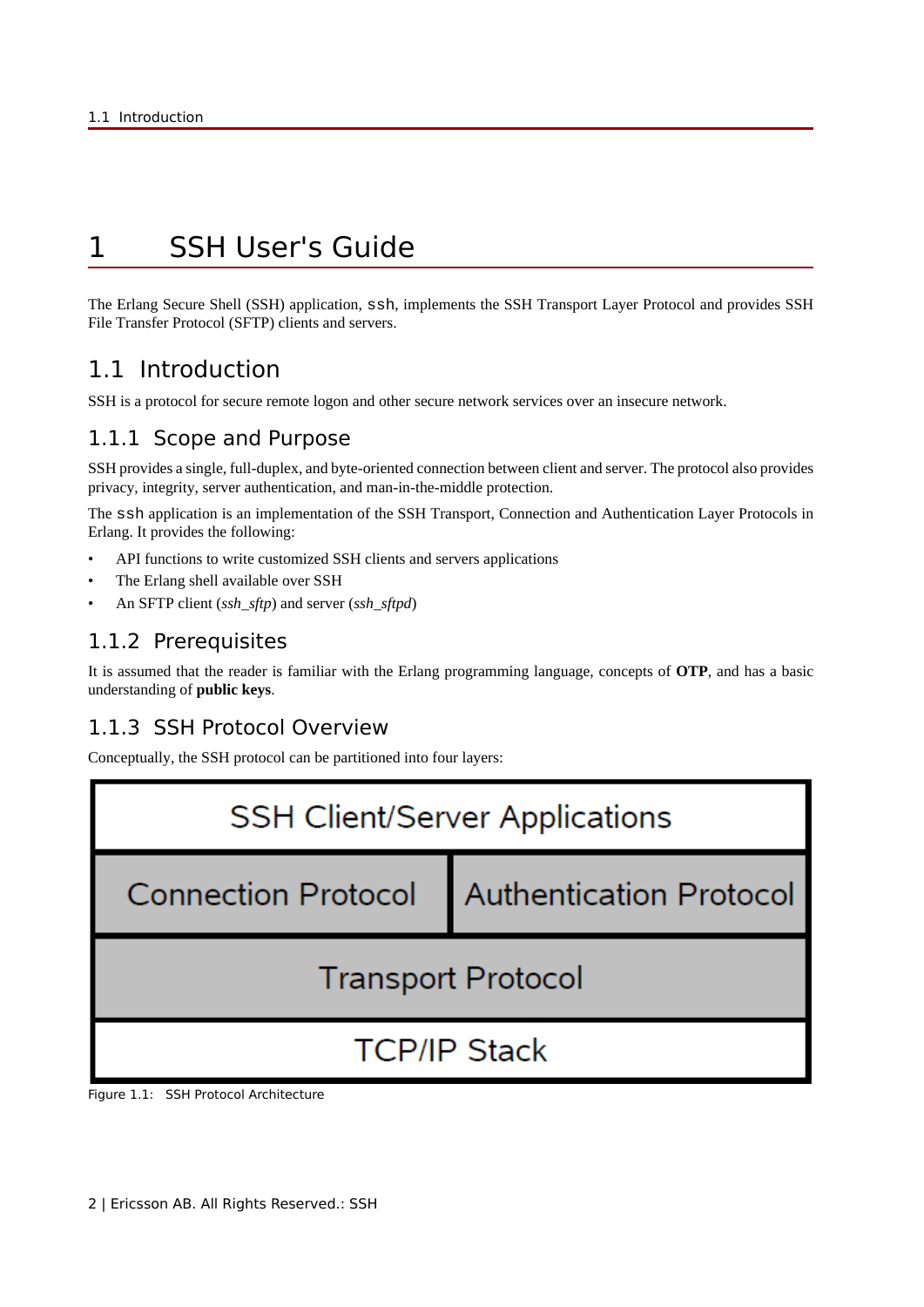### Transport Protocol

The SSH Transport Protocol is a secure, low-level transport. It provides strong encryption, cryptographic host authentication, and integrity protection. A minimum of Message Authentication Code (MAC) and encryption algorithms are supported. For details, see the *ssh(3)* manual page in ssh.

### Authentication Protocol

The SSH Authentication Protocol is a general-purpose user authentication protocol run over the SSH Transport Layer Protocol. The ssh application supports user authentication as follows:

- Using public key technology. RSA and DSA, X509-certificates are not supported.
- Using keyboard-interactive authentication. This is suitable for interactive authentication methods that do not need any special software support on the client side. Instead, all authentication data is entered from the keyboard.
- Using a pure password-based authentication scheme. Here, the plain text password is encrypted before sent over the network.

Several configuration options for authentication handling are available in *ssh:connect/[3,4]* and *ssh:daemon/[2,3]*.

The public key handling can be customized by implementing the following behaviours from ssh:

- Module *ssh\_client\_key\_api*.
- Module *ssh\_server\_key\_api*.

### Connection Protocol

The SSH Connection Protocol provides application-support services over the transport pipe, for example, channel multiplexing, flow control, remote program execution, signal propagation, and connection forwarding. Functions for handling the SSH Connection Protocol can be found in the module *ssh\_connection* in ssh.

### Channels

All terminal sessions, forwarded connections, and so on, are channels. Multiple channels are multiplexed into a single connection. All channels are flow-controlled. This means that no data is sent to a channel peer until a message is received to indicate that window space is available. The **initial window size** specifies how many bytes of channel data that can be sent to the channel peer without adjusting the window. Typically, an SSH client opens a channel, sends data (commands), receives data (control information), and then closes the channel. The *ssh\_channel* behaviour handles generic parts of SSH channel management. This makes it easy to write your own SSH client/server processes that use flow-control and thus opens for more focus on the application logic.

Channels come in the following three flavors:

- **Subsystem** Named services that can be run as part of an SSH server, such as SFTP *(ssh\_sftpd)*, that is built into the SSH daemon (server) by default, but it can be disabled. The Erlang ssh daemon can be configured to run any Erlang- implemented SSH subsystem.
- **Shell** Interactive shell. By default the Erlang daemon runs the Erlang shell. The shell can be customized by providing your own read-eval-print loop. You can also provide your own Command-Line Interface (CLI) implementation, but that is much more work.
- **Exec** One-time remote execution of commands. See function *ssh\_connection:exec/4* for more information.

# 1.1.4 Where to Find More Information

For detailed information about the SSH protocol, refer to the following Request for Comments(RFCs):

- **[RFC 4250](href)** Protocol Assigned Numbers
- **[RFC 4251](href)** Protocol Architecture
- **[RFC 4252](href)** Authentication Protocol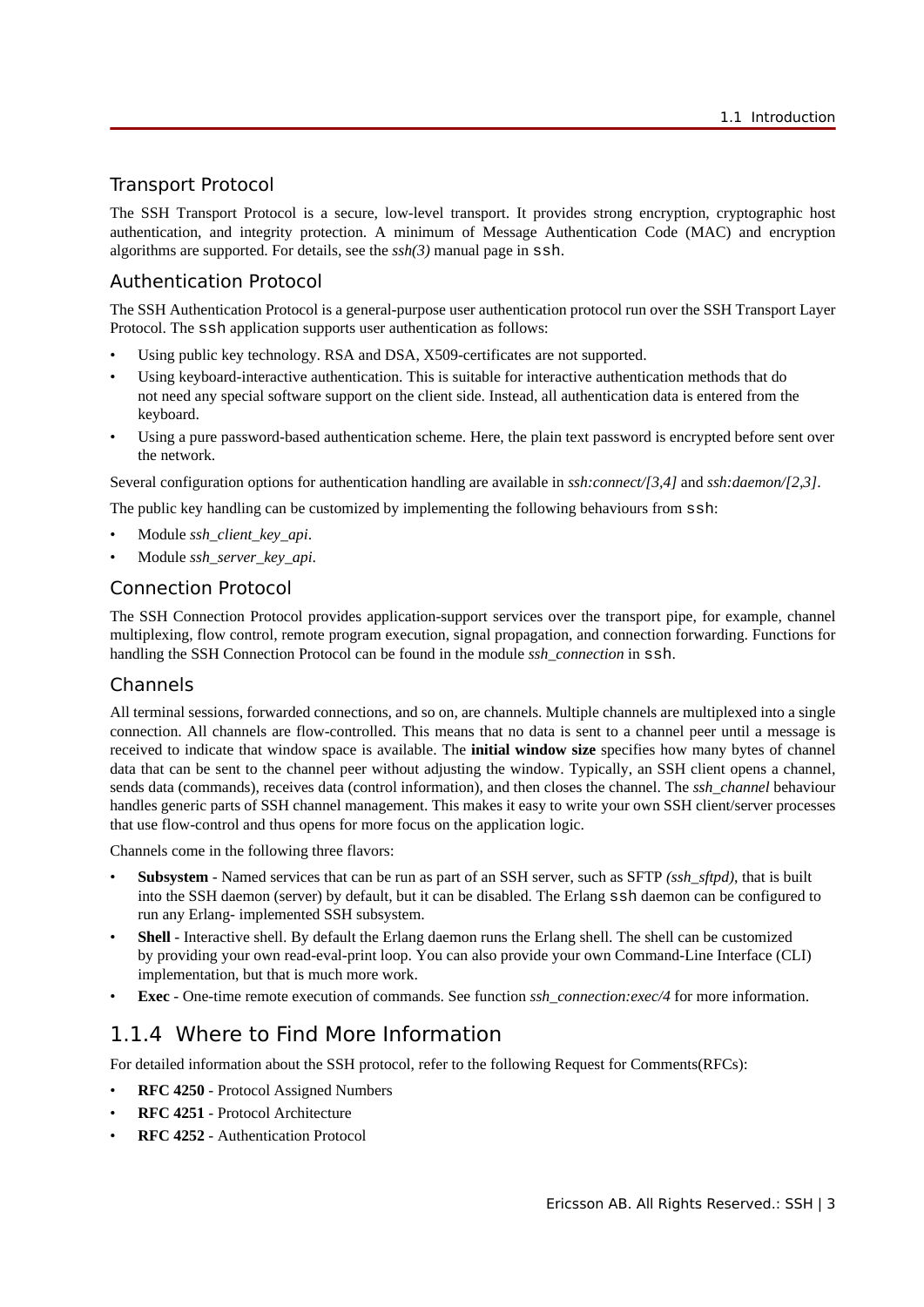- **[RFC 4253](href)** Transport Layer Protocol
- **[RFC 4254](href)** Connection Protocol
- **[RFC 4344](href)** Transport Layer Encryption Modes
- **[RFC 4716](href)** Public Key File Format

# 1.2 Getting Started

### 1.2.1 General Information

The following examples use the utility function  $ssh:star\theta$  to start all needed applications (crypto, public key, and ssh). All examples are run in an Erlang shell, or in a bash shell, using **openssh** to illustrate how the ssh application can be used. The examples are run as the user otptest on a local network where the user is authorized to log in over ssh to the host **tarlop**.

If nothing else is stated, it is presumed that the otptest user has an entry in the **authorized\_keys** file of **tarlop** (allowed to log in over ssh without entering a password). Also, **tarlop** is a known host in the known\_hosts file of the user otptest. This means that host-verification can be done without user-interaction.

### 1.2.2 Using the Erlang ssh Terminal Client

The user otptest, which has bash as default shell, uses the ssh:shell/1 client to connect to the **openssh** daemon running on a host called **tarlop**:

```
 1> ssh:start().
 ok
2 > \{ ok, S \} = \{ sh : \{ sh \} \cup \{ "tarlop" \}.
 otptest@tarlop:> pwd
 /home/otptest
 otptest@tarlop:> exit
 logout
 3>
```
### 1.2.3 Running an Erlang ssh Daemon

The system\_dir option must be a directory containing a host key file and it defaults to /etc/ssh. For details, see Section Configuration Files in *ssh(6)*.

#### Note:

Normally, the /etc/ssh directory is only readable by root.

The option user\_dir defaults to directory users  $\sim/$ .ssh.

**Step 1.** To run the example without root privileges, generate new keys and host keys:

```
 $bash> ssh-keygen -t rsa -f /tmp/ssh_daemon/ssh_host_rsa_key
 [...]
 $bash> ssh-keygen -t rsa -f /tmp/otptest_user/.ssh/id_rsa
 [...]
```
4 | Ericsson AB. All Rights Reserved.: SSH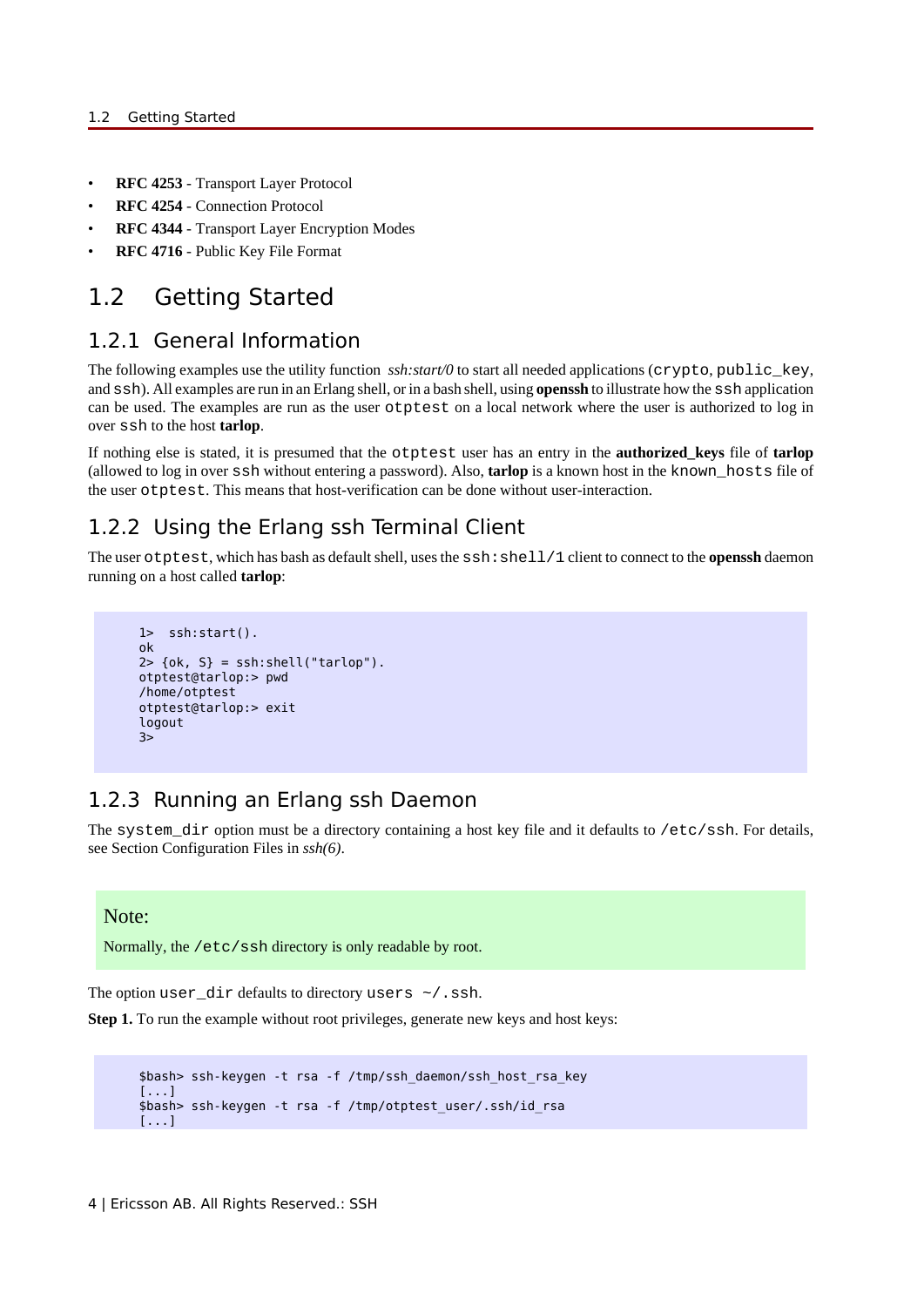**Step 2.** Create the file /tmp/otptest\_user/.ssh/authorized\_keys and add the content of /tmp/ otptest\_user/.ssh/id\_rsa.pub.

**Step 3.** Start the Erlang ssh daemon:

```
 1> ssh:start().
     ok
 2> {ok, Sshd} = ssh:daemon(8989, [{system_dir, "/tmp/ssh_daemon"},
 {user_dir, "/tmp/otptest_user/.ssh"}]).
     {ok,<0.54.0>}
     3>
```
**Step 4.** Use the **openssh** client from a shell to connect to the Erlang ssh daemon:

```
 $bash> ssh tarlop -p 8989 -i /tmp/otptest_user/.ssh/id_rsa\
        -o UserKnownHostsFile=/tmp/otptest_user/.ssh/known_hosts
The authenticity of host 'tarlop' can't be established.
 RSA key fingerprint is 14:81:80:50:b1:1f:57:dd:93:a8:2d:2f:dd:90:ae:a8.
 Are you sure you want to continue connecting (yes/no)? yes
 Warning: Permanently added 'tarlop' (RSA) to the list of known hosts.
Eshell V5.10 (abort with ^G)
 1>
```
There are two ways of shutting down an ssh daemon, see **Step 5a** and **Step 5b**.

**Step 5a.** Shut down the Erlang ssh daemon so that it stops the listener but leaves existing connections, started by the listener, operational:

```
 3> ssh:stop_listener(Sshd).
 ok
4<sub>5</sub>
```
**Step 5b.** Shut down the Erlang ssh daemon so that it stops the listener and all connections started by the listener:

```
 3> ssh:stop_daemon(Sshd)
 ok
\lambda
```
### 1.2.4 One-Time Execution

In the following example, the Erlang shell is the client process that receives the channel replies.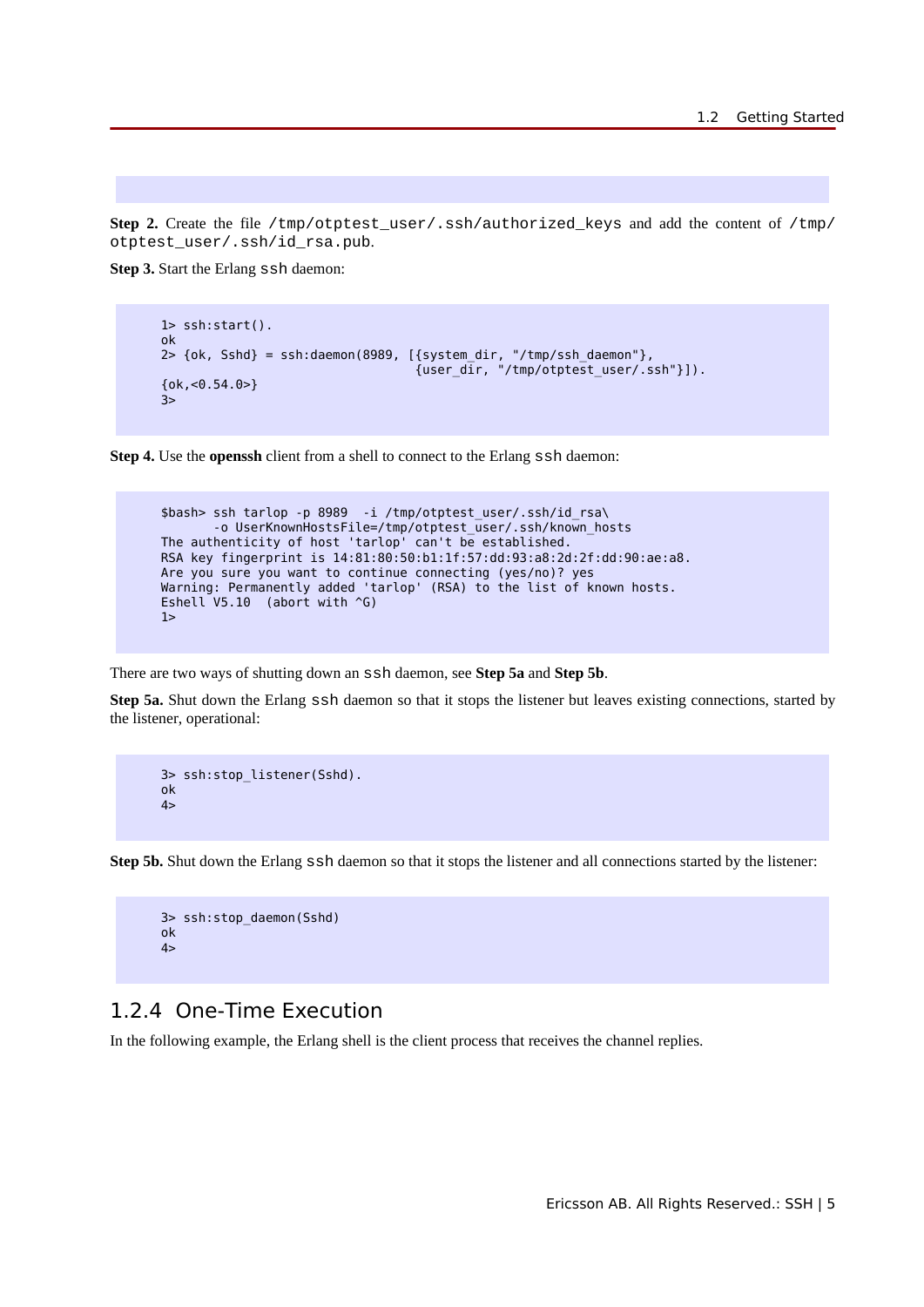Note:

The number of received messages in this example depends on which OS and which shell that is used on the machine running the ssh daemon. See also *ssh\_connection:exec/4*.

Do a one-time execution of a remote command over ssh:

```
 1> ssh:start().
      ok
 2> {ok, ConnectionRef} = ssh:connect("tarlop", 22, []).
\{ ok, <0.57.0>}
      3>{ok, ChannelId} = ssh_connection:session_channel(ConnectionRef, infinity).
      {ok,0}
      4> success = ssh_connection:exec(ConnectionRef, ChannelId, "pwd", infinity).
      5> flush().
      Shell got {ssh_cm,<0.57.0>,{data,0,0,<<"/home/otptest\n">>}}
 Shell got {ssh_cm,<0.57.0>,{eof,0}}
 Shell got {ssh_cm,<0.57.0>,{exit_status,0,0}}
      Shell got {ssh_cm,<0.57.0>,{closed,0}}
      ok
     6
```
Notice that only the channel is closed. The connection is still up and can handle other channels:

```
6 {ok, NewChannelId} = ssh connection:session channel(ConnectionRef, infinity).
      \{ok,1\} ...
```
### 1.2.5 SFTP Server

Start the Erlang ssh daemon with the SFTP subsystem:

```
 1> ssh:start().
     ok
 2> ssh:daemon(8989, [{system_dir, "/tmp/ssh_daemon"},
 {user_dir, "/tmp/otptest_user/.ssh"},
                      {subsystems, [ssh_sftpd:subsystem_spec([{cwd, "/tmp/sftp/example"}])
\{1\}]).
     {ok,<0.54.0>}
     3>
```
Run the OpenSSH SFTP client:

```
 $bash> sftp -oPort=8989 -o IdentityFile=/tmp/otptest_user/.ssh/id_rsa\
       -o UserKnownHostsFile=/tmp/otptest_user/.ssh/known_hosts_tarlop
 Connecting to tarlop...
 sftp> pwd
 Remote working directory: /tmp/sftp/example
 sftp>
```
6 | Ericsson AB. All Rights Reserved.: SSH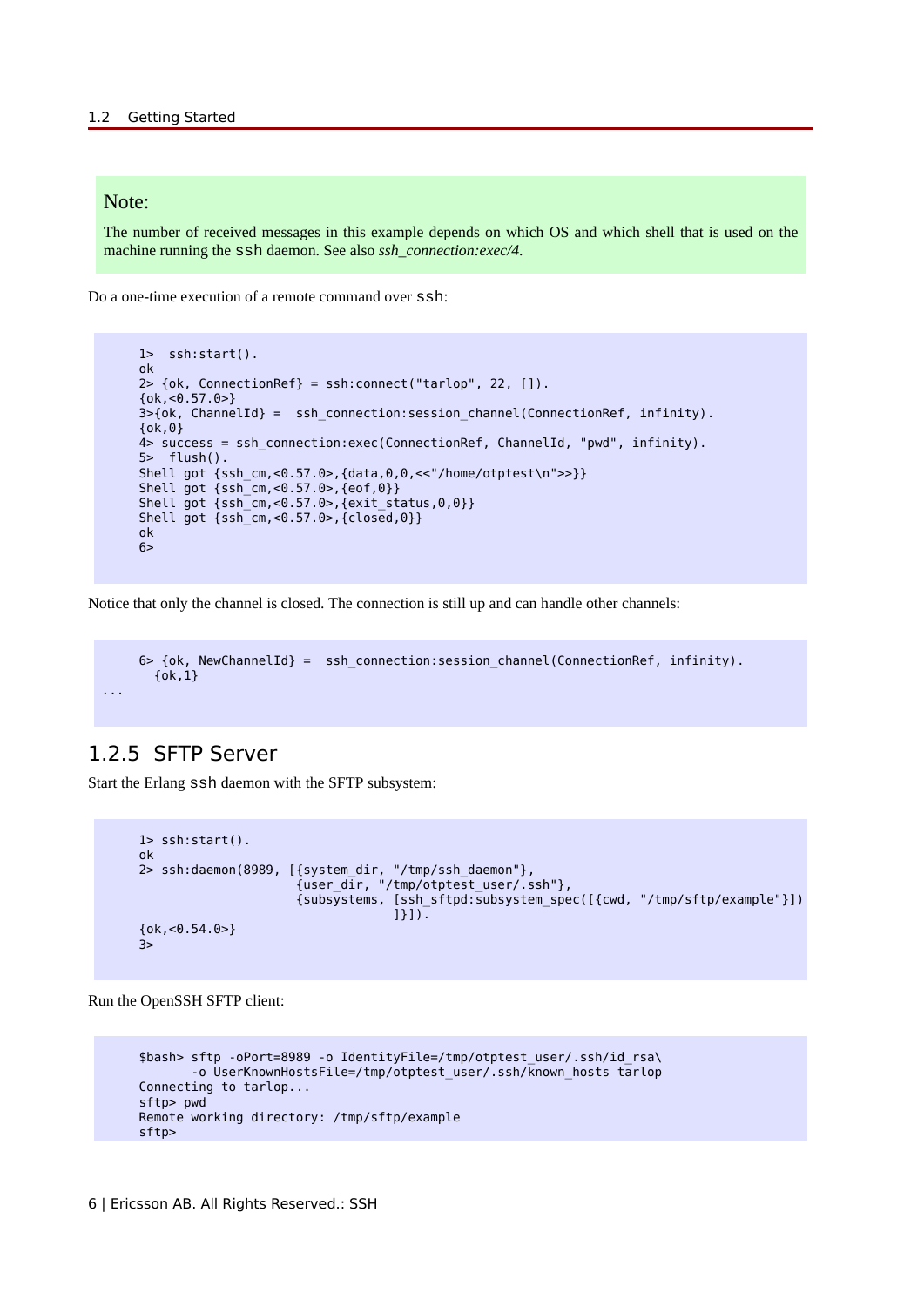### 1.2.6 SFTP Client

Fetch a file with the Erlang SFTP client:

```
 1> ssh:start().
 ok
 2> {ok, ChannelPid, Connection} = ssh_sftp:start_channel("tarlop", []).
 {ok,<0.57.0>,<0.51.0>}
 3> ssh_sftp:read_file(ChannelPid, "/home/otptest/test.txt").
\{ok, << "This is a Test file\\n">>\}
```
### 1.2.7 SFTP Client with TAR Compression and Encryption

Example of writing and then reading a tar file follows:

```
 {ok,HandleWrite} = ssh_sftp:open_tar(ChannelPid, ?tar_file_name, [write]),
      ok = erl_t = rad(HandleWrite, ...ok = er<sup>1</sup> tar:add(HandleWrite, ...), ...
       ok = erl_tar:add(HandleWrite, .... ),
      ok = erL \cdot close(HandleWrite),
       %% And for reading
      \{ok, HandleRead\} = \text{csh stp:open tar}(\text{ChannelPid}, ?tar file name, [read]),\{ok, NameValueList\} = \overline{erl} tar:exttract(HandleRead, [memory]),
       ok = erl_tar:close(HandleRead),
```
The previous write and read example can be extended with encryption and decryption as follows:

```
%% First three parameters depending on which crypto type we select:
Key = <<"This is a 256 bit key. abcdefghi">>,
Ivec0 = crypto:strong_rand_bytes(16),
DataSize = 1024, % DataSize rem 16 = 0 for aes cbc
%% Initialization of the CryptoState, in this case it is the Ivector.
InitFun = fun() \rightarrow {ok, Ivec0, DataSize} end,
%% How to encrypt:
EncryptFun =
     fun(PlainBin,Ivec) ->
        EncryptedBin = crypto:block encrypt(aes cbc256, Key, Ivec, PlainBin),
         {ok, EncryptedBin, crypto:next_iv(aes_cbc,EncryptedBin)}
     end,
%% What to do with the very last block:
CloseFun =
     fun(PlainBin, Ivec) ->
         EncryptedBin = crypto:block_encrypt(aes_cbc256, Key, Ivec,
                                              pad(16, PlainBin) %% Last chunk<br>),
), the contract of the contract of the contract of \mathcal{C} , \mathcal{C} {ok, EncryptedBin}
     end,
```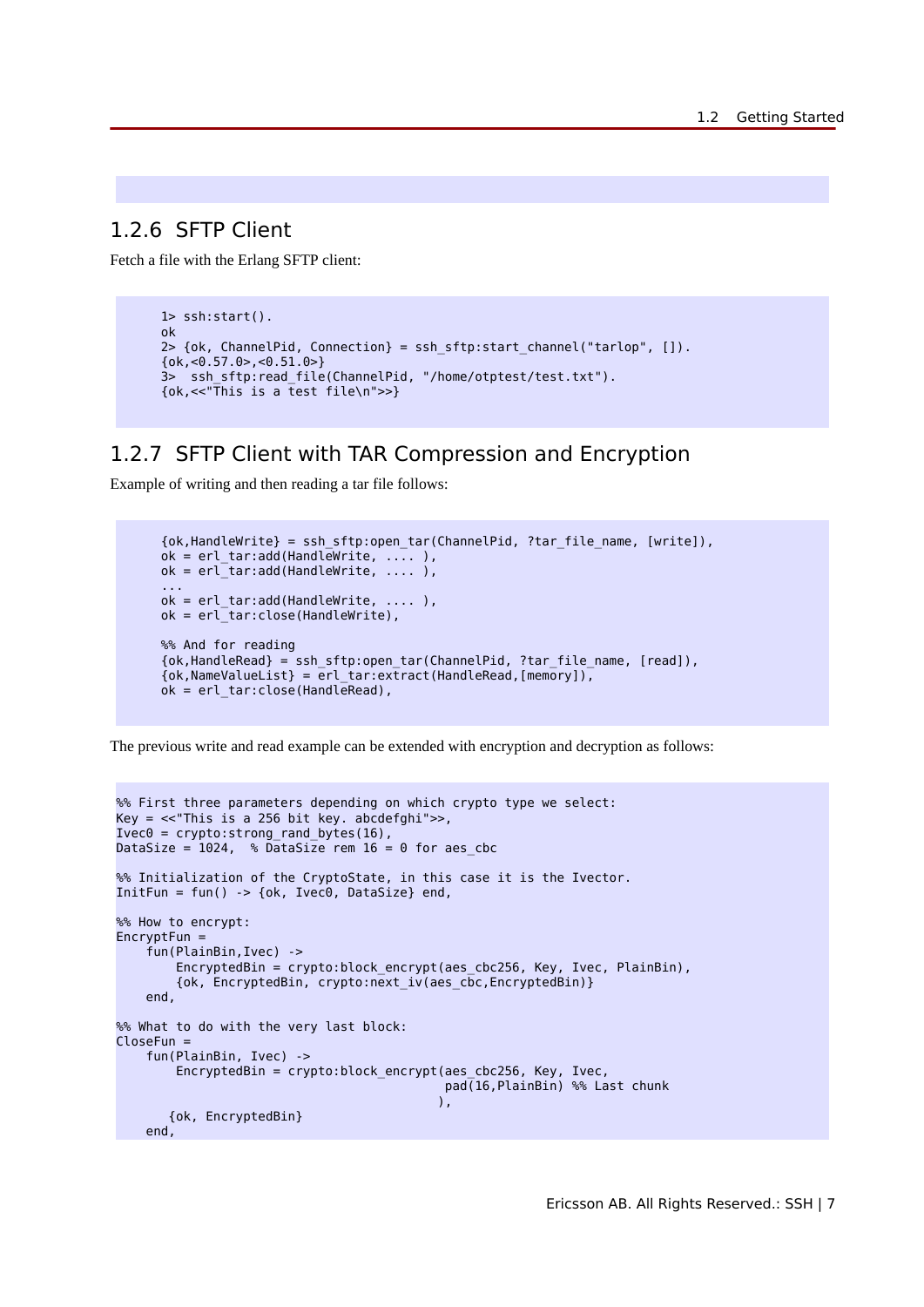```
Cw = {InitFun, EncryptFun, CloseFun},
{ok,HandleWrite} = ssh_sftp:open_tar(ChannelPid, ?tar_file_name, [write,{crypto,Cw}]),
ok = erl_tar:add(HandleWrite, ...),ok = erl_tar:add(HandleWrite, .... ),
...
ok = erl_tar:add(HandleWrite, .... ),
ok = erl_tar:close(HandleWrite),
%% And for decryption (in this crypto example we could use the same InitFun
%% as for encryption):
DecryptFun =
     fun(EncryptedBin,Ivec) ->
         PlainBin = crypto:block_decrypt(aes_cbc256, Key, Ivec, EncryptedBin),
        {ok, PlainBin, crypto:next_iv(aes_cbc,EncryptedBin)}
     end,
Cr = {InitFun,DecryptFun},{ok,HandleRead} = ssh_sftp:open_tar(ChannelPid, ?tar_file_name, [read,{crypto,Cw}]),
\{ok, NameValueList\} = erl\_tar:ex\bar{t}ract(HandleRead, [memory]),
ok = erl_tar:close(HandleRead),
```
### 1.2.8 Creating a Subsystem

A small ssh subsystem that echoes N bytes can be implemented as shown in the following example:

```
-module(ssh_echo_server).
-behaviour(ssh daemon channel).
-record(state, {
   n,
    id,
    cm
  }).
-export([init/1, handle msg/2, handle ssh msg/2, terminate/2]).
init(\N1) ->
    \{ok, #state\n = N\}.handle_msg({ssh_channel_up, ChannelId, ConnectionManager}, State) ->
     {ok, State#state{id = ChannelId,
        cm = ConnectionManager}}.
handle_ssh_msg({ssh_cm, CM, {data, ChannelId, 0, Data}}, #state{n = N} = State) ->
   M = N - size(Data),
    case M > 0 of
  true ->
    ssh connection: send(CM, ChannelId, Data),
    \{ok, State#state\n = M\};
  false ->
     <<SendData:N/binary, _/binary>> = Data,
            ssh_connection:send(CM, ChannelId, SendData),
            ssh_connection:send_eof(CM, ChannelId),
     {stop, ChannelId, State}
     end;
handle_ssh_msg({ssh_cm, _ConnectionManager,
 {data, _ChannelId, 1, Data}}, State) ->
    error_logger:format(standard_error, " ~p~n", [binary_to_list(Data)]),
     {ok, State};
handle_ssh_msg({ssh_cm, _ConnectionManager, {eof, _ChannelId}}, State) ->
     {ok, State};
```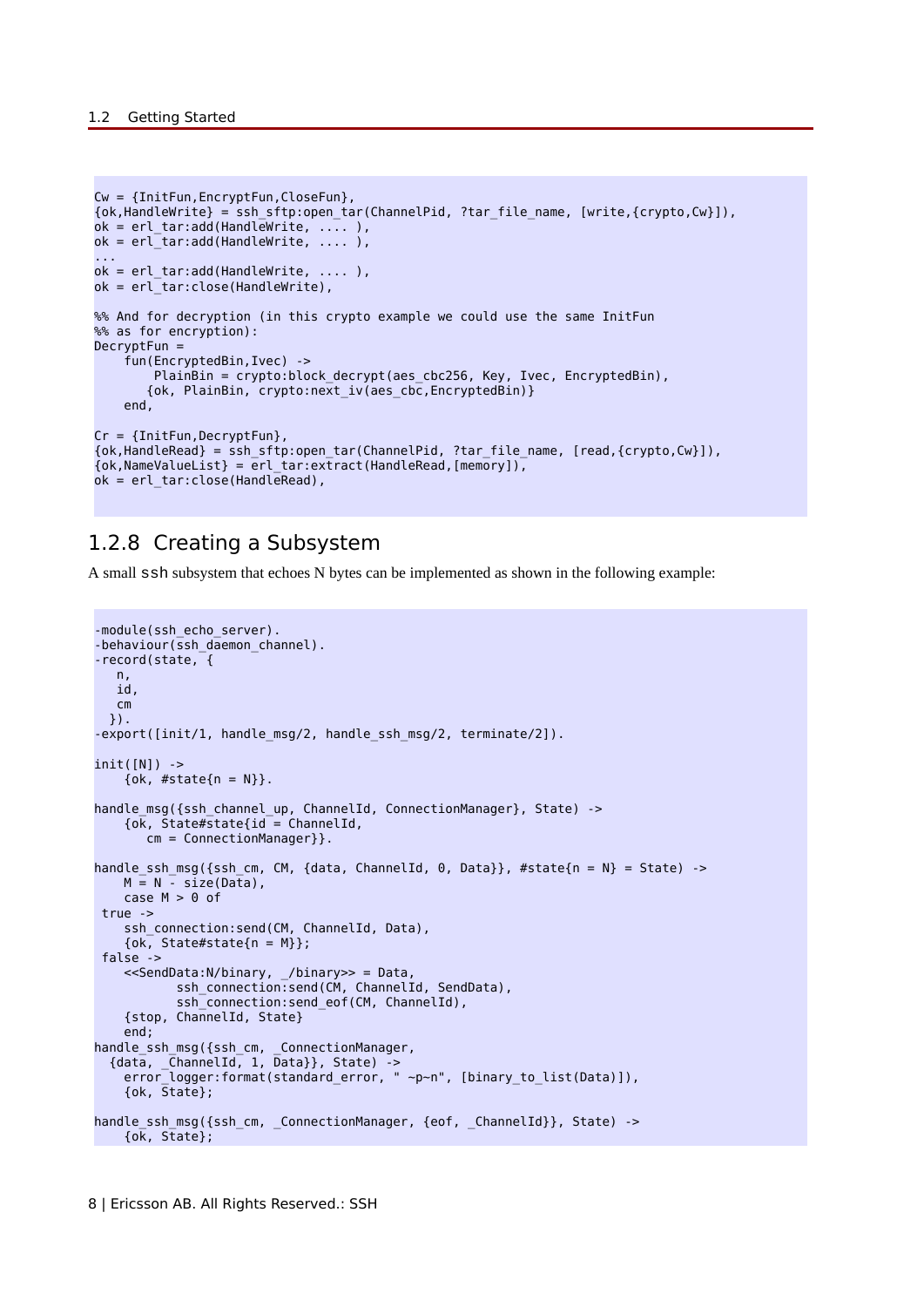```
handle_ssh_msg({ssh_cm, _, {signal, _, _}}, State) ->
 %% Ignore signals according to RFC 4254 section 6.9.
     {ok, State};
handle_ssh_msg({ssh_cm, _, {exit_signal, ChannelId, _, _Error, _}},
        State) ->
     {stop, ChannelId, State};
handle_ssh_msg({ssh_cm, _, {exit_status, ChannelId, _Status}}, State) ->
     {stop, ChannelId, State}.
terminate( Reason, State) ->
     ok.
```
The subsystem can be run on the host **tarlop** with the generated keys, as described in Section *Running an Erlang ssh Daemon*:

```
 1> ssh:start().
   ok
 2> ssh:daemon(8989, [{system_dir, "/tmp/ssh_daemon"},
 {user_dir, "/tmp/otptest_user/.ssh"}
                       {subsystems, [{"echo_n", {ssh_echo_server, [10]}}]}]).
   {ok,<0.54.0>}
   3>
```

```
 1> ssh:start().
   ok
   2>{ok, ConnectionRef} = ssh:connect("tarlop", 8989, [{user_dir, "/tmp/otptest_user/.ssh"}]).
    {ok,<0.57.0>}
   3>{ok, ChannelId} = ssh_connection:session_channel(ConnectionRef, infinity).
  4> success = ssh connection:subsystem(ConnectionRef, ChannelId, "echo n", infinity).
   5> ok = ssh_connection:send(ConnectionRef, ChannelId, "0123456789", infinity).
   6> flush().
   {ssh_msg, <0.57.0>, {data, 0, 1, "0123456789"}}
 {ssh_msg, <0.57.0>, {eof, 0}}
 {ssh_msg, <0.57.0>, {closed, 0}}
 7> {error, closed} = ssh_connection:send(ConnectionRef, ChannelId, "10", infinity).
```
See also *ssh\_channel(3)*.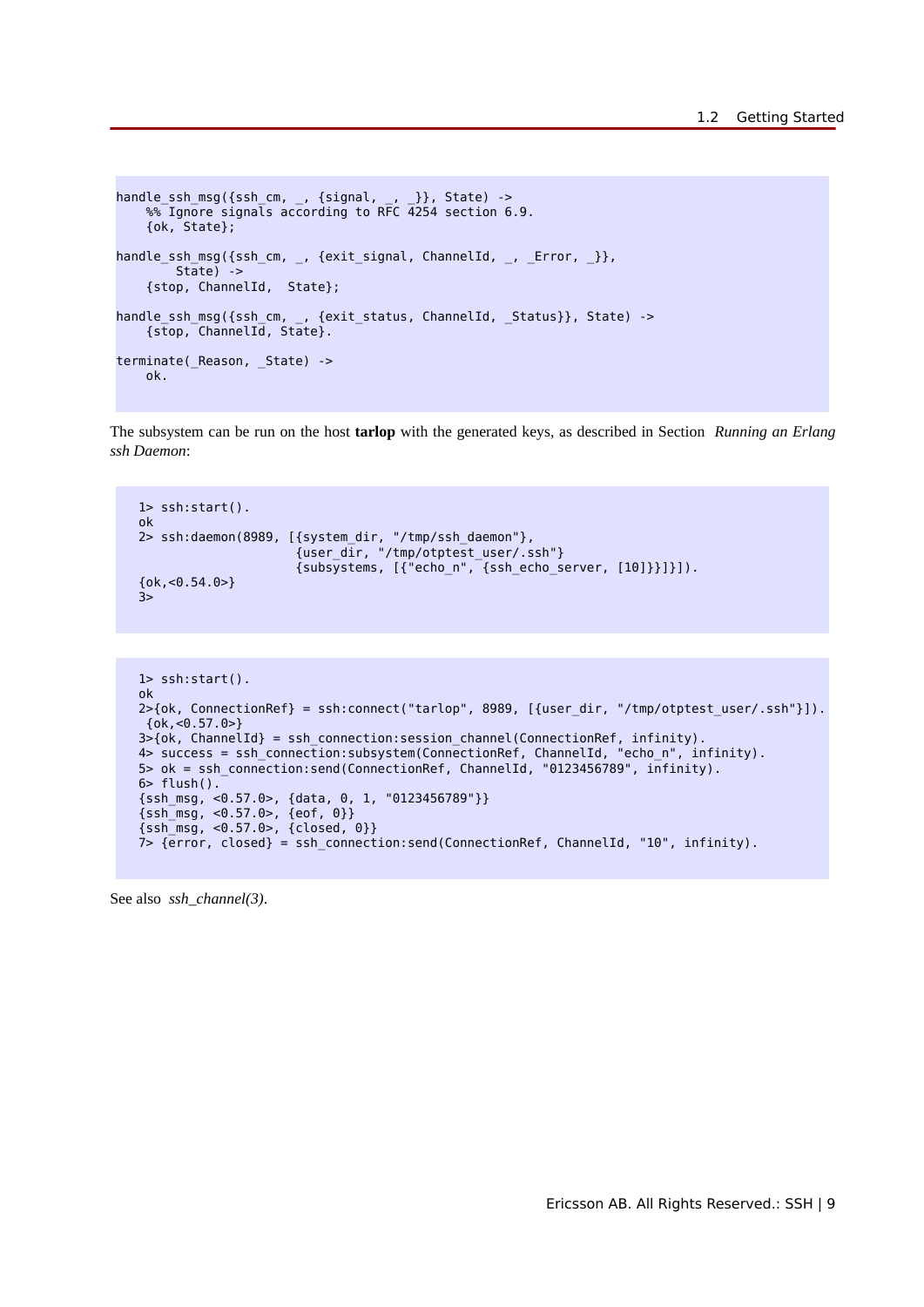# 2 Reference Manual

The ssh application is an Erlang implementation of the Secure Shell Protocol (SSH) as defined by RFC 4250 - 4254.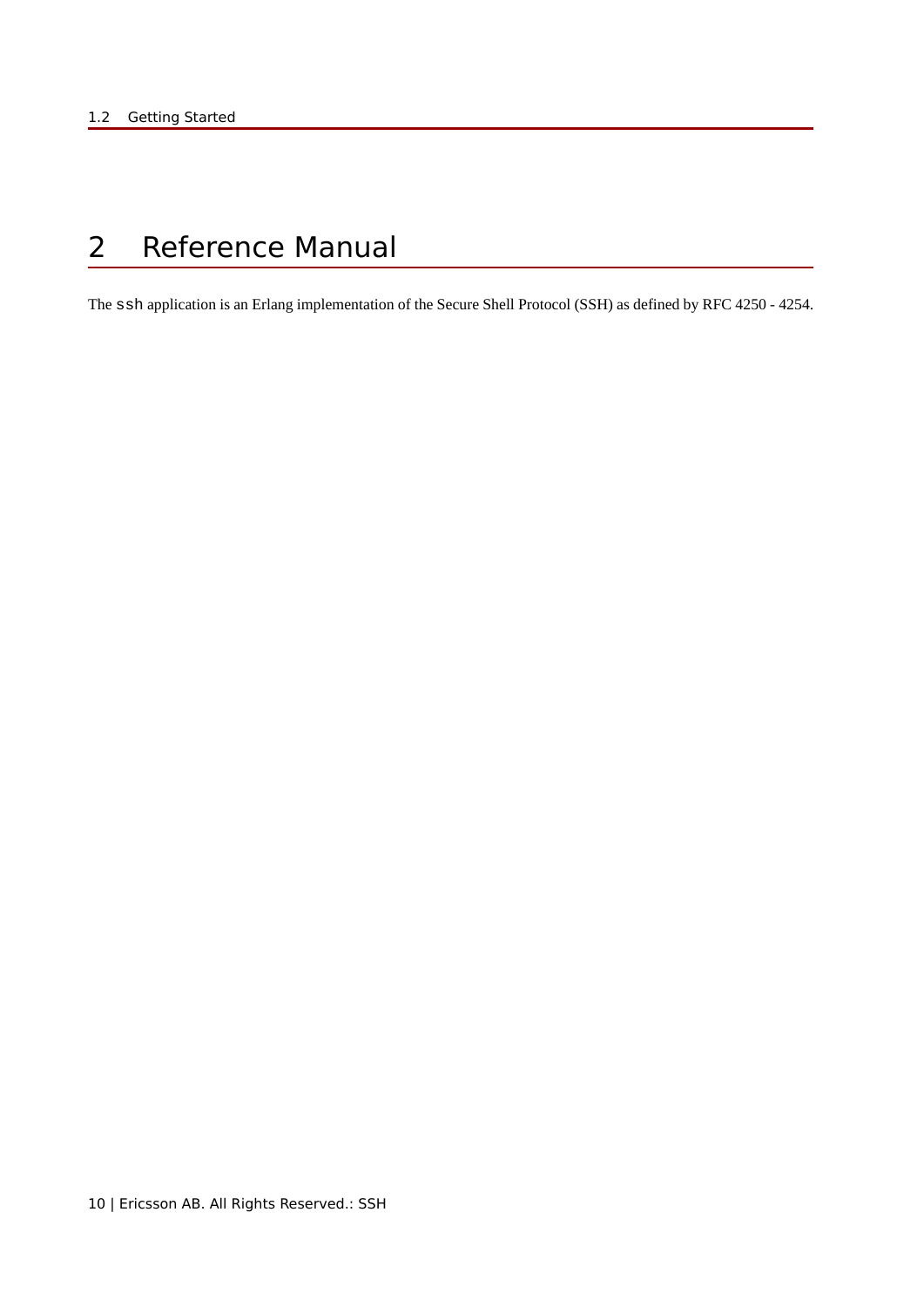# **SSH**

Application

The ssh application is an implementation of the SSH protocol in Erlang. ssh offers API functions to write customized SSH clients and servers as well as making the Erlang shell available over SSH. An SFTP client, ssh\_sftp, and server, ssh\_sftpd, are also included.

# **DEPENDENCIES**

The ssh application uses the applications *public\_key* and *crypto* to handle public keys and encryption. Hence, these applications must be loaded for the ssh application to work. In an embedded environment this means that they must be started with *application:start/1,2* before the ssh application is started.

# CONFIGURATION

The ssh application does not have an application- specific configuration file, as described in *application(3)*. However, by default it use the following configuration files from OpenSSH:

- known hosts
- authorized keys
- authorized\_keys2
- id dsa
- id\_rsa
- id ecdsa
- ssh\_host\_dsa\_key
- ssh\_host\_rsa\_key
- ssh\_host\_ecdsa\_key

By default, ssh looks for id\_dsa, id\_rsa, id\_ecdsa\_key, known\_hosts, and authorized\_keys in  $\sim$ /.ssh, and for the host key files in /etc/ssh. These locations can be changed by the options user dir and system\_dir.

Public key handling can also be customized through a callback module that implements the behaviors *ssh\_client\_key\_api* and *ssh\_server\_key\_api*.

# Public Keys

id dsa, id rsa and id ecdsa are the users private key files. Notice that the public key is part of the private key so the ssh application does not use the id  $\langle$ \*>.pub files. These are for the user's convenience when it is needed to convey the user's public key.

# Known Hosts

The known hosts file contains a list of approved servers and their public keys. Once a server is listed, it can be verified without user interaction.

# Authorized Keys

The authorized key file keeps track of the user's authorized public keys. The most common use of this file is to let users log in without entering their password, which is supported by the Erlang ssh daemon.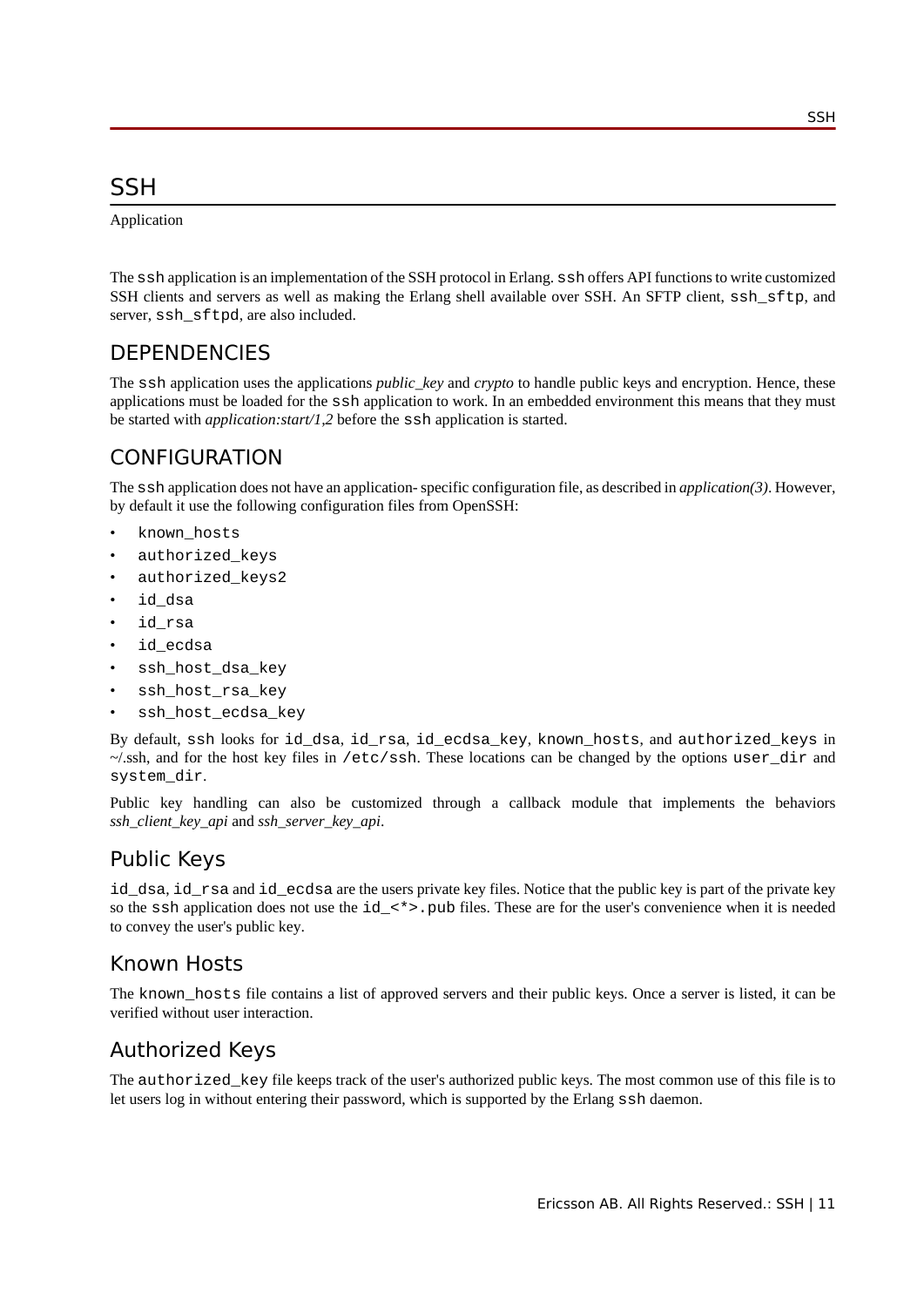# Host Keys

RSA and DSA host keys are supported and are expected to be found in files named ssh host rsa key, ssh\_host\_dsa\_key and ssh\_host\_ecdsa\_key.

# ERROR LOGGER AND EVENT HANDLERS

The ssh application uses the default *OTP error logger* to log unexpected errors or print information about special events.

# SUPPORTED SPECIFICATIONS AND STANDARDS

The supported SSH version is 2.0.

# Algorithms

The actual set of algorithms may vary depending on which OpenSSL crypto library that is installed on the machine. For the list on a particular installation, use the command *ssh:default\_algorithms/0*. The user may override the default algorithm configuration both on the server side and the client side. See the option preferred\_algorithms in the *ssh:daemon/1,2,3* and *ssh:connect/3,4* functions.

Supported algorithms are:

Key exchange algorithms

- ecdh-sha2-nistp256
- ecdh-sha2-nistp384
- ecdh-sha2-nistp521
- diffie-hellman-group-exchange-sha1
- diffie-hellman-group-exchange-sha256
- diffie-hellman-group14-sha1
- diffie-hellman-group1-sha1

Public key algorithms

- ecdsa-sha2-nistp256
- ecdsa-sha2-nistp384
- ecdsa-sha2-nistp521
- ssh-rsa
- ssh-dss

MAC algorithms

- hmac-sha2-256
- hmac-sha2-512
- hmac-sha1

Encryption algorithms (ciphers)

- aes128-gcm@openssh.com (AEAD\_AES\_128\_GCM)
- aes256-gcm@openssh.com (AEAD\_AES\_256\_GCM)
- aes128-ctr
- aes192-ctr
- aes256-ctr
- aes128-cbc
- 3des-cbc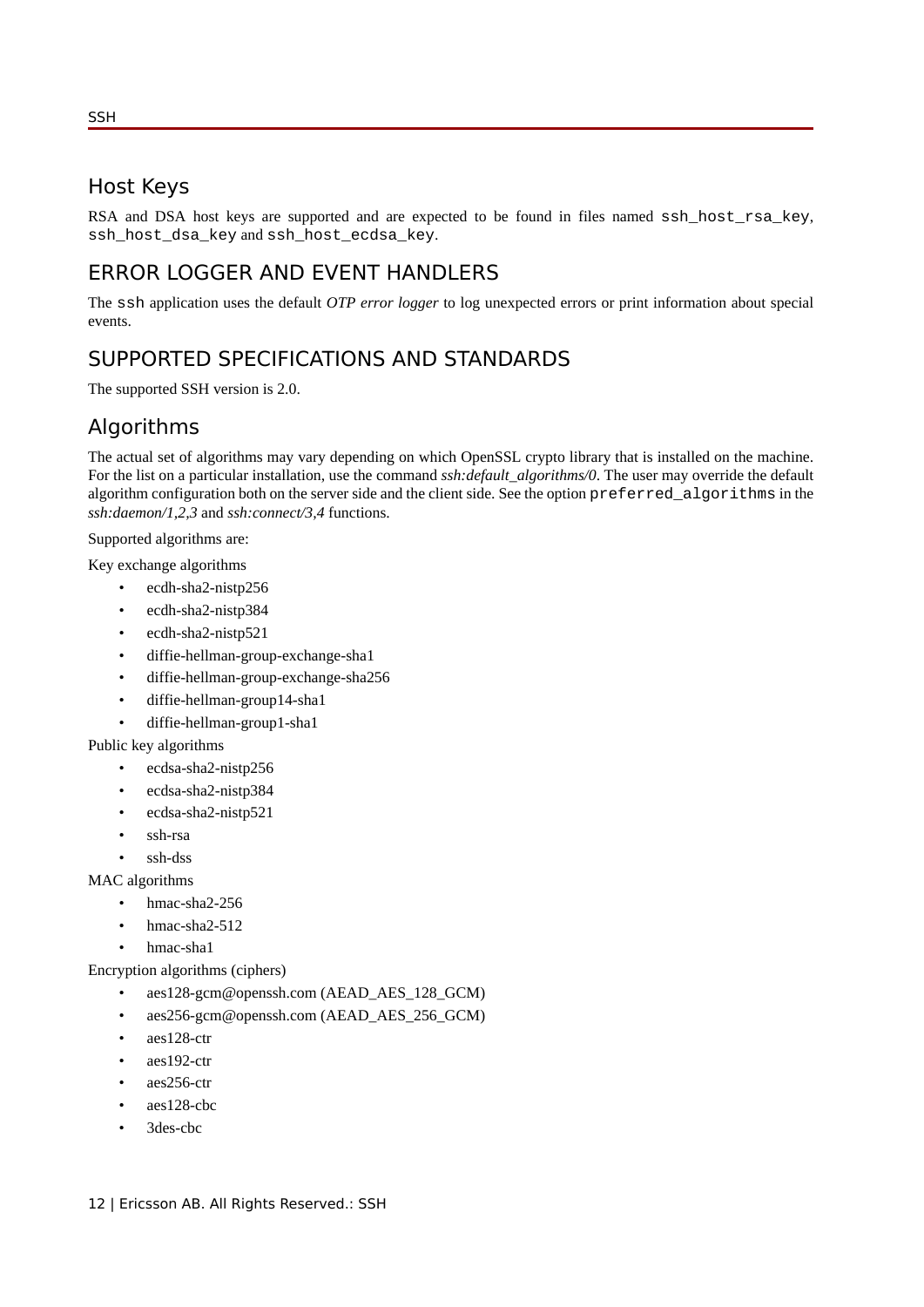Following the internet de-facto standard, the cipher and mac algorithm AEAD\_AES\_128\_GCM is selected when the cipher aes128-gcm@openssh.com is negotiated. The cipher and mac algorithm AEAD AES 256 GCM is selected when the cipher aes256-gcm@openssh.com is negotiated.

See the text at the description of *the rfc 5647 further down* for more information.

Compression algorithms

- none
- zlib@openssh.com
- zlib

### Unicode support

Unicode filenames are supported if the emulator and the underlaying OS support it. See section DESCRIPTION in the *file* manual page in Kernel for information about this subject.

The shell and the cli both support unicode.

### Rfcs

The following rfc:s are supported:

• **[RFC 4251](href)**, The Secure Shell (SSH) Protocol Architecture.

Except

- 9.4.6 Host-Based Authentication
- 9.5.2 Proxy Forwarding
- 9.5.3 X11 Forwarding
- **[RFC 4252](href)**, The Secure Shell (SSH) Authentication Protocol.

Except

- 9. Host-Based Authentication: "hostbased"
- **[RFC 4253](href)**, The Secure Shell (SSH) Transport Layer Protocol.
- **[RFC 4254](href)**, The Secure Shell (SSH) Connection Protocol.

Except

- 6.3. X11 Forwarding
- 7. TCP/IP Port Forwarding
- **[RFC 4256](href)**, Generic Message Exchange Authentication for the Secure Shell Protocol (SSH).

Except

- num-prompts > 1
- password changing
- other identification methods than userid-password
- **[RFC 4419](href)**, Diffie-Hellman Group Exchange for the Secure Shell (SSH) Transport Layer Protocol.
- **[RFC 4716](href)**, The Secure Shell (SSH) Public Key File Format.
- **[RFC 5647](href)**, AES Galois Counter Mode for the Secure Shell Transport Layer Protocol.

There is an ambiguity in the synchronized selection of cipher and mac algorithm. This is resolved by OpenSSH in the ciphers aes128-gcm@openssh.com and aes256-gcm@openssh.com which are implemented. If the explicit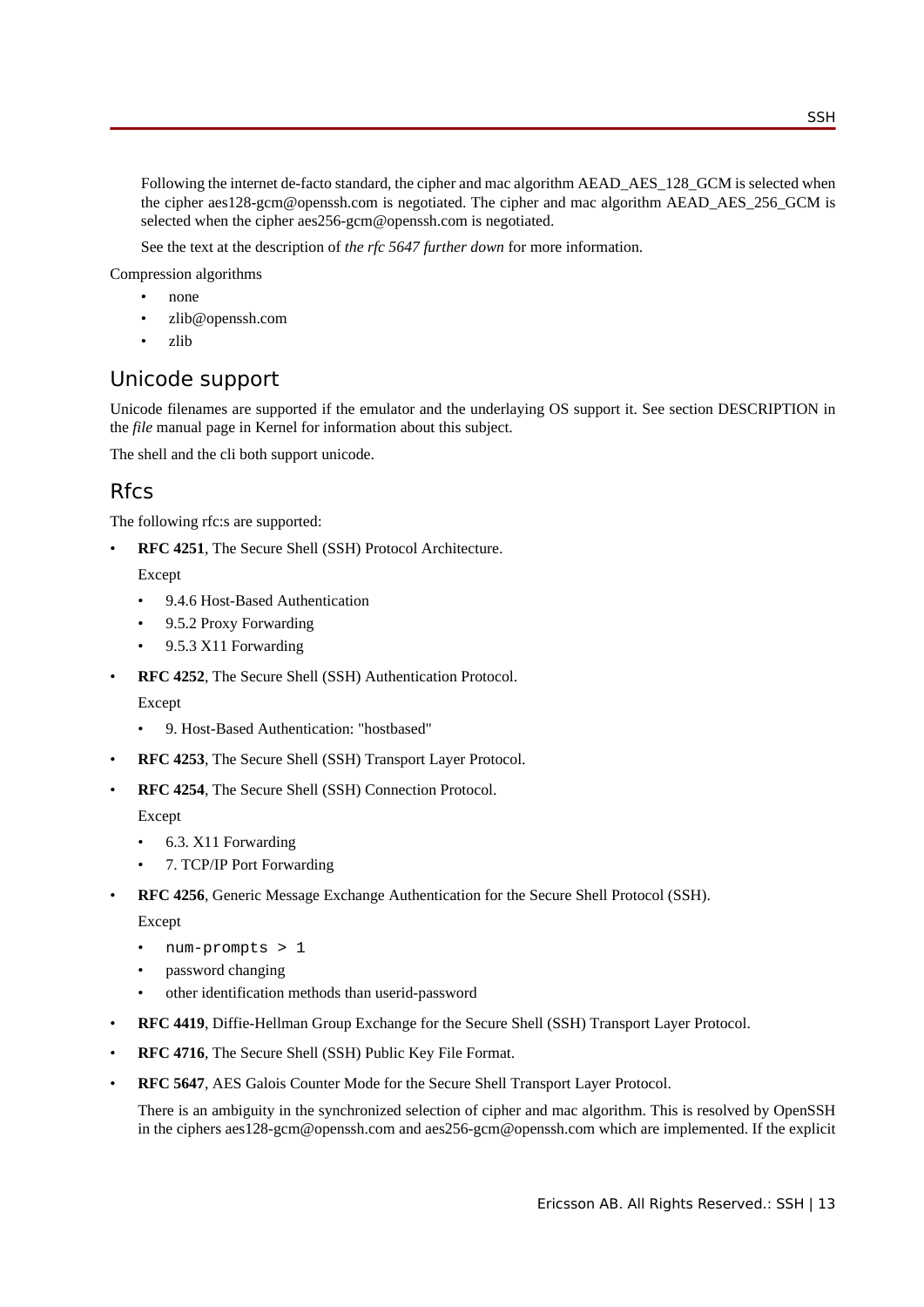ciphers and macs AEAD\_AES\_128\_GCM or AEAD\_AES\_256\_GCM are needed, they could be enabled with the option preferred\_algorithms.

### Warning:

If the client or the server is not Erlang/OTP, it is the users responsibility to check that other implementation has the same interpretation of AEAD\_AES \* GCM as the Erlang/OTP SSH before enabling them. The aes\*gcm@openssh.com variants are always safe to use since they lack the ambiguity.

The second paragraph in section 5.1 is resolved as:

- If the negotiated cipher is AEAD\_AES\_128\_GCM, the mac algorithm is set to AEAD\_AES\_128\_GCM.
- If the negotiated cipher is AEAD\_AES\_256\_GCM, the mac algorithm is set to AEAD\_AES\_256\_GCM.
- If the mac algorithm is AEAD\_AES\_128\_GCM, the cipher is set to AEAD\_AES\_128\_GCM.
- If the mac algorithm is AEAD\_AES\_256\_GCM, the cipher is set to AEAD\_AES\_256\_GCM.

The first rule that matches when read in order from the top is applied

• **[RFC 5656](href)**, Elliptic Curve Algorithm Integration in the Secure Shell Transport Layer.

Except

- 5. ECMQV Key Exchange
- 6.4. ECMQV Key Exchange and Verification Method Name
- 7.2. ECMQV Message Numbers
- 10.2. Recommended Curves
- **[RFC 6668](href)**, SHA-2 Data Integrity Verification for the Secure Shell (SSH) Transport Layer Protocol Comment: Defines hmac-sha2-256 and hmac-sha2-512

# SEE ALSO

*application(3)*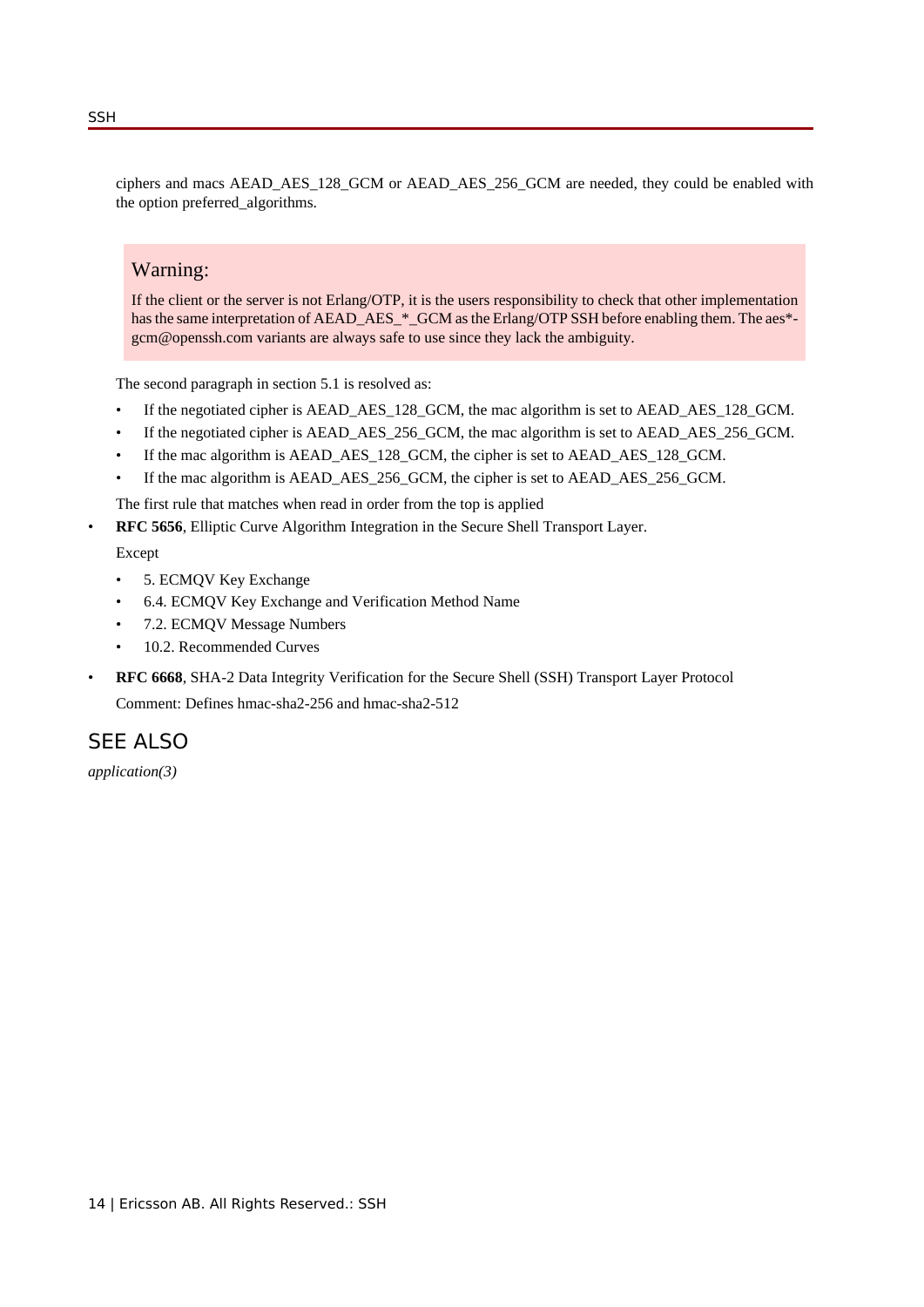# ssh

Erlang module

Interface module for the ssh application.

See  $ssh(6)$  for details of supported version, algorithms and unicode support.

# OPTIONS

The exact behaviour of some functions can be adjusted with the use of options which are documented together with the functions. Generally could each option be used at most one time in each function call. If given two or more times, the effect is not predictable unless explicitly documented.

The options are of different kinds:

Limits

which alters limits in the system, for example number of simultaneous login attempts.

Timeouts

which give some defined behaviour if too long time elapses before a given event or action, for example time to wait for an answer.

#### Callbacks

which gives the caller of the function the possibility to execute own code on some events, for example calling an own logging function or to perform an own login function

#### Behaviour

which changes the systems behaviour.

# DATA TYPES

Type definitions that are used more than once in this module, or abstractions to indicate the intended use of the data type, or both:

```
boolean() =true | false
string() =[byte()]
ssh_daemon_ref() =
   opaque() - as returned by ssh:daemon/[1,2,3]ssh_connection_ref() =
   opaque() - as returned by ssh:connect/3
ip_address() =
   inet::ip_address
subsystem_spec() =
    {subsystem name(), {channel callback(), channel init args()}}
subsystem_name() =
   string()
```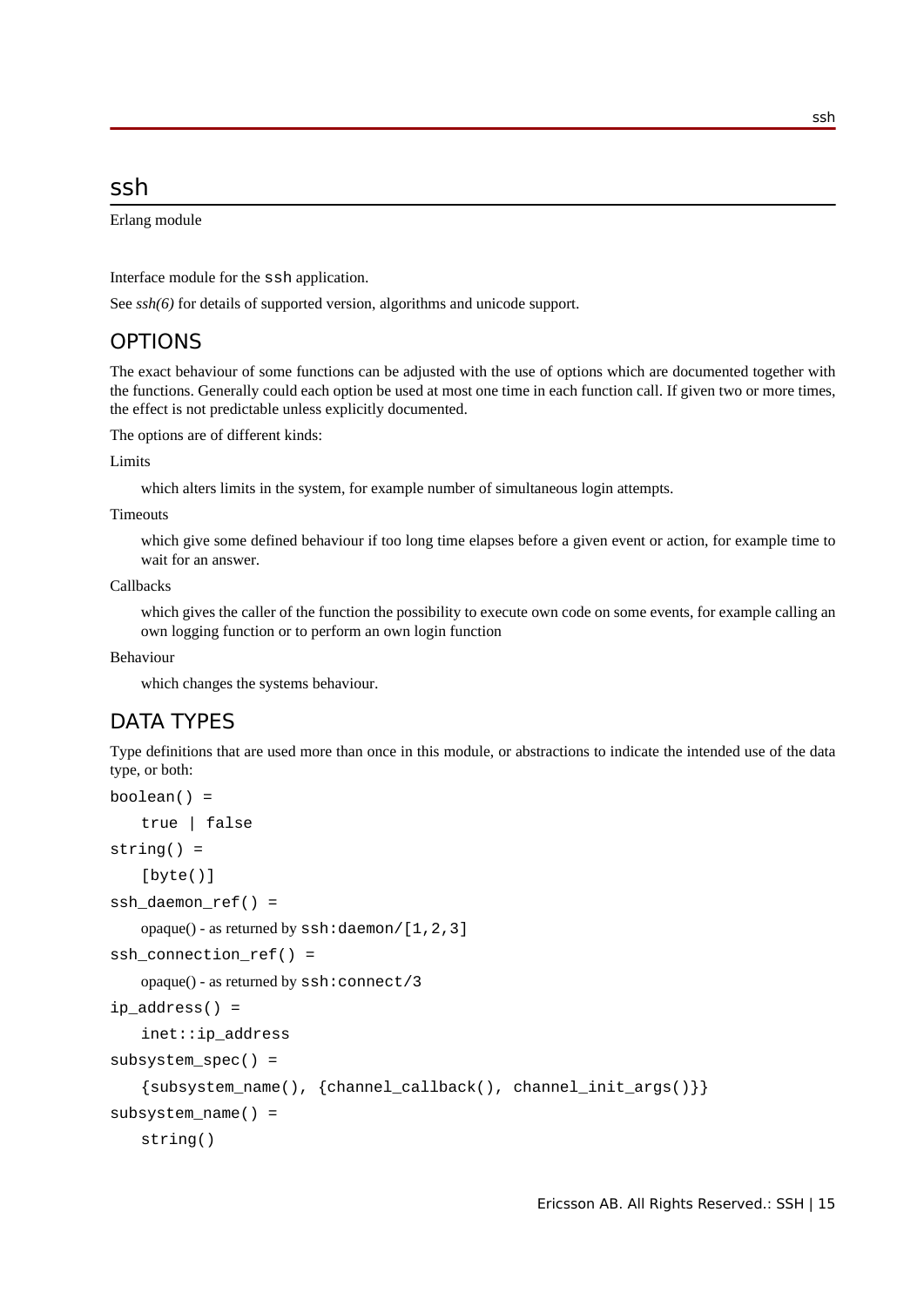```
ssh
```

```
channel callback() =
```
atom() - Name of the Erlang module implementing the subsystem using the ssh\_channel behavior, see *ssh\_channel(3)*

#### $key_cbb() =$

```
atom() \{atom(), list()\}
```
atom() - Name of the erlang module implementing the behaviours *ssh\_client\_key\_api* or *ssh\_client\_key\_api* as the case maybe.

list() - List of options that can be passed to the callback module.

```
channel init args() =list()
algs_list() =
   list( alg entry() )
alg_entry() =
   \{kex, simple\_algs() \} | \{public\_key, simple\_algs() \} | \{cipher, double\_algs() \}| {mac, double_algs()} | {compression, double_algs()}
simple algs() =list( atom() )
double alqs() =[{client2serverlist,simple_algs()},{server2client,simple_algs()}] |
   simple_algs()
```
### Exports

```
close(ConnectionRef) -> ok
Types:
   ConnectionRef = ssh_connection_ref()
Closes an SSH connection.
connect(Host, Port, Options) ->
connect(Host, Port, Options, Timeout) ->
connect(TcpSocket, Options) ->
connect(TcpSocket, Options, Timeout) -> {ok, ssh connection ref()} | {error,
Reason}
Types:
   Host = string()
   Port = integer()
   22 is default, the assigned well-known port number for SSH.
   Options = [{Option, Value}]
   Timeout = infinity | integer()
   Negotiation time-out in milli-seconds. The default value is infinity. For connection time-out, use option
   {connect_timeout, timeout()}.
   TcpSocket = port()
```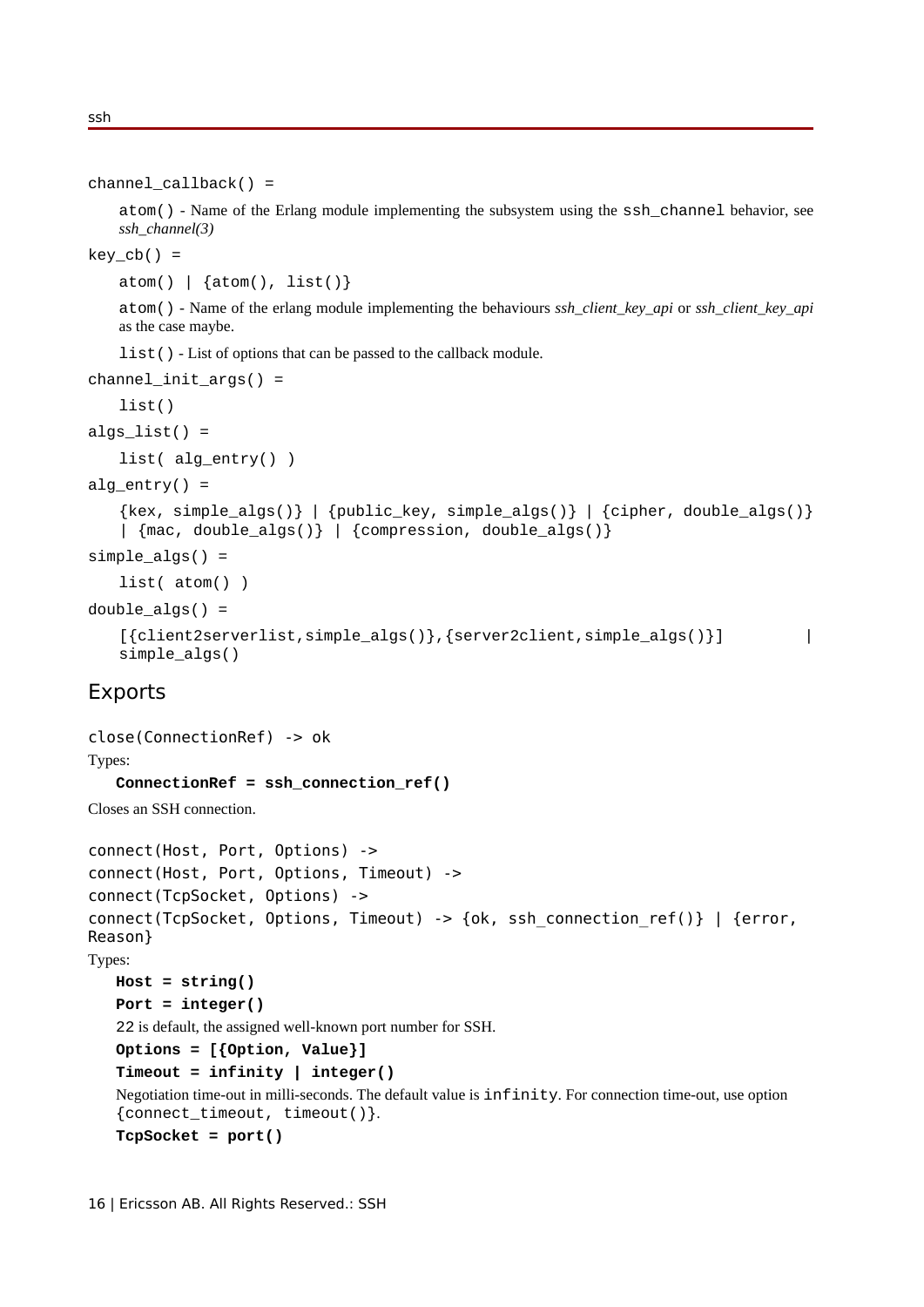The socket is supposed to be from *gen\_tcp:connect* or *gen\_tcp:accept* with option {active,false}

Connects to an SSH server. No channel is started. This is done by calling *ssh\_connection:session\_channel/[2, 4]*. Options:

```
{inet, inet | inet6}
```
IP version to use.

```
{user_dir, string()}
```
Sets the user directory, that is, the directory containing ssh configuration files for the user, such as known hosts, id rsa, id dsa, and authorized key. Defaults to the directory normally referred to as  $\sim$  / . ssh.

```
\{dsa\ \text{pass phrase, string()}\}\
```
If the user DSA key is protected by a passphrase, it can be supplied with this option.

 $\{rsa\ pass\ phrase, string()\}$ 

If the user RSA key is protected by a passphrase, it can be supplied with this option.

```
{silently_accept_hosts, boolean()}
{silently_accept_hosts, CallbackFun}
{silently_accept_hosts, {HashAlgoSpec, CallbackFun} }
HashAlgoSpec = crypto:digest_type() | [ crypto:digest_type() ]
CallbackFun = fun(PeerName, FingerPrint) -> boolean()
PeerName = string()
FingerPrint = string() | [string()]
```
This option guides the connect function how to act when the connected server presents a Host Key that the client has not seen before. The default is to ask the user with a question on stdio of whether to accept or reject the new Host Key. See also the option user\_dir for the path to the file known\_hosts where previously accepted Host Keys are recorded.

The option can be given in three different forms as seen above:

- The value is a boolean(). The value true will make the client accept any unknown Host Key without any user interaction. The value false keeps the default behaviour of asking the the user on stdio.
- A CallbackFun will be called and the boolean return value true will make the client accept the Host Key. A return value of false will make the client to reject the Host Key and therefore also the connection will be closed. The arguments to the fun are:
	- PeerName a string with the name or address of the remote host.
	- FingerPrint the fingerprint of the Host Key as *public\_key:ssh\_hostkey\_fingerprint/1* calculates it.
- A tuple {HashAlgoSpec, CallbackFun}. The HashAlgoSpec specifies which hash algorithm shall be used to calculate the fingerprint used in the call of the CallbackFun. The HashALgoSpec is either an atom or a list of atoms as the first argument in *public\_key:ssh\_hostkey\_fingerprint/2*. If it is a list of hash algorithm names, the FingerPrint argument in the CallbackFun will be a list of fingerprints in the same order as the corresponding name in the HashAlgoSpec list.

#### {user\_interaction, boolean()}

If false, disables the client to connect to the server if any user interaction is needed, such as accepting the server to be added to the known hosts file, or supplying a password. Defaults to true. Even if user interaction is allowed it can be suppressed by other options, such as silently\_accept\_hosts and password. However, those options are not always desirable to use from a security point of view.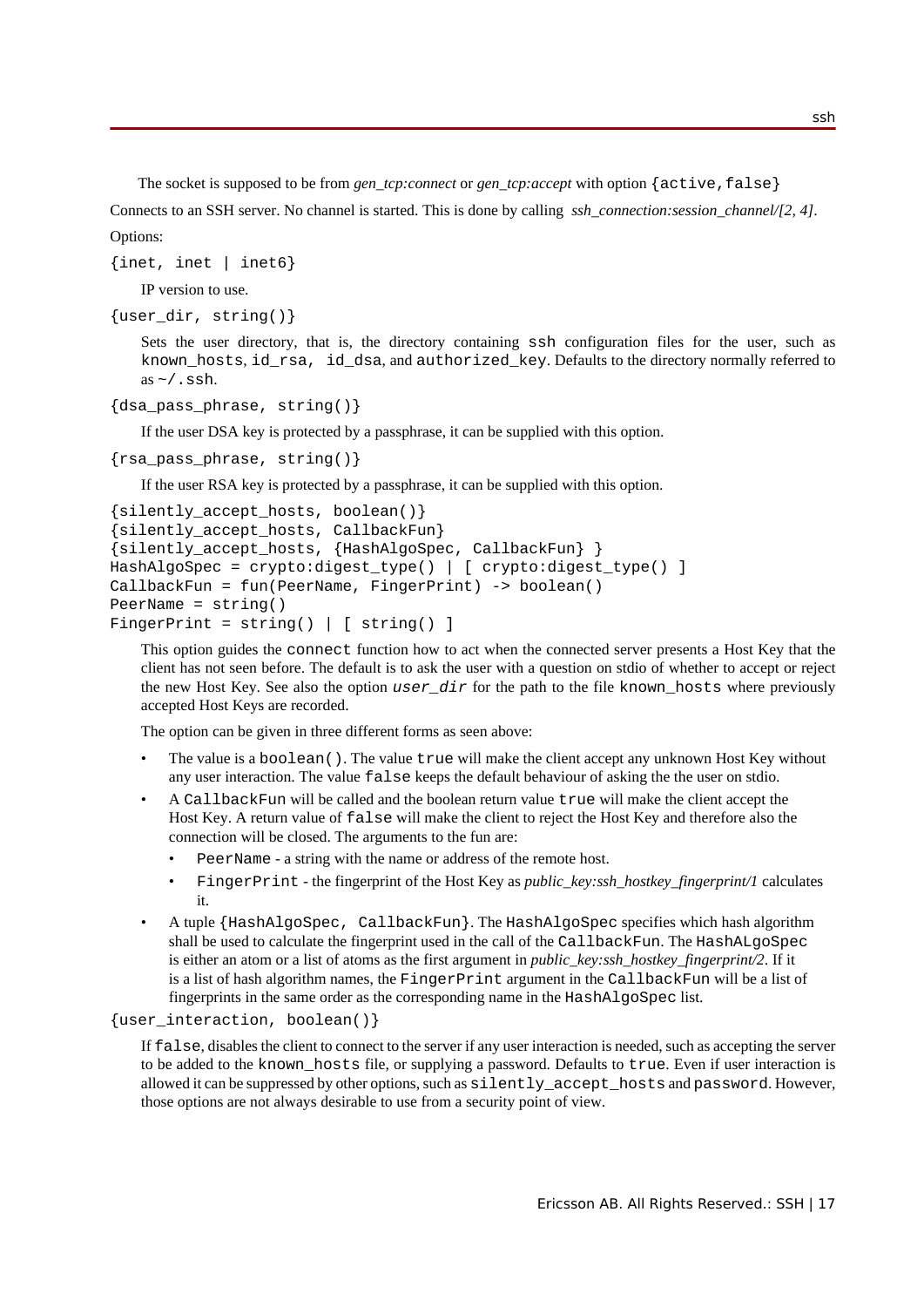{disconnectfun, fun(Reason:term()) -> \_}

Provides a fun to implement your own logging when a server disconnects the client.

{unexpectedfun, fun(Message:term(), Peer) -> report | skip }

Provides a fun to implement your own logging or other action when an unexpected message arrives. If the fun returns report the usual info report is issued but if skip is returned no report is generated.

Peer is in the format of  ${Host, Port}.$ 

{public\_key\_alg, 'ssh-rsa' | 'ssh-dss'}

#### Note:

This option will be removed in OTP 20, but is kept for compatibility. It is ignored if the preferred pref\_public\_key\_algs option is used.

Sets the preferred public key algorithm to use for user authentication. If the preferred algorithm fails, the other algorithm is tried. If {public\_key\_alg, 'ssh-rsa'} is set, it is translated to {pref\_public\_key\_algs, ['ssh-rsa','ssh-dss']}. If it is {public\_key\_alg, 'sshdss'}, it is translated to {pref\_public\_key\_algs, ['ssh-dss','ssh-rsa']}.

{pref\_public\_key\_algs, list()}

List of user (client) public key algorithms to try to use.

The default value is ['ssh-rsa','ssh-dss','ecdsa-sha2-nistp256','ecdsa-sha2 nistp384','ecdsa-sha2-nistp521']

If there is no public key of a specified type available, the corresponding entry is ignored.

{preferred\_algorithms, algs\_list()}

List of algorithms to use in the algorithm negotiation. The default algs\_list() can be obtained from *default\_algorithms/0*.

If an alg\_entry() is missing in the algs\_list(), the default value is used for that entry.

Here is an example of this option:

```
{preferred_algorithms, 
 [{public_\bar{k}ey,['ssh-rsa','ssh-dss']},
   {cipher,[{client2server,['aes128-ctr']},
             {server2client,['aes128-cbc','3des-cbc']}]},
   {mac,['hmac-sha2-256','hmac-sha1']},
   {compression,[none,zlib]}
   ]
}
```
The example specifies different algorithms in the two directions (client2server and server2client), for cipher but specifies the same algorithms for mac and compression in both directions. The kex (key exchange) is implicit but public\_key is set explicitly.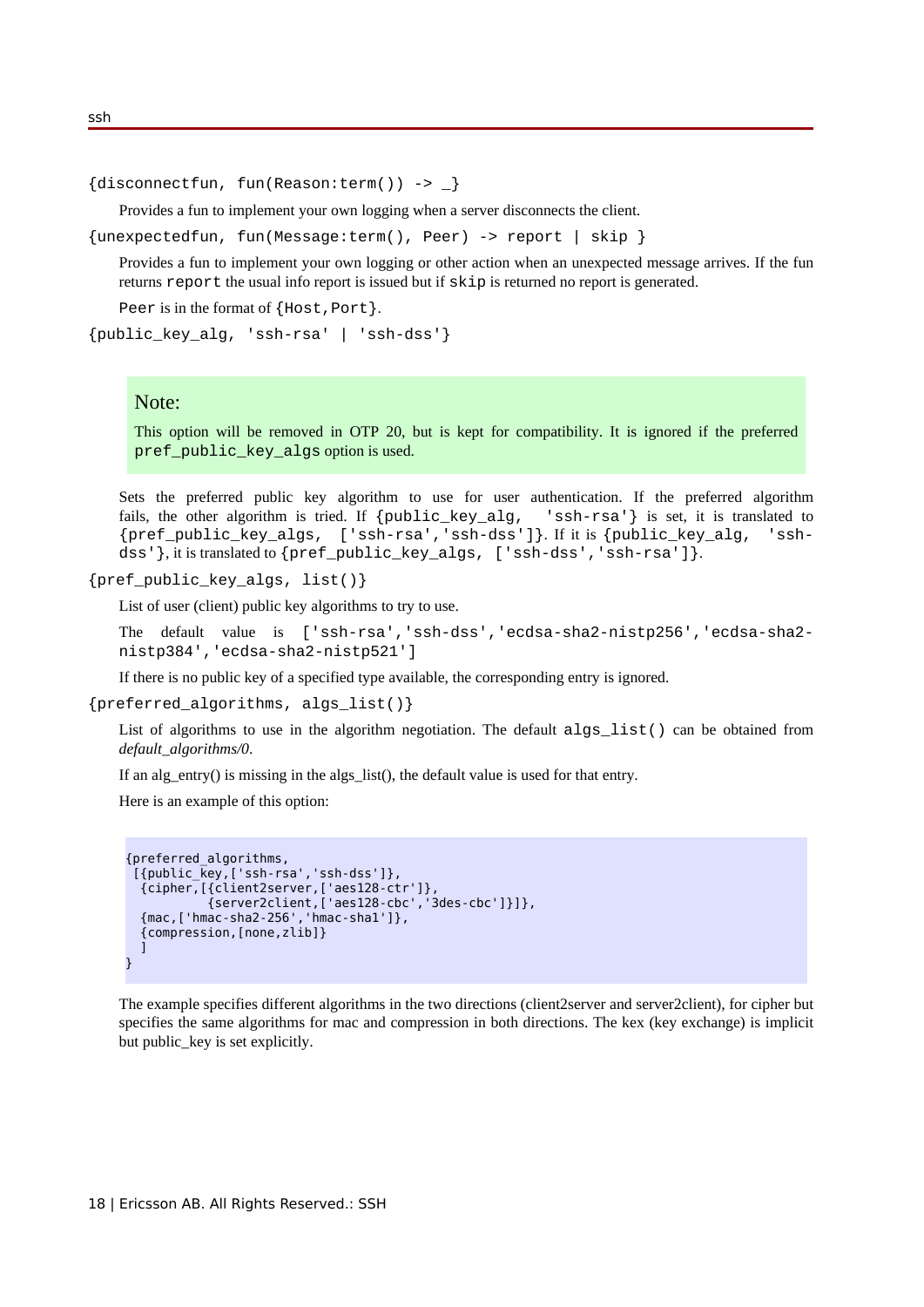### Warning:

Changing the values can make a connection less secure. Do not change unless you know exactly what you are doing. If you do not understand the values then you are not supposed to change them.

```
{dh_gex_limits,{Min=integer(),I=integer(),Max=integer()}}
```
Sets the three diffie-hellman-group-exchange parameters that guides the connected server in choosing a group. See RFC 4419 for the function of thoose. The default value is  $\{1024, 6144, 8192\}$ .

```
{connect_timeout, timeout()}
```
Sets a time-out on the transport layer connection. For gen\_tcp the time is in milli-seconds and the default value is infinity.

```
\{user, string() \}
```
Provides a username. If this option is not given, ssh reads from the environment (LOGNAME or USER on UNIX, USERNAME on Windows).

```
{password, string()}
```
Provides a password for password authentication. If this option is not given, the user is asked for a password, if the password authentication method is attempted.

```
\{key\_cb, key\_cb() \}
```
Module implementing the behaviour *ssh\_client\_key\_api*. Can be used to customize the handling of public keys. If callback options are provided along with the module name, they are made available to the callback module via the options passed to it under the key 'key\_cb\_private'.

{quiet mode, atom() = boolean()}

If true, the client does not print anything on authorization.

```
\{id\_string, random \mid string() \}
```
The string that the client presents to a connected server initially. The default value is "Erlang/VSN" where VSN is the ssh application version number.

The value random will cause a random string to be created at each connection attempt. This is to make it a bit more difficult for a malicious peer to find the ssh software brand and version.

```
{fd, file_descriptor()}
```
Allows an existing file descriptor to be used (by passing it on to the transport protocol).

```
{rekey_limit, integer()}
```
Provides, in bytes, when rekeying is to be initiated. Defaults to once per each GB and once per hour.

```
{idle_time, integer()}
```
Sets a time-out on a connection when no channels are active. Defaults to infinity.

```
{ssh_msg_debug_fun, fun(ConnectionRef::ssh_connection_ref(),
AlwaysDisplay::boolean(), Msg::binary(), LanguageTag::binary()) -> _}
```
Provide a fun to implement your own logging of the SSH message SSH\_MSG\_DEBUG. The last three parameters are from the message, see RFC4253, section 11.3. The ConnectionRef is the reference to the connection on which the message arrived. The return value from the fun is not checked.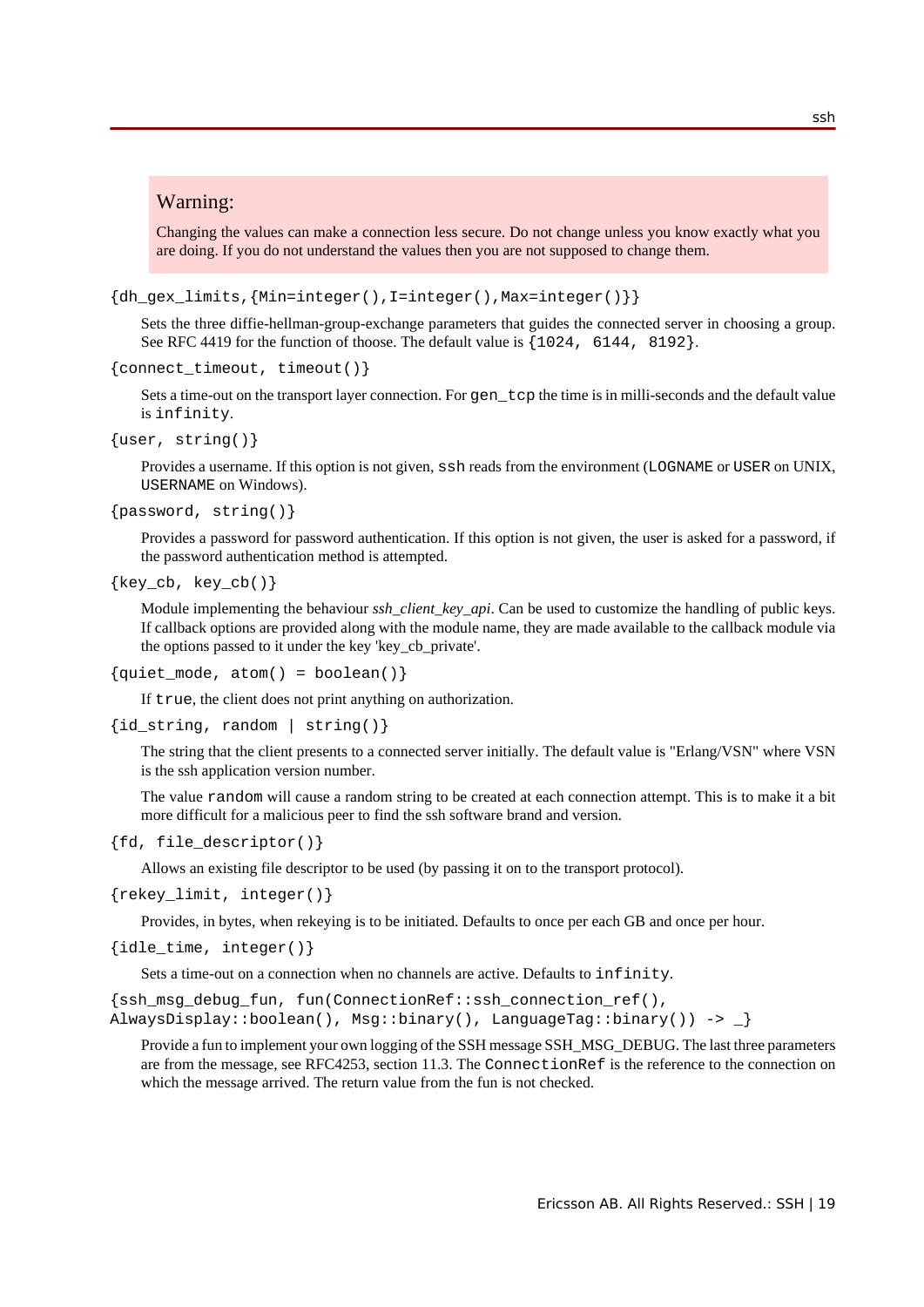```
The default behaviour is ignore the message. To get a printout for each message with AlwaysDisplay
   = true, use for example {ssh_msg_debug_fun, fun(_,true,M,_)-> io:format("DEBUG:
   \sim p\sim n", [M]) end}
connection info(ConnectionRef, [Option]) ->[{Option, Value}]
Types:
   Option = client_version | server_version | user | peer | sockname
   Value = [option_value()]
   option_value() = {{Major::integer(), Minor::integer()},
   VersionString::string()} | User::string() | Peer::{inet:hostname(),
   {inet::ip_adress(), inet::port_number()}} | Sockname::{inet::ip_adress(),
   inet::port_number()}
Retrieves information about a connection.
daemon(Port) ->
```

```
daemon(Port, Options) ->
daemon(HostAddress, Port, Options) ->
daemon(TcpSocket) ->
daemon(TcpSocket, Options) -> {ok, ssh_daemon_ref()} | {error, atom()}
Types:
   Port = integer()
   HostAddress = ip_address() | any
   Options = [{Option, Value}]
```

```
Option = atom()
Value = term()
TcpSocket = port()
```
The socket is supposed to be from *gen\_tcp:connect* or *gen\_tcp:accept* with option {active, false}

Starts a server listening for SSH connections on the given port. If the Port is 0, a random free port is selected. See *daemon info/1* about how to find the selected port number.

Options:

```
{inet, inet | inet6}
```
IP version to use when the host address is specified as any.

{subsystems, [subsystem\_spec()]}

Provides specifications for handling of subsystems. The "sftp" subsystem specification is retrieved by calling ssh\_sftpd:subsystem\_spec/1. If the subsystems option is not present, the value of [ssh\_sftpd:subsystem\_spec([])] is used. The option can be set to the empty list if you do not want the daemon to run any subsystems.

```
{shell, \{Module, Function, Args\}} | fun(string() = User) - > pid() |
fun(string() = User, ip\_address() = PeerAddr) \rightarrow pid()
```
Defines the read-eval-print loop used when a shell is requested by the client. The default is to use the Erlang shell: {shell, start, []}

{ssh\_cli, {channel\_callback(), channel\_init\_args()} | no\_cli}

Provides your own CLI implementation, that is, a channel callback module that implements a shell and command execution. The shell read-eval-print loop can be customized, using the option shell. This means less work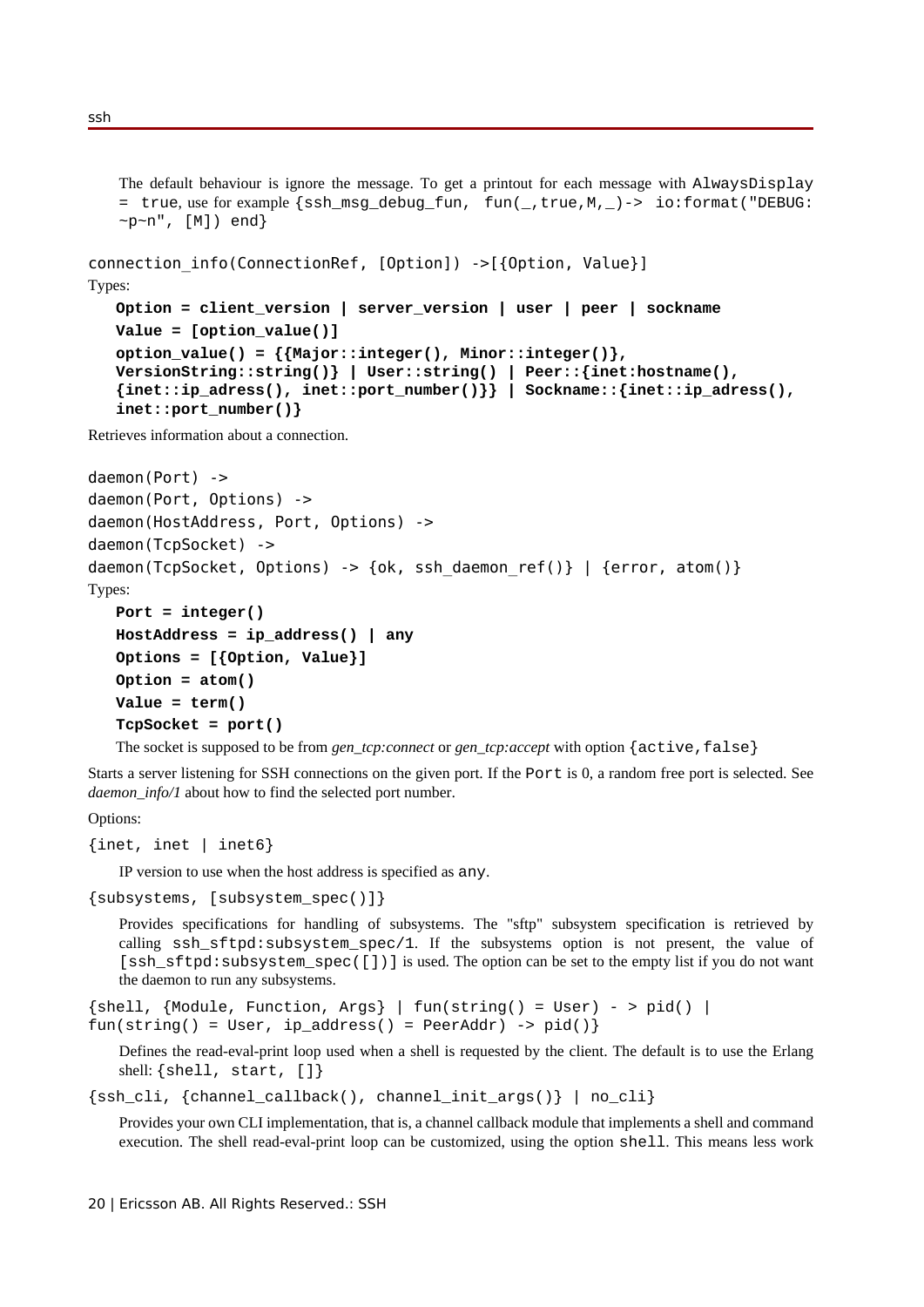than implementing an own CLI channel. If set to no\_cli, the CLI channels are disabled and only subsystem channels are allowed.

```
{user_dir, string()}
```
Sets the user directory. That is, the directory containing ssh configuration files for the user, such as known\_hosts, id\_rsa, id\_dsa, and authorized\_key. Defaults to the directory normally referred to as  $\sim/$ . ssh.

```
{system dir, string()}
```
Sets the system directory, containing the host key files that identify the host keys for ssh. Defaults to /etc/ ssh. For security reasons, this directory is normally accessible only to the root user.

```
{auth_methods, string()}
```
Comma-separated string that determines which authentication methods that the server is to support and in what order they are tried. Defaults to "publickey,keyboard-interactive,password"

```
{auth_method_kb_interactive_data, PromptTexts}
where:
PromptTexts = kb_int_tuple() | fun(Peer::{IP::tuple(),Port::integer()},
User::string(), Service::string()) -> kb_int_tuple()
kb_int_tuple() = \{Name::string(), Instruction::string(), Prompt::string(),
```

```
Echo::boolean() }
```
Sets the text strings that the daemon sends to the client for presentation to the user when using keyboarinteractive authentication. If the fun/3 is used, it is called when the actual authentication occurs and may therefore return dynamic data like time, remote ip etc.

The parameter Echo guides the client about need to hide the password.

```
The default value is: {auth_method_kb_interactive_data, {"SSH server", "Enter
password for \""++User++"\"", "password: ", false}>
```
 $\{user\_passwords, [\{string() = User, string() = Passing() \}$ 

Provides passwords for password authentication. The passwords are used when someone tries to connect to the server and public key user-authentication fails. The option provides a list of valid usernames and the corresponding passwords.

```
{password, string()}
```
Provides a global password that authenticates any user. From a security perspective this option makes the server very vulnerable.

```
{preferred_algorithms, algs_list()}
```
List of algorithms to use in the algorithm negotiation. The default algs list() can be obtained from *default\_algorithms/0*.

If an alg\_entry() is missing in the algs\_list(), the default value is used for that entry.

Here is an example of this option:

```
{preferred_algorithms, 
 [{public_\bar{k}ey,['ssh-rsa','ssh-dss']},
   {cipher,[{client2server,['aes128-ctr']},
            {server2client,['aes128-cbc','3des-cbc']}]},
   {mac,['hmac-sha2-256','hmac-sha1']},
   {compression,[none,zlib]}
 ]
```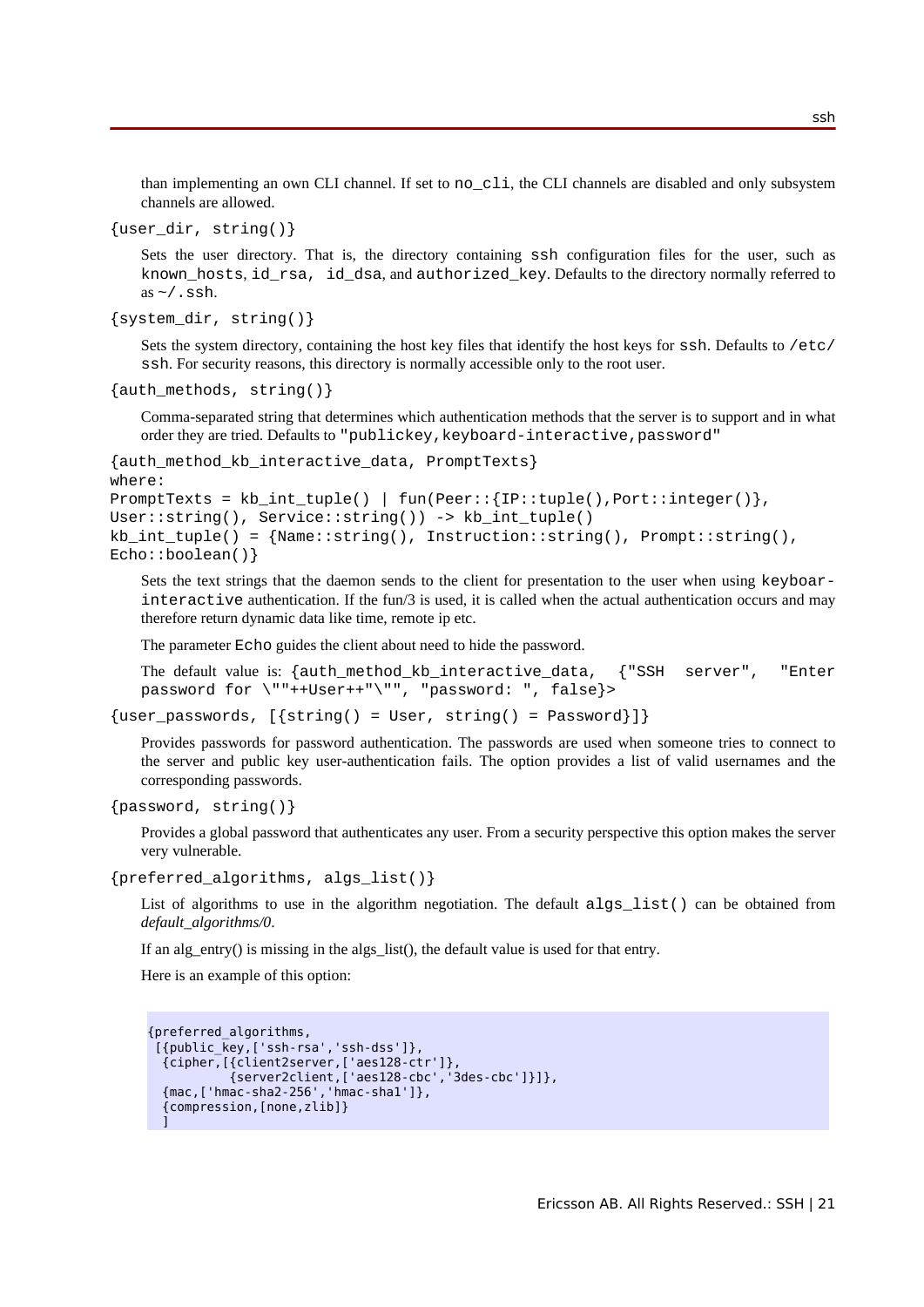#### }

The example specifies different algorithms in the two directions (client2server and server2client), for cipher but specifies the same algorithms for mac and compression in both directions. The kex (key exchange) is implicit but public\_key is set explicitly.

#### Warning:

Changing the values can make a connection less secure. Do not change unless you know exactly what you are doing. If you do not understand the values then you are not supposed to change them.

```
{dh_gex_groups, [{Size=integer(),G=integer(),P=integer()}] |
{file, filename() } {ssh_model_file, filename() }
```
Defines the groups the server may choose among when diffie-hellman-group-exchange is negotiated. See RFC 4419 for details. The three variants of this option are:

```
{Size=integer(),G=integer(),P=integer()}
```
The groups are given explicitly in this list. There may be several elements with the same Size. In such a case, the server will choose one randomly in the negotiated Size.

{file,filename()}

```
The file must have one or more three-tuples {size=integer()}, G=integer(), P=integer()}
terminated by a dot. The file is read when the daemon starts.
```
 $\{ \text{ssh moduli file}, \text{filename}() \}$ 

The file must be in *ssh-keygen moduli file format*. The file is read when the daemon starts.

The default list is fetched from the *public\_key* application.

```
{dh_gex_limits,{Min=integer(),Max=integer()}}
```
Limits what a client can ask for in diffie-hellman-group-exchange. The limits will be  ${MaxUsed}$  = min(MaxClient,Max), MinUsed = max(MinClient,Min)} where MaxClient and MinClient are the values proposed by a connecting client.

The default value is  $\{0, \text{infinity}\}.$ 

If MaxUsed < MinUsed in a key exchange, it will fail with a disconnect.

See RFC 4419 for the function of the Max and Min values.

```
{pwdfun, fun(User::string(), Password::string(), PeerAddress::
{ip\_adress()}, port\_number(), State::any() -> boolean() | disconnect |
\{boolean(), any() \}}
```
Provides a function for password validation. This could used for calling an external system or if passwords should be stored as a hash. The fun returns:

- true if the user and password is valid and
- false otherwise.

This fun can also be used to make delays in authentication tries for example by calling *timer:sleep/1*. To facilitate counting of failed tries the State variable could be used. This state is per connection only. The first time the pwdfun is called for a connection, the State variable has the value undefined. The pwdfun can return - in addition to the values above - a new state as:

- $\{true, {\t{NewState: any()}}\}$  if the user and password is valid or
- {false, NewState:any()} if the user or password is invalid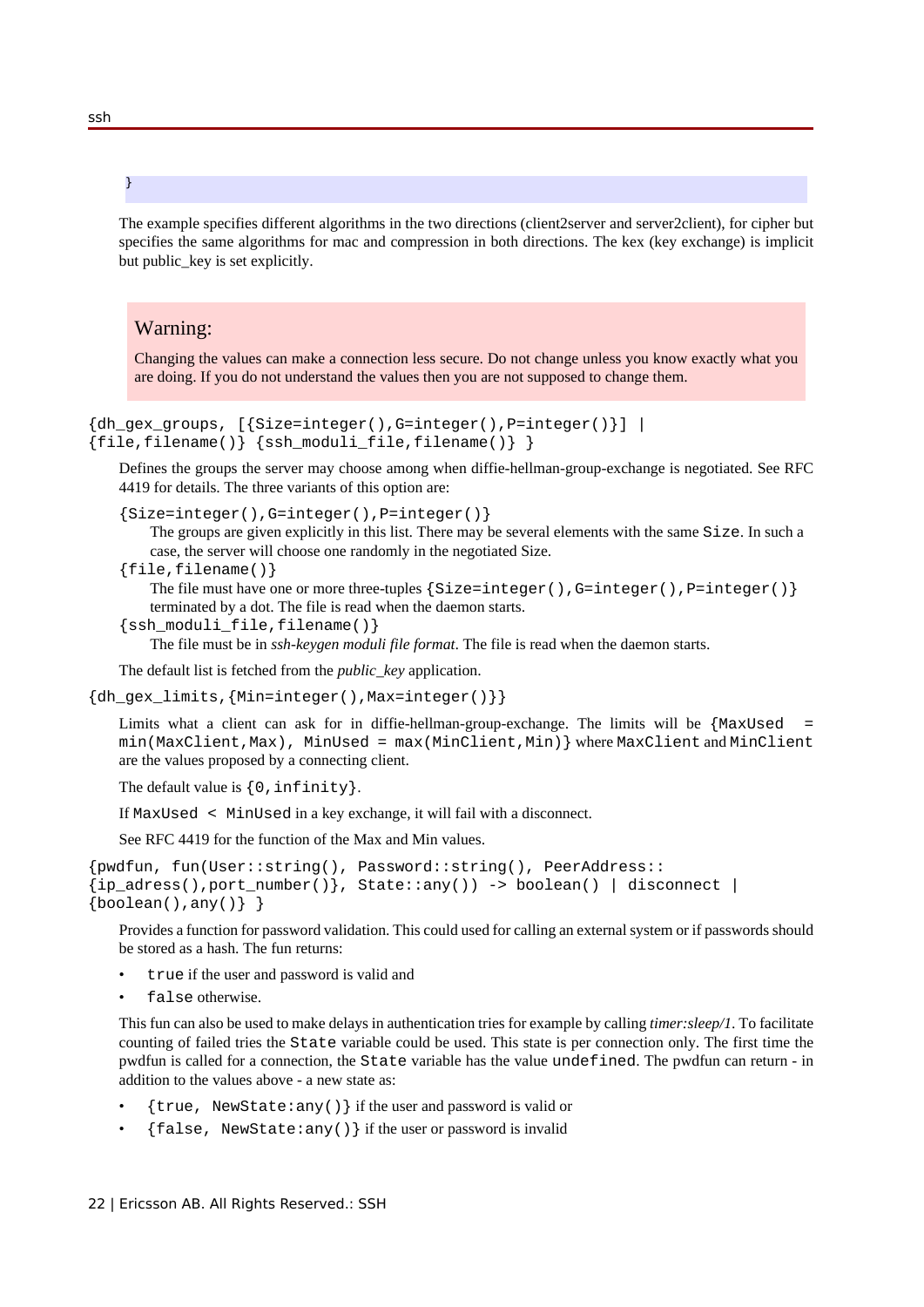A third usage is to block login attempts from a missbehaving peer. The State described above can be used for this. In addition to the responses above, the following return value is introduced:

• disconnect if the connection should be closed immediately after sending a SSH\_MSG\_DISCONNECT message.

 $\{ \text{pwdfun}, \text{ fun}(\text{User}: \text{string}() , \text{Password}: \text{string}() \} \rightarrow \text{boolean}() \}$ 

Provides a function for password validation. This function is called with user and password as strings, and returns true if the password is valid and false otherwise.

This option ( $\{pwdfun,fun/2\}$ ) is the same as a subset of the previous ( $\{pwdfun,fun/4\}$ ). It is kept for compatibility.

{ $negotiation$  timeout,  $integer()$ }

Maximum time in milliseconds for the authentication negotiation. Defaults to 120000 (2 minutes). If the client fails to log in within this time, the connection is closed.

{max\_sessions, pos\_integer()}

The maximum number of simultaneous sessions that are accepted at any time for this daemon. This includes sessions that are being authorized. Thus, if set to N, and N clients have connected but not started the login process, connection attempt N+1 is aborted. If N connections are authenticated and still logged in, no more logins are accepted until one of the existing ones log out.

The counter is per listening port. Thus, if two daemons are started, one with  $\{\text{max}\_\text{sessions},N\}$  and the other with  ${max_s}$ sessions, M, in total N+M connections are accepted for the whole ssh application.

Notice that if parallel\_login is false, only one client at a time can be in the authentication phase.

By default, this option is not set. This means that the number is not limited.

{max\_channels, pos\_integer()}

The maximum number of channels with active remote subsystem that are accepted for each connection to this daemon

By default, this option is not set. This means that the number is not limited.

{parallel\_login, boolean()}

If set to false (the default value), only one login is handled at a time. If set to true, an unlimited number of login attempts are allowed simultaneously.

If the max\_sessions option is set to N and parallel\_login is set to true, the maximum number of simultaneous login attempts at any time is limited to N-K, where K is the number of authenticated connections present at this daemon.

#### Warning:

Do not enable parallel\_logins without protecting the server by other means, for example, by the max\_sessions option or a firewall configuration. If set to true, there is no protection against DOS attacks.

{minimal\_remote\_max\_packet\_size, non\_negative\_integer()}

The least maximum packet size that the daemon will accept in channel open requests from the client. The default value is 0.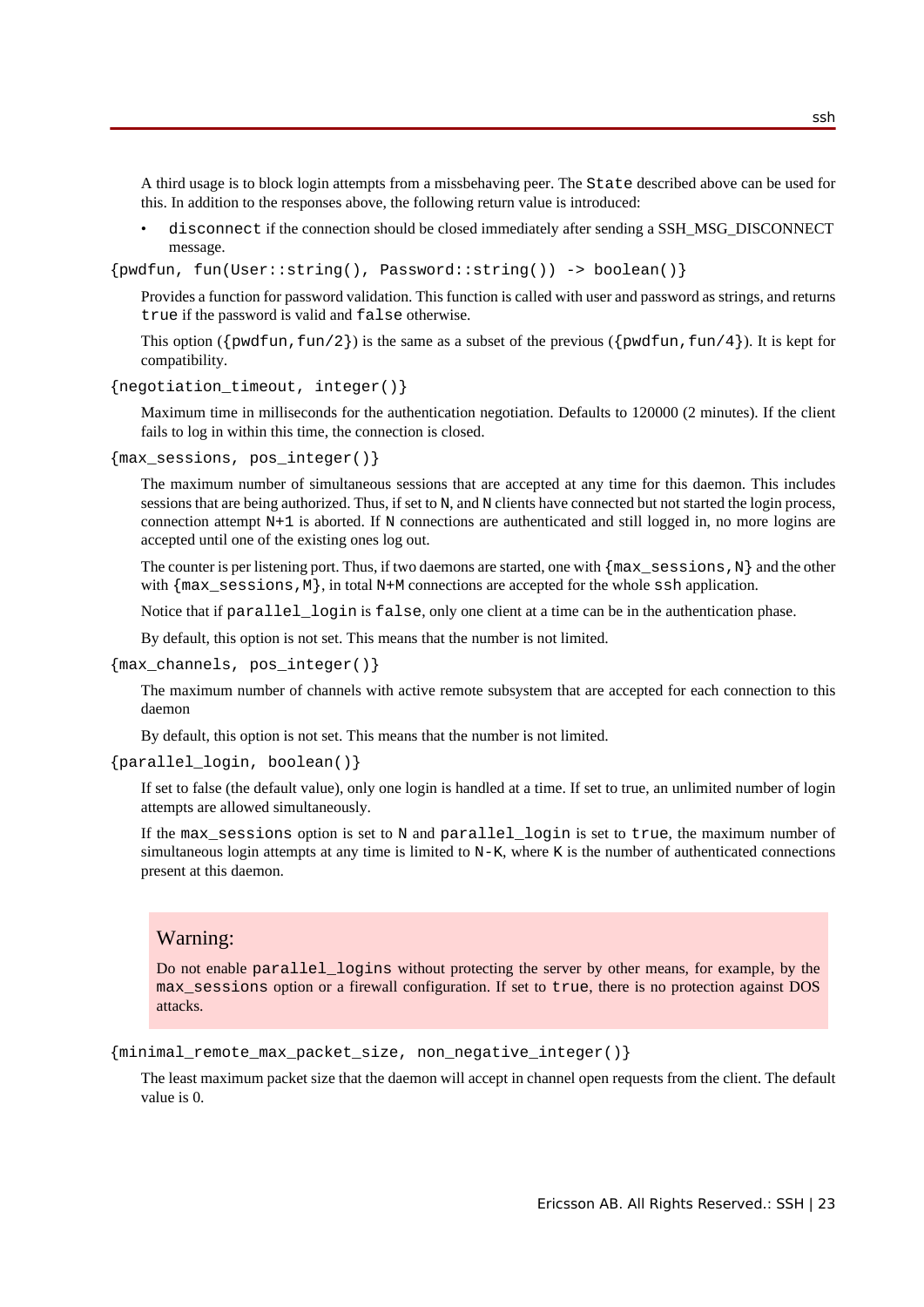{id string, random  $|$  string()}

The string the daemon will present to a connecting peer initially. The default value is "Erlang/VSN" where VSN is the ssh application version number.

The value random will cause a random string to be created at each connection attempt. This is to make it a bit more difficult for a malicious peer to find the ssh software brand and version.

 $\{key cb, key cb() \}$ 

Module implementing the behaviour *ssh\_server\_key\_api*. Can be used to customize the handling of public keys. If callback options are provided along with the module name, they are made available to the callback module via the options passed to it under the key 'key\_cb\_private'.

```
{profile, atom()}
```
Used together with ip-address and port to uniquely identify a ssh daemon. This can be useful in a virtualized environment, where there can be more that one server that has the same ip-address and port. If this property is not explicitly set, it is assumed that the the ip-address and port uniquely identifies the SSH daemon.

```
{fd, file_descriptor()}
```
Allows an existing file-descriptor to be used (passed on to the transport protocol).

```
{failfun, fun(User::string(), PeerAddress::ip_address(), Reason::term()) ->
_}
```
Provides a fun to implement your own logging when a user fails to authenticate.

```
{connectfun, fun(User::string(), PeerAddress::ip_address(), Method::string())
\rightarrow }
```
Provides a fun to implement your own logging when a user authenticates to the server.

 $\{disconnectfun, fun(Reason:term()) \rightarrow \}$ 

Provides a fun to implement your own logging when a user disconnects from the server.

{unexpectedfun, fun(Message:term(), Peer) -> report | skip }

Provides a fun to implement your own logging or other action when an unexpected message arrives. If the fun returns report the usual info report is issued but if skip is returned no report is generated.

Peer is in the format of {Host, Port}.

```
{ssh_msq_debug_fun, fun(ConnectionRef::ssh_connection ref(),
AlwaysDisplay::boolean(), Msg::binary(), LanguageTag::binary()) -> _}
```
Provide a fun to implement your own logging of the SSH message SSH\_MSG\_DEBUG. The last three parameters are from the message, see RFC4253, section 11.3. The ConnectionRef is the reference to the connection on which the message arrived. The return value from the fun is not checked.

The default behaviour is ignore the message. To get a printout for each message with AlwaysDisplay = true, use for example {ssh\_msg\_debug\_fun, fun(\_,true,M,\_)-> io:format("DEBUG:  $\sim p\sim n$ ", [M]) end}

```
daemon info(Daemon) -> {ok, [{port,Port}]} | {error,Error}
Types:
```
**Port = integer() Error = bad\_daemon\_ref**

Returns a key-value list with information about the daemon. For now, only the listening port is returned. This is intended for the case the daemon is started with the port set to 0.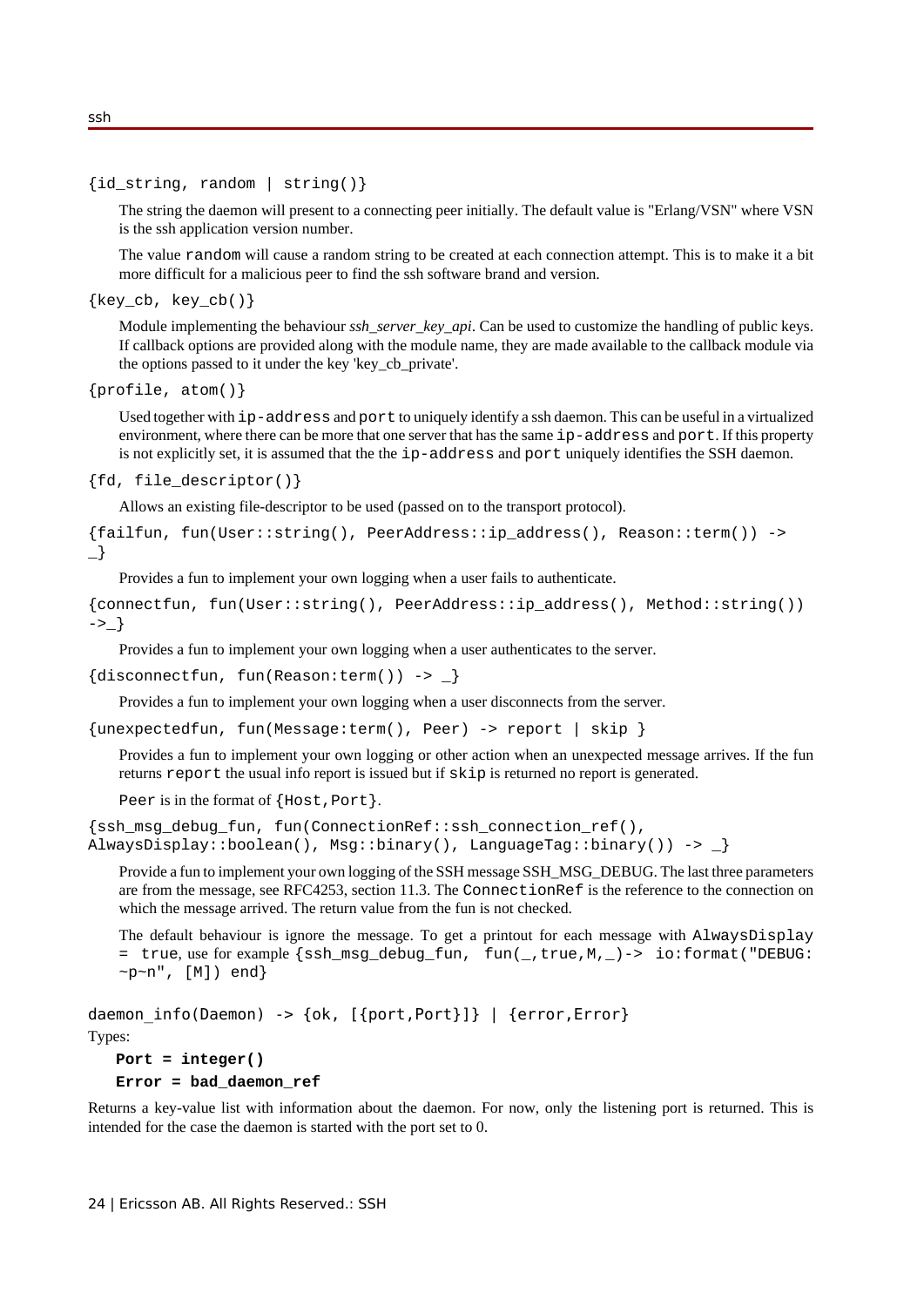#### default algorithms()  $\rightarrow$  algs list()

Returns a key-value list, where the keys are the different types of algorithms and the values are the algorithms themselves. An example:

```
20> ssh:default_algorithms().
[{kex,['diffie-\overline{h}ellman-group1-shal']},
  {public_key,['ssh-rsa','ssh-dss']},
 {cipher,[{client2server,['aes128-ctr','aes128-cbc','3des-cbc']},
 {server2client,['aes128-ctr','aes128-cbc','3des-cbc']}]},
 {mac,[{client2server,['hmac-sha2-256','hmac-sha1']},
 {server2client,['hmac-sha2-256','hmac-sha1']}]},
  {compression,[{client2server,[none,zlib]},
                {server2client,[none,zlib]}]}]
21>
```

```
shell(Host) ->
shell(Host, Option) ->
shell(Host, Port, Option) ->
shell(TcpSocket) -> _
Types:
  Host = string()
  Port = integer()
   Options - see ssh:connect/3
```
**TcpSocket = port()**

The socket is supposed to be from *gen* tcp:connect or *gen* tcp:accept with option {active, false}

Starts an interactive shell over an SSH server on the given Host. The function waits for user input, and does not return until the remote shell is ended (that is, exit from the shell).

```
start() ->
start(Type) -> ok | {error, Reason}
Types:
   Type = permanent | transient | temporary
   Reason = term()
```
Utility function that starts the applications crypto, public\_key, and ssh. Default type is temporary. For more information, see the *application(3)* manual page in Kernel.

```
stop() -> ok | {error, Reason}
Types:
```

```
Reason = term()
```
Stops the ssh application. For more information, see the *application(3)* manual page in Kernel.

```
stop_daemon(DaemonRef) ->
stop daemon(Address, Port) -> ok
Types:
   DaemonRef = ssh_daemon_ref()
   Address = ip_address()
```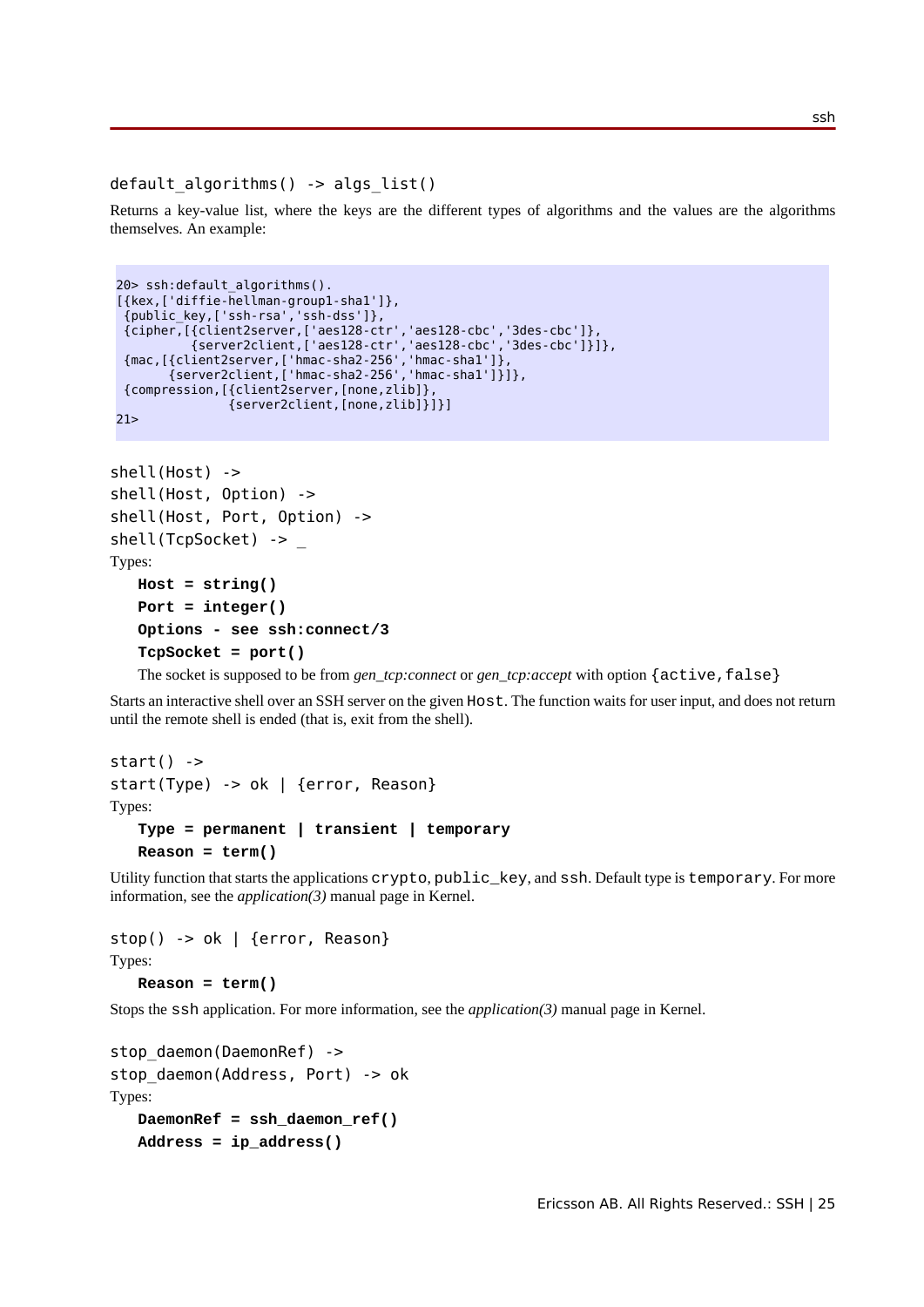**Port = integer()**

Stops the listener and all connections started by the listener.

```
stop listener(DaemonRef) ->
stop_listener(Address, Port) -> ok
Types:
   DaemonRef = ssh_daemon_ref()
   Address = ip_address()
   Port = integer()
```
Stops the listener, but leaves existing connections started by the listener operational.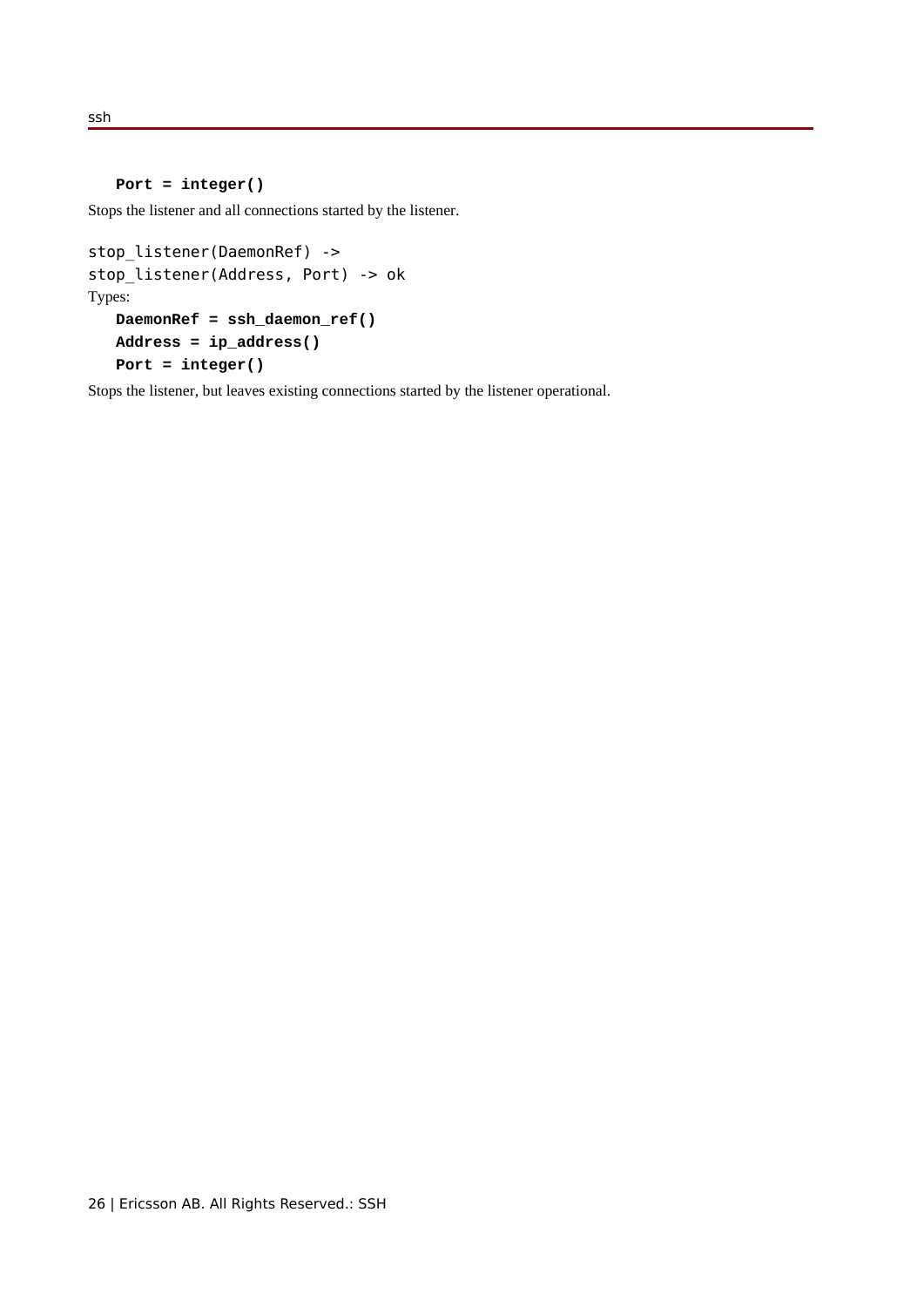# ssh channel

Erlang module

SSH services (clients and servers) are implemented as channels that are multiplexed over an SSH connection and communicates over the **[SSH Connection Protocol](href)**. This module provides a callback API that takes care of generic channel aspects, such as flow control and close messages. It lets the callback functions take care of the service (application) specific parts. This behavior also ensures that the channel process honors the principal of an OTP-process so that it can be part of a supervisor tree. This is a requirement of channel processes implementing a subsystem that will be added to the ssh applications supervisor tree.

### Note:

When implementing an ssh subsystem, use -behaviour(ssh\_daemon\_channel) instead of behaviour (ssh\_channel). The reason is that the only relevant callback functions for subsystems are init/1, handle\_ssh\_msg/2, handle\_msg/2, and terminate/2. So, the ssh\_daemon\_channel behaviour is a limited version of the ssh\_channel behaviour.

### DATA TYPES

Type definitions that are used more than once in this module, or abstractions to indicate the intended use of the data type, or both:

```
boolean() =
```

```
true | false
```

```
string() =
```
list of ASCII characters

```
timeout() =
```
infinity | integer() in milliseconds

```
ssh connection ref() =
```
opaque() -as returned by ssh:connect/3 or sent to an SSH channel process

```
ssh channel id() =
```
integer()

ssh data type  $code() =$ 

1 ("stderr") | 0 ("normal") are the valid values, see **[RFC 4254](href)** Section 5.2

### Exports

```
call(ChannelRef, Msg) ->
call(ChannelRef, Msg, Timeout) -> Reply | {error, Reason}
Types:
   ChannelRef = pid()
   As returned by ssh_channel:start_link/4
   Msg = term()
```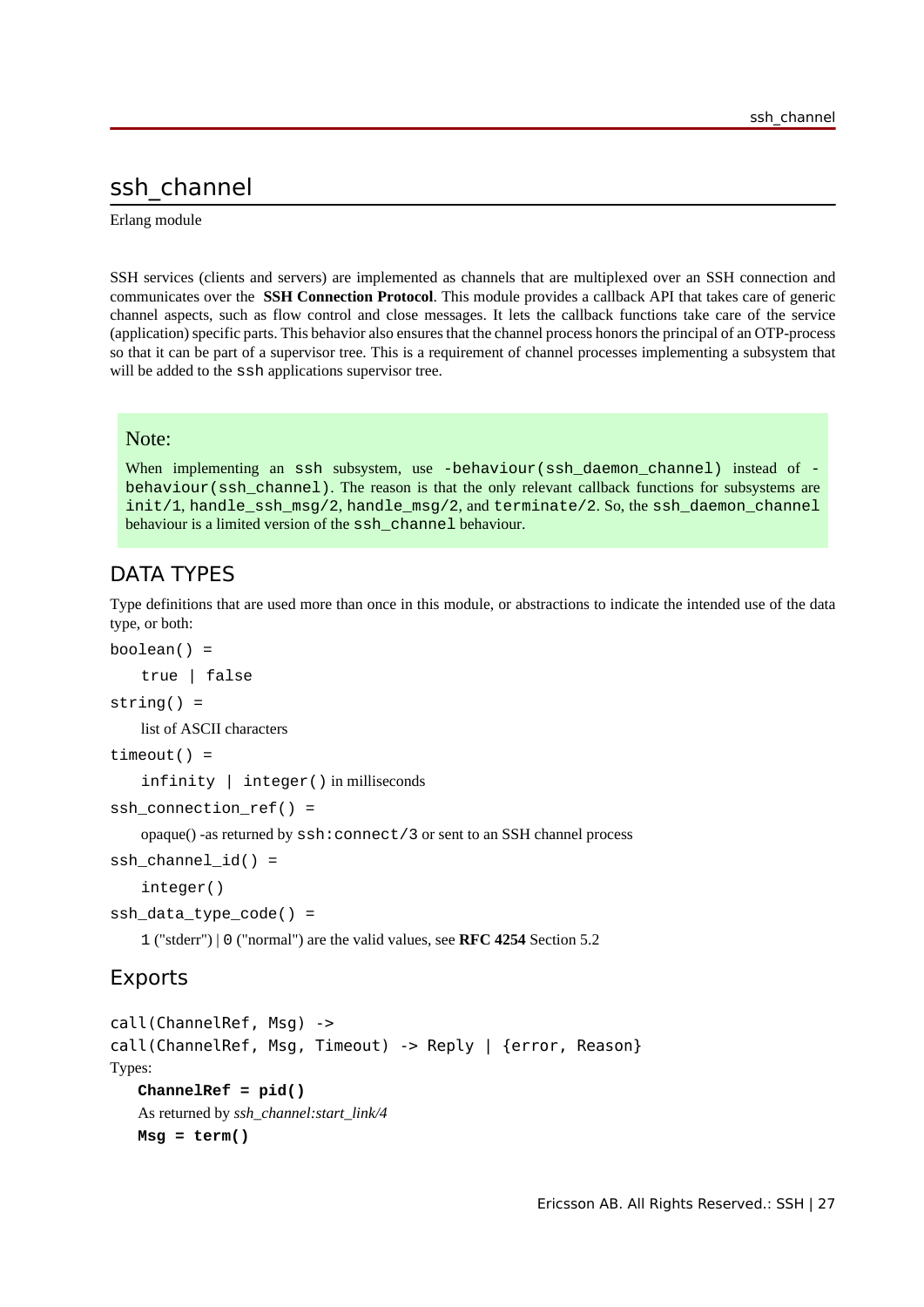```
Timeout = timeout()
Reply = term()
Reason = closed | timeout
```
Makes a synchronous call to the channel process by sending a message and waiting until a reply arrives, or a timeout occurs. The channel calls *Module:handle\_call/3* to handle the message. If the channel process does not exist, {error, closed} is returned.

```
cast(ChannelRef, Msg) -> ok
Types:
```
**ChannelRef = pid()** As returned by *ssh\_channel:start\_link/4* **Msg = term()**

Sends an asynchronous message to the channel process and returns ok immediately, ignoring if the destination node or channel process does not exist. The channel calls *Module:handle\_cast/2* to handle the message.

```
enter loop(State) ->
Types:
   State = term()
```
as returned by *ssh\_channel:init/1*

Makes an existing process an ssh\_channel process. Does not return, instead the calling process enters the ssh\_channel process receive loop and become an ssh\_channel process. The process must have been started using one of the start functions in proc\_lib, see the *proc\_lib(3)* manual page in STDLIB. The user is responsible for any initialization of the process and must call *ssh\_channel:init/1*.

```
init(Options) -> {ok, State} | {ok, State, Timeout} | {stop, Reason}
Types:
   Options = [{Option, Value}]
   State = term()
   Timeout = timeout()
   Reason = term()
```
The following options must be present:

{channel\_cb, atom()}

The module that implements the channel behaviour.

```
\{init\_args(), list()
```
The list of arguments to the init function of the callback module.

```
\{\textttcm, connection ref()\}
```
Reference to the ssh connection as returned by *ssh:connect/3*

```
{channel_id, channel_id()}
```
Id of the ssh channel.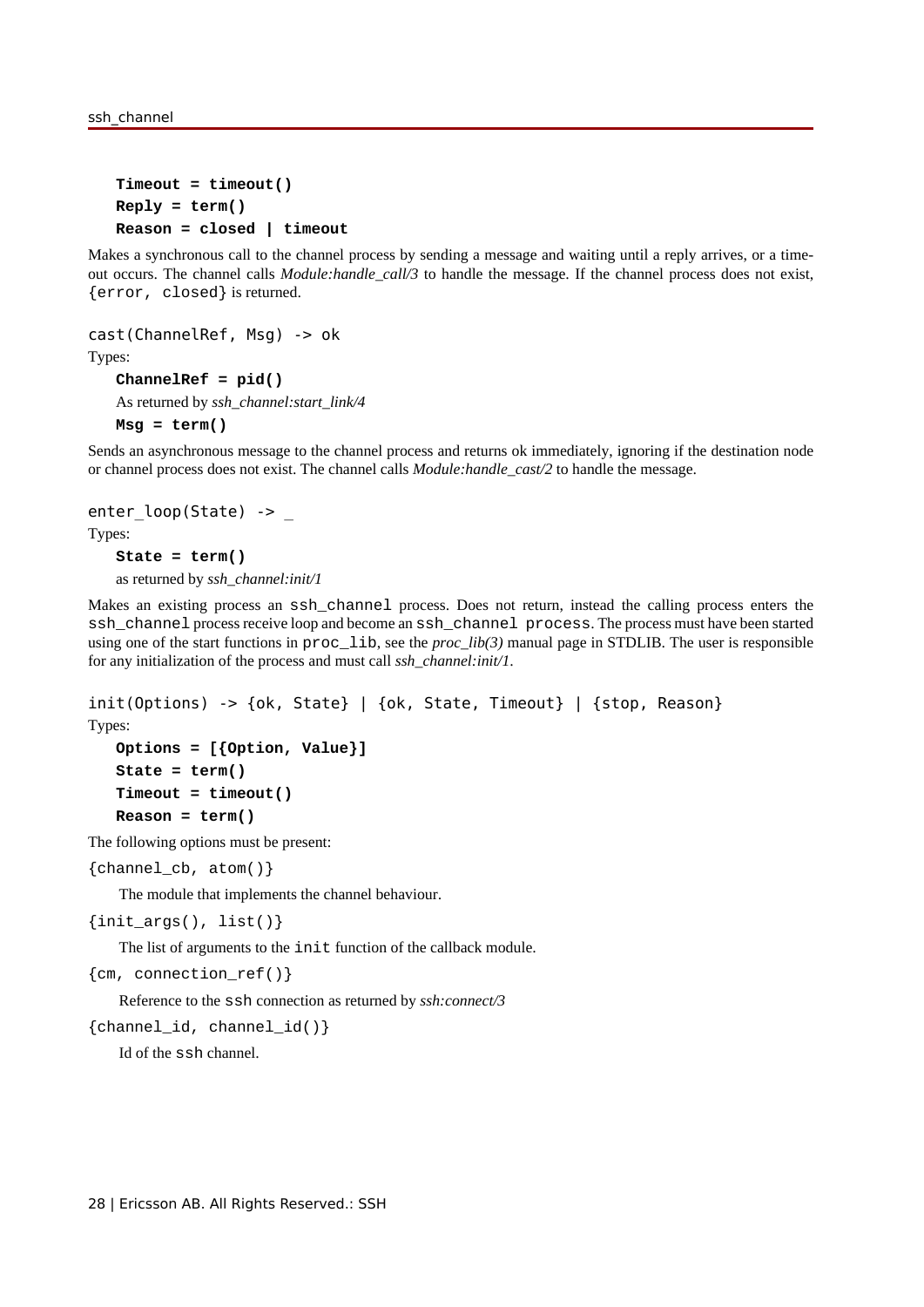#### Note:

This function is normally not called by the user. The user only needs to call if the channel process needs to be started with help of proc\_lib instead of calling ssh\_channel:start/4 or ssh\_channel: start\_link/4.

```
reply(Client, Reply) -> _
Types:
   Client = opaque()
   Reply = term()
```
This function can be used by a channel to send a reply to a client that called call/[2,3] when the reply cannot be defined in the return value of *Module:handle\_call/3*.

Client must be the From argument provided to the callback function handle\_call/3. Reply is an arbitrary term, which is given back to the client as the return value of *ssh\_channel:call/[2,3].*

```
start(SshConnection, ChannelId, ChannelCb, CbInitArgs) ->
start link(SshConnection, ChannelId, ChannelCb, CbInitArgs) -> {ok,
ChannelRef} | {error, Reason}
```
Types:

```
SshConnection = ssh_connection_ref()
ChannelId = ssh_channel_id()
As returned by ssh_connection:session_channel/[2,4].
ChannelCb = atom()
```
Name of the module implementing the service-specific parts of the channel.

```
CbInitArgs = [term()]
```
Argument list for the init function in the callback module.

**ChannelRef = pid()**

Starts a process that handles an SSH channel. It is called internally, by the ssh daemon, or explicitly by the ssh client implementations. The behavior sets the trap\_exit flag to true.

### CALLBACK TIME-OUTS

The time-out values that can be returned by the callback functions have the same semantics as in a *gen\_server*. If the time-out occurs, *handle\_msg/2* is called as handle\_msg(timeout, State).

### Exports

Module:code\_change(OldVsn, State, Extra) -> {ok, NewState}

Types:

```
OldVsn = term()
```
In the case of an upgrade, OldVsn is Vsn, and in the case of a downgrade, OldVsn is  $\{\text{down},\text{Vsn}\}$ . Vsn is defined by the vsn attribute(s) of the old version of the callback module Module. If no such attribute is defined, the version is the checksum of the BEAM file.

```
State = term()
```
Internal state of the channel.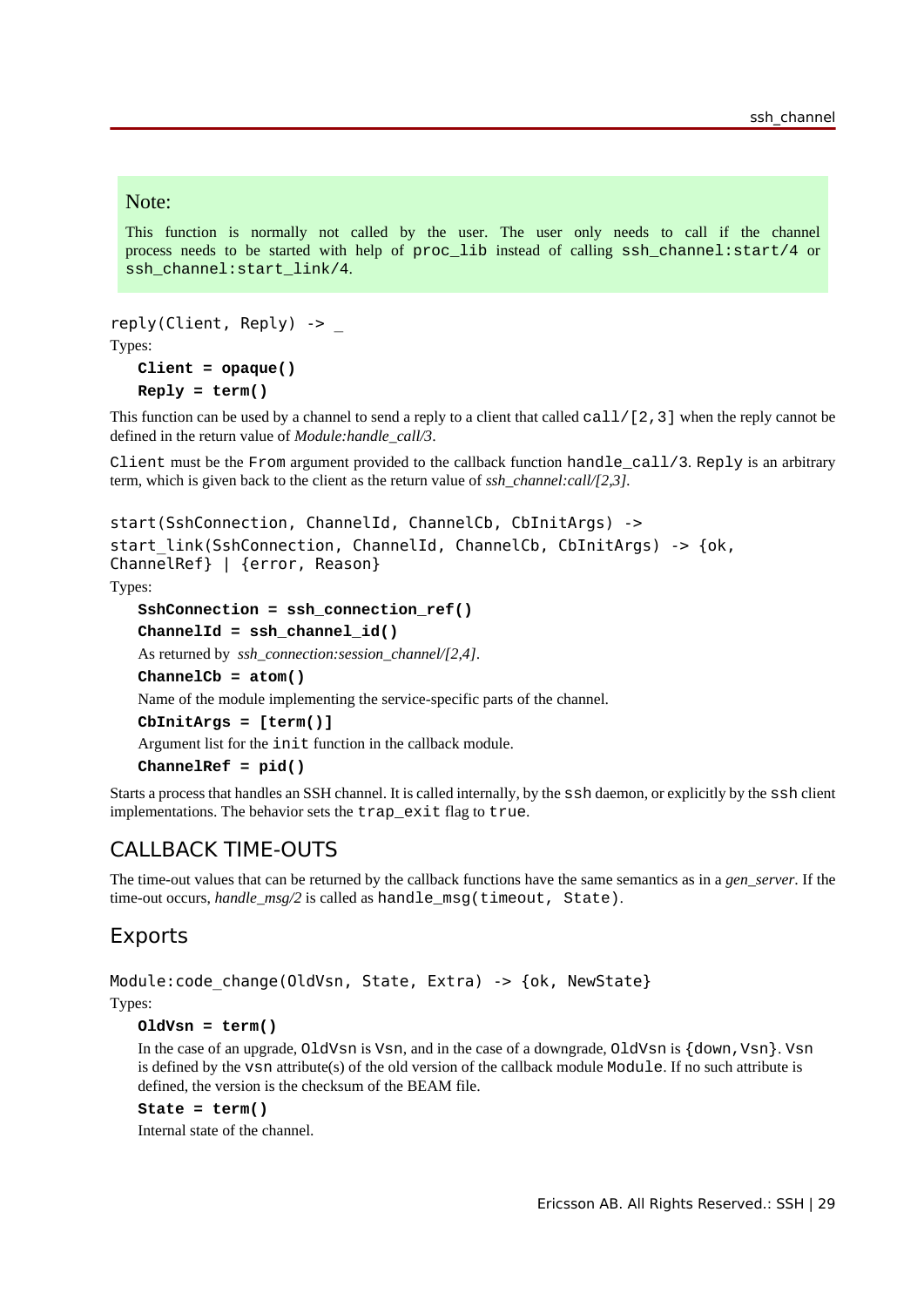#### **Extra = term()**

Passed "as-is" from the {advanced, Extra} part of the update instruction.

Converts process state when code is changed.

This function is called by a client-side channel when it is to update its internal state during a release upgrade or downgrade, that is, when the instruction  $\{update, Module, Change, \ldots\}$ , where Change={advanced,Extra}, is given in the appup file. For more information, refer to Section 9.11.6 Release Handling Instructions in the *System Documentation*.

#### Note:

Soft upgrade according to the OTP release concept is not straight forward for the server side, as subsystem channel processes are spawned by the ssh application and hence added to its supervisor tree. The subsystem channels can be upgraded when upgrading the user application, if the callback functions can handle two versions of the state, but this function cannot be used in the normal way.

```
Module: init(Args) -> {ok, State} | {ok, State, timeout()} | {stop, Reason}
Types:
```

```
Args = term()
Last argument to ssh_channel: start_link/4.
State = term()
Reason = term()
```
Makes necessary initializations and returns the initial channel state if the initializations succeed.

For more detailed information on time-outs, see Section *CALLBACK TIME-OUTS*.

```
Module: handle call(Msg, From, State) -> Result
```

```
Types:
   Msg = term()
   From = opaque()
   Is to be used as argument to ssh_channel:reply/2
   State = term()
   Result = {reply, Reply, NewState} | {reply, Reply, NewState, timeout()}
   | {noreply, NewState} | {noreply , NewState, timeout()} | {stop, Reason,
   Reply, NewState} | {stop, Reason, NewState}
   Reply = term()
   Will be the return value of ssh_channel:call/[2,3]
   NewState = term()
   Reason = term()
```
Handles messages sent by calling *ssh\_channel:call/[2,3]*

For more detailed information on time-outs,, see Section *CALLBACK TIME-OUTS*.

```
Module: handle cast(Msg, State) -> Result
Types:
   Msg = term()
```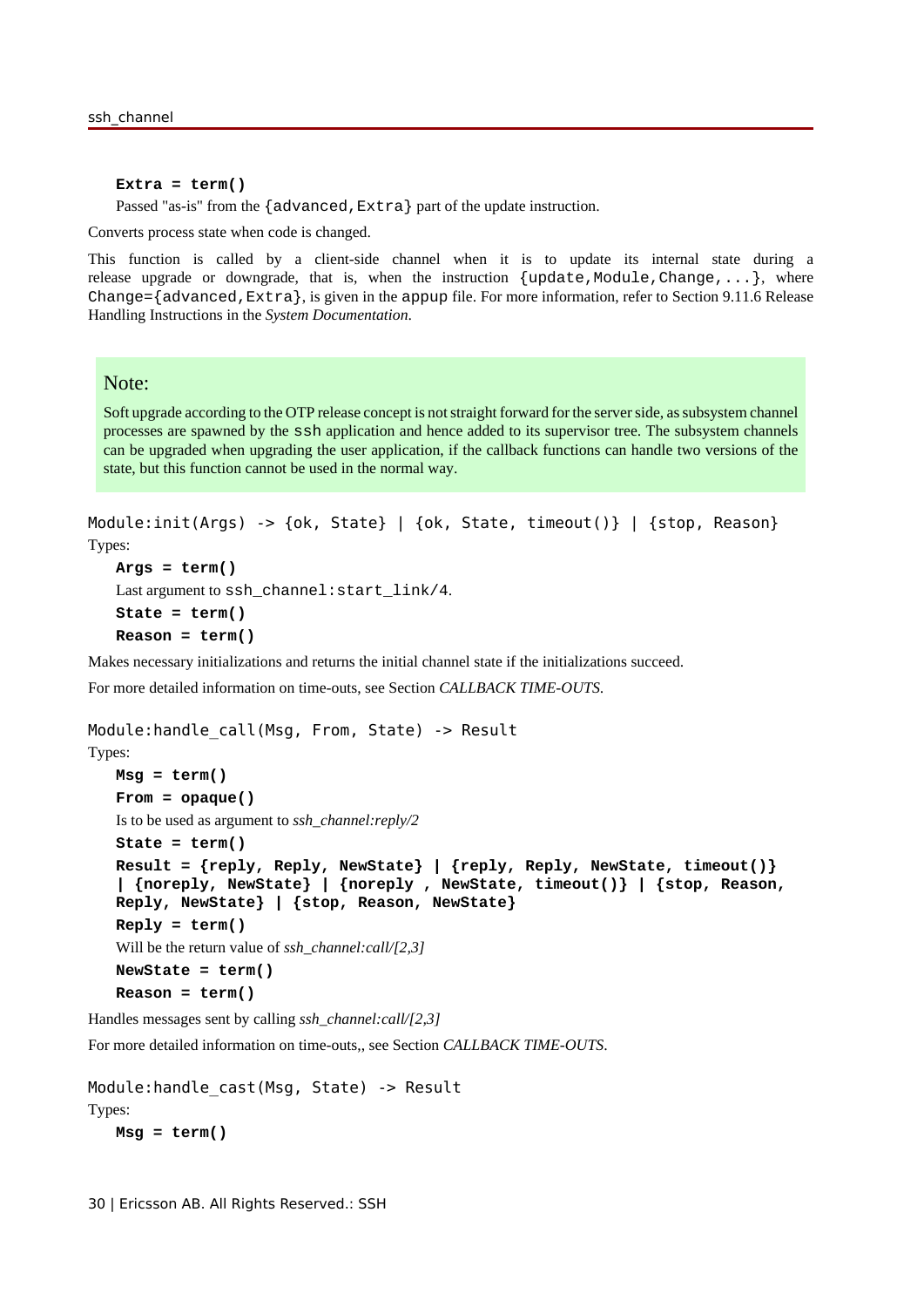```
State = term()
Result = {noreply, NewState} | {noreply, NewState, timeout()} | {stop,
Reason, NewState}
NewState = term()
Reason = term()
```
Handles messages sent by calling ssh\_channel: cast/2.

For more detailed information on time-outs, see Section *CALLBACK TIME-OUTS*.

```
Module:handle msg(Msg, State) -> {ok, State} | {stop, ChannelId, State}
Types:
   Msg = timeout | term()
```

```
ChannelId = ssh_channel_id()
State = term()
```
Handles other messages than SSH Connection Protocol, call, or cast messages sent to the channel.

Possible Erlang 'EXIT' messages is to be handled by this function and all channels are to handle the following message.

{ssh\_channel\_up, ssh\_channel\_id(), ssh\_connection\_ref()}

This is the first message that the channel receives. It is sent just before the *ssh\_channel:init/1* function returns successfully. This is especially useful if the server wants to send a message to the client without first receiving a message from it. If the message is not useful for your particular scenario, ignore it by immediately returning {ok, State}.

```
Module:handle ssh msg(Msg, State) -> {ok, State} | {stop, ChannelId, State}
Types:
```

```
Msg = ssh_connection:event()
ChannelId = ssh_channel_id()
State = term()
```
Handles SSH Connection Protocol messages that may need service-specific attention. For details, see *ssh\_connection:event()*.

The following message is taken care of by the  $\text{ssh\_channel}$  behavior.

```
{closed, ssh channel id()}
```
The channel behavior sends a close message to the other side, if such a message has not already been sent. Then it terminates the channel with reason normal.

```
Module: terminate(Reason, State) ->
Types:
   Reason = term()
```
**State = term()**

This function is called by a channel process when it is about to terminate. Before this function is called, *ssh\_connection:close/2* is called, if it has not been called earlier. This function does any necessary cleaning up. When it returns, the channel process terminates with reason Reason. The return value is ignored.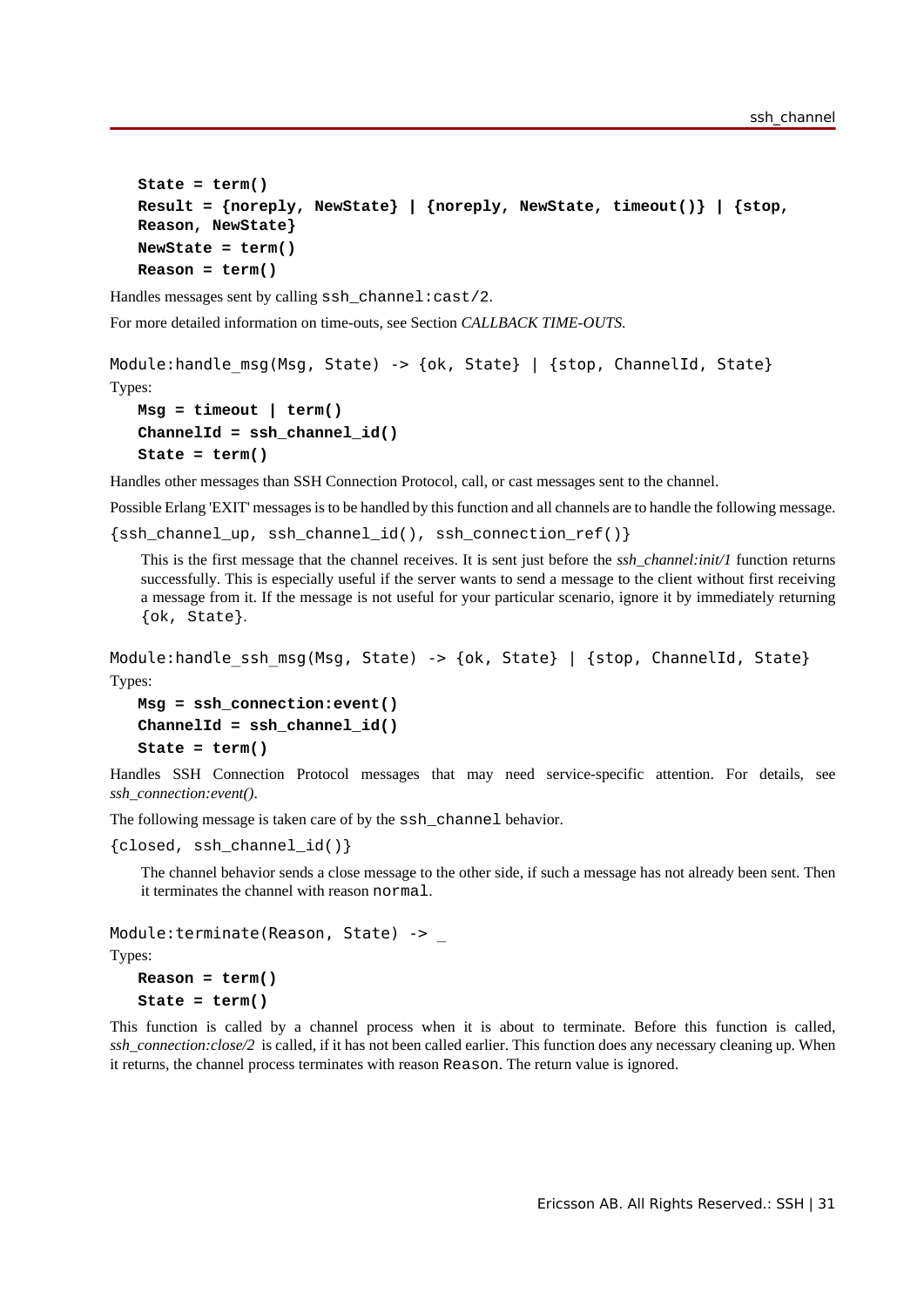# ssh connection

Erlang module

The **[SSH Connection Protocol](href)** is used by clients and servers, that is, SSH channels, to communicate over the SSH connection. The API functions in this module send SSH Connection Protocol events, which are received as messages by the remote channel. If the receiving channel is an Erlang process, the messages have the format  $\{ \text{ssh\_cm}, \}$ ssh\_connection\_ref(), ssh\_event\_msg()}. If the *ssh\_channel* behavior is used to implement the channel process, these messages are handled by *handle\_ssh\_msg/2*.

### DATA TYPES

Type definitions that are used more than once in this module, or abstractions to indicate the intended use of the data type, or both:

```
boolean() =
    true | false
string() =list of ASCII characters
timeout() =infinity | integer() in milliseconds
ssh connection ref() =opaque() -as returned by ssh:connect/3 or sent to an SSH channel processes
ssh channel id() =integer()
ssh_data_type_code() =
    1 ("stderr") | 0 ("normal") are valid values, see RFC 4254 Section 5.2.
ssh_request_status() =
    success | failure
event() ={ssh_cm, ssh_connection_ref(), ssh_event_msg()}
ssh_event_msg() =
   data events() | status events() | terminal events()
reason() =
    timeout | closed
data_events()
    {data, ssh_channel_id(), ssh_data_type_code(), Data :: binary()}
       Data has arrived on the channel. This event is sent as a result of calling ssh_connection:send/[3,4,5].
    \{eof, ssh\_channel_id() \}
```
Indicates that the other side sends no more data. This event is sent as a result of calling *ssh\_connection:send\_eof/2*.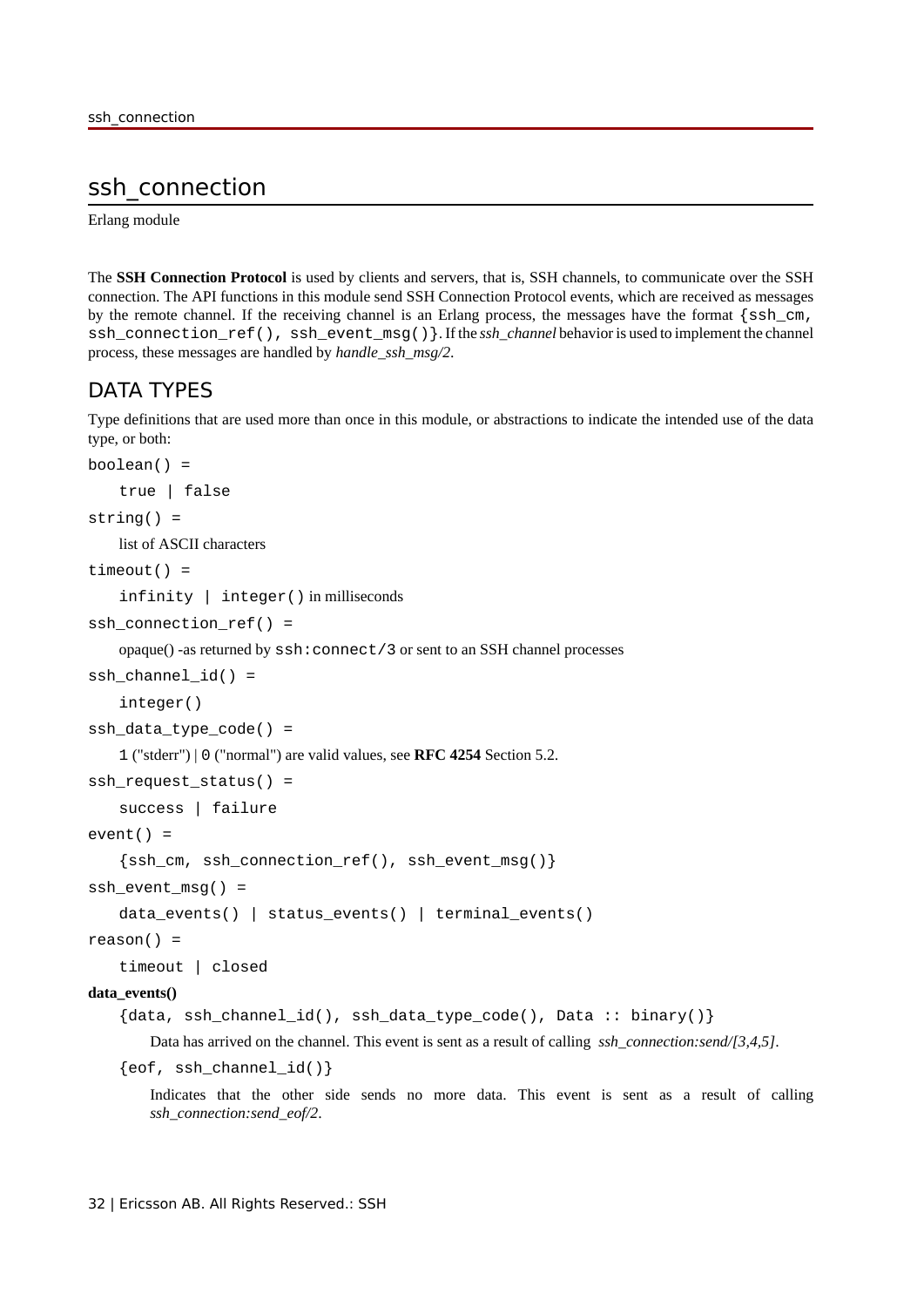#### **status\_events()**

```
{signal, ssh_channel_id(), ssh_signal()}
```
A signal can be delivered to the remote process/service using the following message. Some systems do not support signals, in which case they are to ignore this message. There is currently no function to generate this event as the signals referred to are on OS-level and not something generated by an Erlang program.

```
{exit_signal, ssh_channel_id(), ExitSignal :: string(),
ErrorMsg ::string(), LanguageString :: string()}
```
A remote execution can terminate violently because of a signal. Then this message can be received. For details on valid string values, see **[RFC 4254](href)** Section 6.10, which shows a special case of these signals.

```
{exit status, ssh_channel_id(), ExitStatus :: integer()}
```
When the command running at the other end terminates, the following message can be sent to return the exit status of the command. A zero exit\_status usually means that the command terminated successfully. This event is sent as a result of calling *ssh\_connection:exit\_status/3*.

{closed, ssh\_channel\_id()}

This event is sent as a result of calling *ssh\_connection:close/2*. Both the handling of this event and sending it are taken care of by the *ssh\_channel* behavior.

#### **terminal\_events()**

Channels implementing a shell and command execution on the server side are to handle the following messages that can be sent by client- channel processes.

Events that include a WantReply expect the event handling process to call *ssh\_connection:reply\_request/4* with the boolean value of WantReply as the second argument.

```
{env, ssh_channel_id(), WantReply :: boolean(), Var ::string(), Value ::
string()}
```
Environment variables can be passed to the shell/command to be started later. This event is sent as a result of calling *ssh\_connection:setenv/5*.

```
{pty, ssh_channel_id(), WantReply :: boolean(), {Terminal :: string(),
CharWidth :: integer(), RowHeight :: integer(), PixelWidth :: integer(),
PixelHeight :: integer(), TerminalModes :: [{Opcode :: atom() | integer(),
Value :: integer() } ] } }
```
A pseudo-terminal has been requested for the session. Terminal is the value of the TERM environment variable value, that is, vt100. Zero dimension parameters must be ignored. The character/row dimensions override the pixel dimensions (when non-zero). Pixel dimensions refer to the drawable area of the window. Opcode in the TerminalModes list is the mnemonic name, represented as a lowercase Erlang atom, defined in **[RFC 4254](href)**, Section 8. It can also be an Opcode if the mnemonic name is not listed in the RFC. Example: OP code: 53, mnemonic name ECHO erlang atom: echo. This event is sent as a result of calling *ssh\_connection:ptty\_alloc/4*.

```
{shell, WantReply :: boolean()}
```
This message requests that the user default shell is started at the other end. This event is sent as a result of calling *ssh\_connection:shell/2*.

```
{window_change, ssh_channel_id(), CharWidth() :: integer(), RowHeight ::
integer(), PixWidth :: integer(), PixHeight :: integer()}
```
When the window (terminal) size changes on the client side, it **can** send a message to the server side to inform it of the new dimensions. No API function generates this event.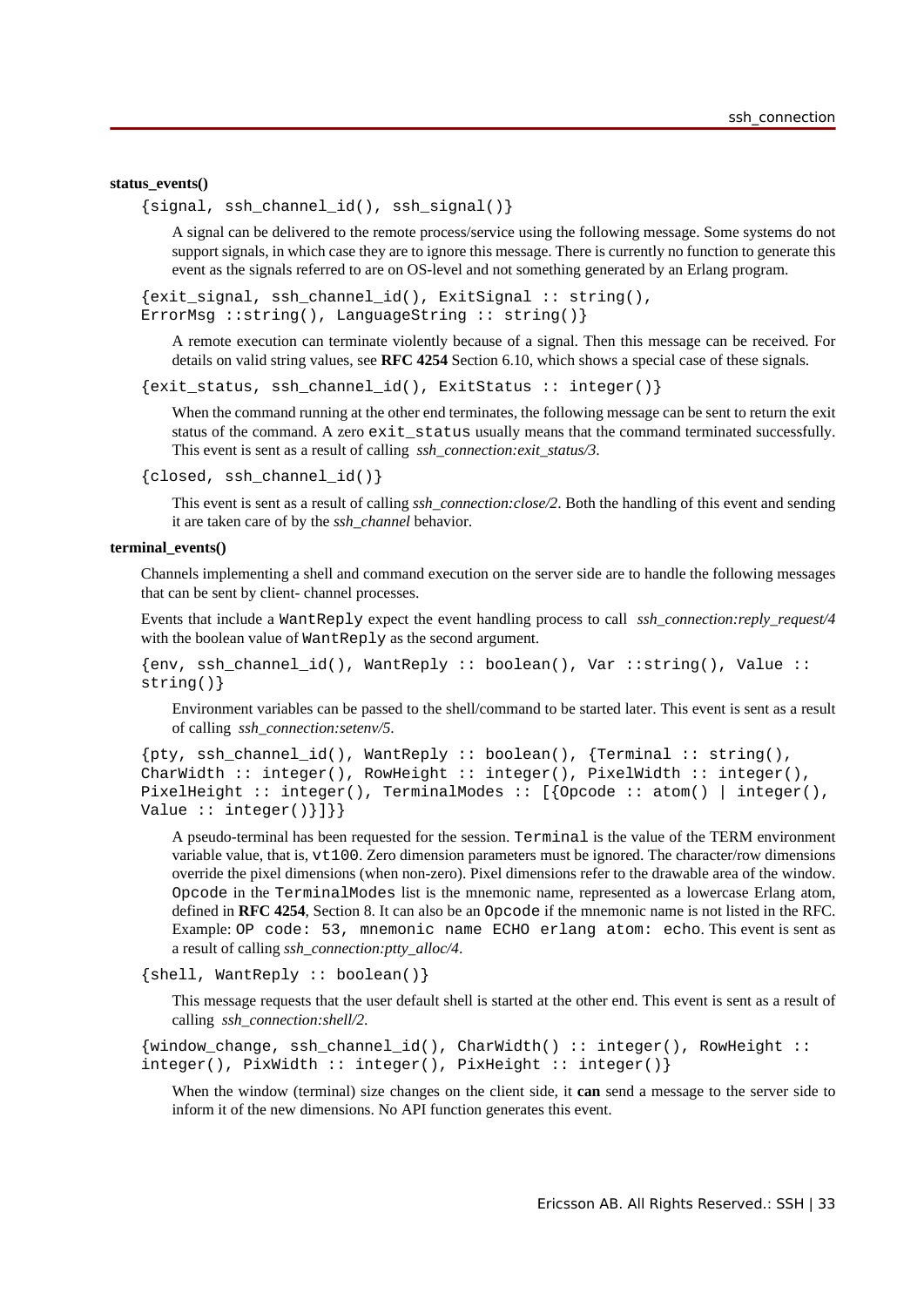{exec, ssh\_channel\_id(), WantReply :: boolean(), Cmd :: string()}

This message requests that the server starts execution of the given command. This event is sent as a result of calling *ssh\_connection:exec/4* .

#### Exports

```
adjust window(ConnectionRef, ChannelId, NumOfBytes) -> ok
Types:
   ConnectionRef = ssh_connection_ref()
   ChannelId = ssh_channel_id()
   NumOfBytes = integer()
```
Adjusts the SSH flow control window. This is to be done by both the client- and server-side channel processes.

#### Note:

Channels implemented with the *ssh\_channel* behavior do not normally need to call this function as flow control is handled by the behavior. The behavior adjusts the window every time the callback *handle\_ssh\_msg/2* returns after processing channel data.

```
close(ConnectionRef, ChannelId) -> ok
```
Types:

```
ConnectionRef = ssh_connection_ref()
ChannelId = ssh_channel_id()
```
A server- or client-channel process can choose to close their session by sending a close event.

#### Note:

This function is called by the ssh\_channel behavior when the channel is terminated, see *ssh\_channel(3)*. Thus, channels implemented with the behavior are not to call this function explicitly.

```
exec(ConnectionRef, ChannelId, Command, TimeOut) -> ssh_request_status() |
{error, reason()}
Types:
   ConnectionRef = ssh_connection_ref()
   ChannelId = ssh_channel_id()
   Command = string()
   Timeout = timeout()
```
Is to be called by a client-channel process to request that the server starts executing the given command. The result is several messages according to the following pattern. The last message is a channel close message, as the exec request is a one-time execution that closes the channel when it is done.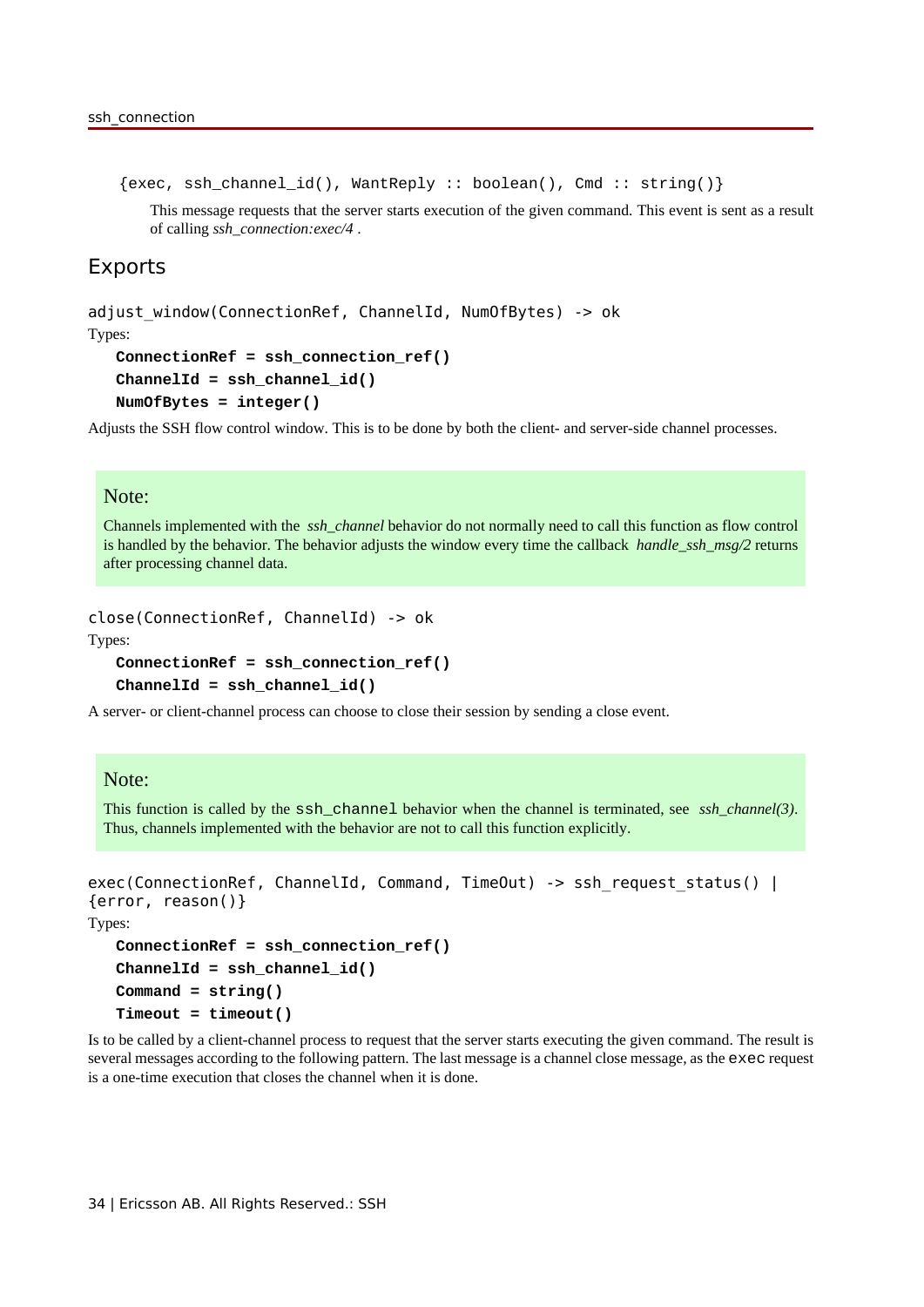```
N x {ssh_cm, ssh_connection_ref(), {data, ssh_channel_id(),
ssh data type code(), Data :: binary()}}
```
The result of executing the command can be only one line or thousands of lines depending on the command.

```
0 or 1 x \{ \text{sh\_cm, ssh\_connection\_ref}(), \{ \text{eof, ssh\_channel\_id()} \}
```
Indicates that no more data is to be sent.

```
0 or 1 x {ssh_cm, ssh_connection_ref(), {exit_signal, ssh_channel_id(),
ExitSignal :: string(), ErrorMsg :: string(), LanguageString :: string()}}
```
Not all systems send signals. For details on valid string values, see RFC 4254, Section 6.10

```
0 or 1 x {ssh_cm, ssh_connection_ref(), {exit_status, ssh_channel_id(),
ExitStatus :: integer() } }
```
It is recommended by the SSH Connection Protocol to send this message, but that is not always the case.

```
1 x {ssh_cm, ssh_connection_ref(), {closed, ssh_channel_id()}}
```
Indicates that the ssh\_channel started for the execution of the command has now been shut down.

exit status(ConnectionRef, ChannelId, Status) -> ok

Types:

```
ConnectionRef = ssh_connection_ref()
ChannelId = ssh_channel_id()
Status = integer()
```
Is to be called by a server-channel process to send the exit status of a command to the client.

```
ptty_alloc(ConnectionRef, ChannelId, Options) ->
ptty_alloc(ConnectionRef, ChannelId, Options, Timeout) -> >
ssh_request_status() | {error, reason()}
Types:
   ConnectionRef = ssh_connection_ref()
   ChannelId = ssh_channel_id()
   Options = proplists:proplist()
```
Sends an SSH Connection Protocol pty\_req, to allocate a pseudo-terminal. Is to be called by an SSH client process.

Options:

```
{term, string()}
```
Defaults to **os:getenv("TERM")** or **vt100** if it is undefined.

```
{width, integer()}
```
Defaults to 80 if pixel\_width is not defined.

{height, integer()}

Defaults to 24 if pixel\_height is not defined.

{pixel\_width, integer()}

Is disregarded if width is defined.

```
{pixel_height, integer()}
```
Is disregarded if height is defined.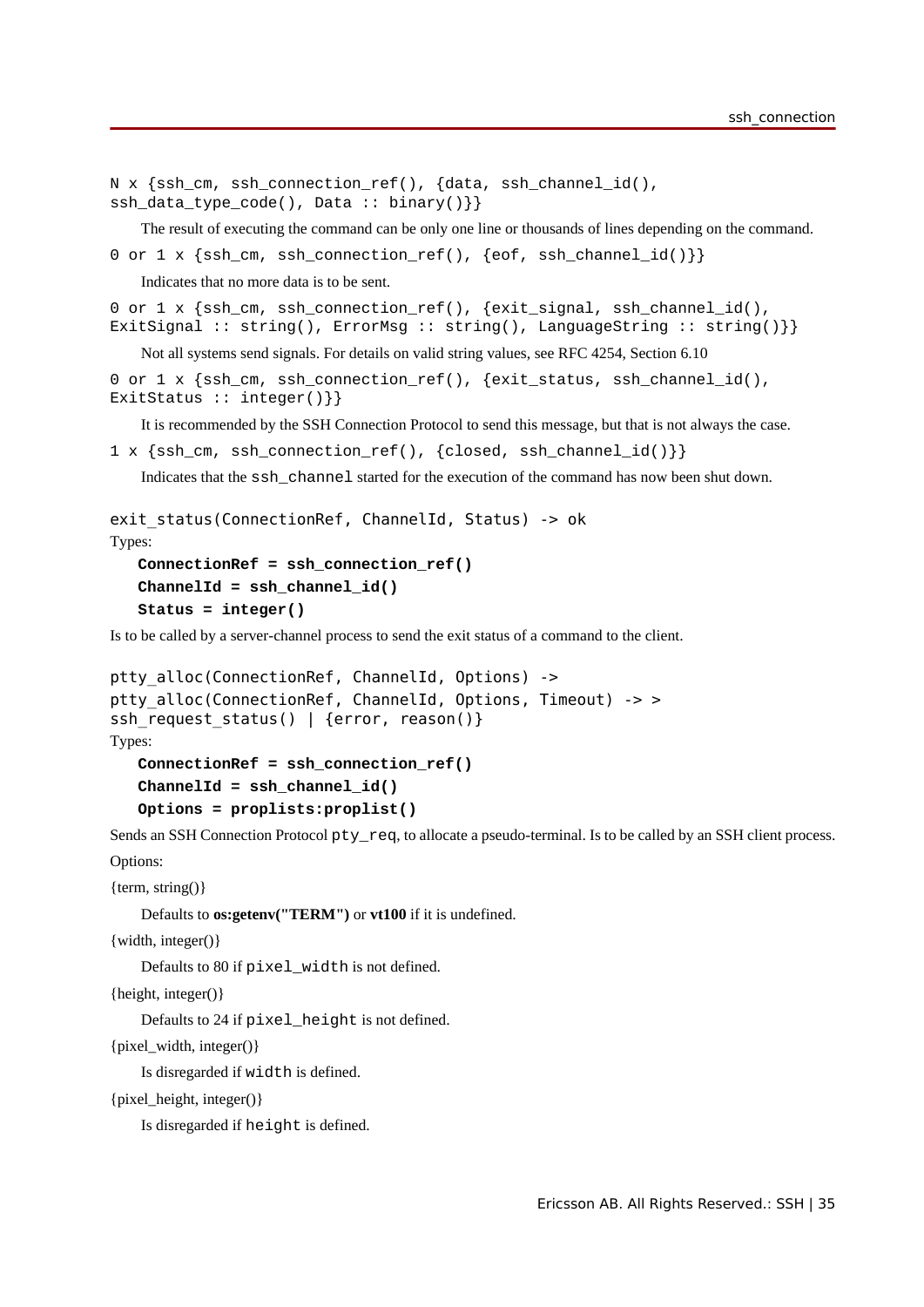```
{pty_opts, [{posix\_atom()}, {integer()}]\}}
```
Option can be an empty list. Otherwise, see possible **POSIX** names in Section 8 in **[RFC 4254](href)**.

```
reply request(ConnectionRef, WantReply, Status, ChannelId) -> ok
Types:
  ConnectionRef = ssh_connection_ref()
```

```
WantReply = boolean()
Status = ssh_request_status()
ChannelId = ssh_channel_id()
```
Sends status replies to requests where the requester has stated that it wants a status report, that is, WantReply = true. If WantReply is false, calling this function becomes a "noop". Is to be called while handling an SSH Connection Protocol message containing a WantReply boolean value.

```
send(ConnectionRef, ChannelId, Data) ->
send(ConnectionRef, ChannelId, Data, Timeout) ->
send(ConnectionRef, ChannelId, Type, Data) ->
send(ConnectionRef, ChannelId, Type, Data, TimeOut) -> ok | {error, timeout}
| {error, closed}
Types:
   ConnectionRef = ssh_connection_ref()
   ChannelId = ssh_channel_id()
   Data = binary()
   Type = ssh_data_type_code()
   Timeout = timeout()
```
Is to be called by client- and server-channel processes to send data to each other.

The function *subsystem/4* and subsequent calls of send/3,4,5 must be executed in the same process.

```
send eof(ConnectionRef, ChannelId) -> ok | {error, closed}
Types:
```

```
ConnectionRef = ssh_connection_ref()
ChannelId = ssh_channel_id()
```
Sends EOF on channel ChannelId.

```
session channel(ConnectionRef, Timeout) ->
session channel(ConnectionRef, InitialWindowSize, MaxPacketSize, Timeout) ->
\{ok, ssh channel_id()\} | \{error, reason()\}Types:
   ConnectionRef = ssh_connection_ref()
   InitialWindowSize = integer()
   MaxPacketSize = integer()
   Timeout = timeout()
   Reason = term()
```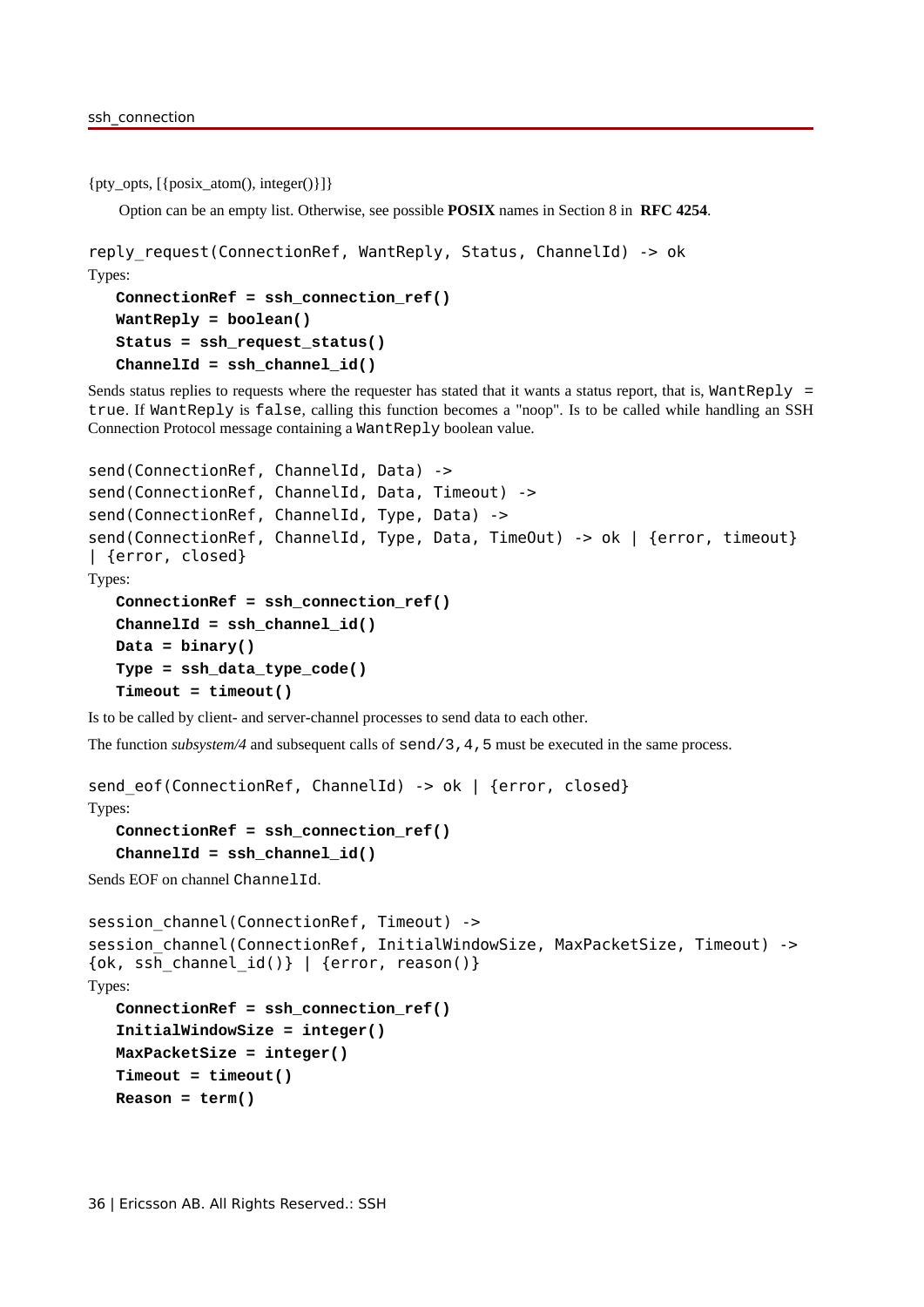Opens a channel for an SSH session. The channel id returned from this function is the id used as input to the other functions in this module.

```
setenv(ConnectionRef, ChannelId, Var, Value, TimeOut) -> ssh_request_status()
| {error, reason()}
Types:
   ConnectionRef = ssh_connection_ref()
   ChannelId = ssh_channel_id()
   Var = string()
```
Environment variables can be passed before starting the shell/command. Is to be called by a client channel processes.

```
shell(ConnectionRef, ChannelId) -> ssh_request_status() | {error, closed}
Types:
   ConnectionRef = ssh_connection_ref()
```

```
ChannelId = ssh_channel_id()
```
**Value = string() Timeout = timeout()**

Is to be called by a client channel process to request that the user default shell (typically defined in /etc/passwd in Unix systems) is executed at the server end.

```
subsystem(ConnectionRef, ChannelId, Subsystem, Timeout) ->
ssh_request_status() | {error, reason()}
Types:
   ConnectionRef = ssh_connection_ref()
```

```
ChannelId = ssh_channel_id()
Subsystem = string()
Timeout = timeout()
```
Is to be called by a client-channel process for requesting to execute a predefined subsystem on the server.

The function subsystem/4 and subsequent calls of *send/3,4,5* must be executed in the same process.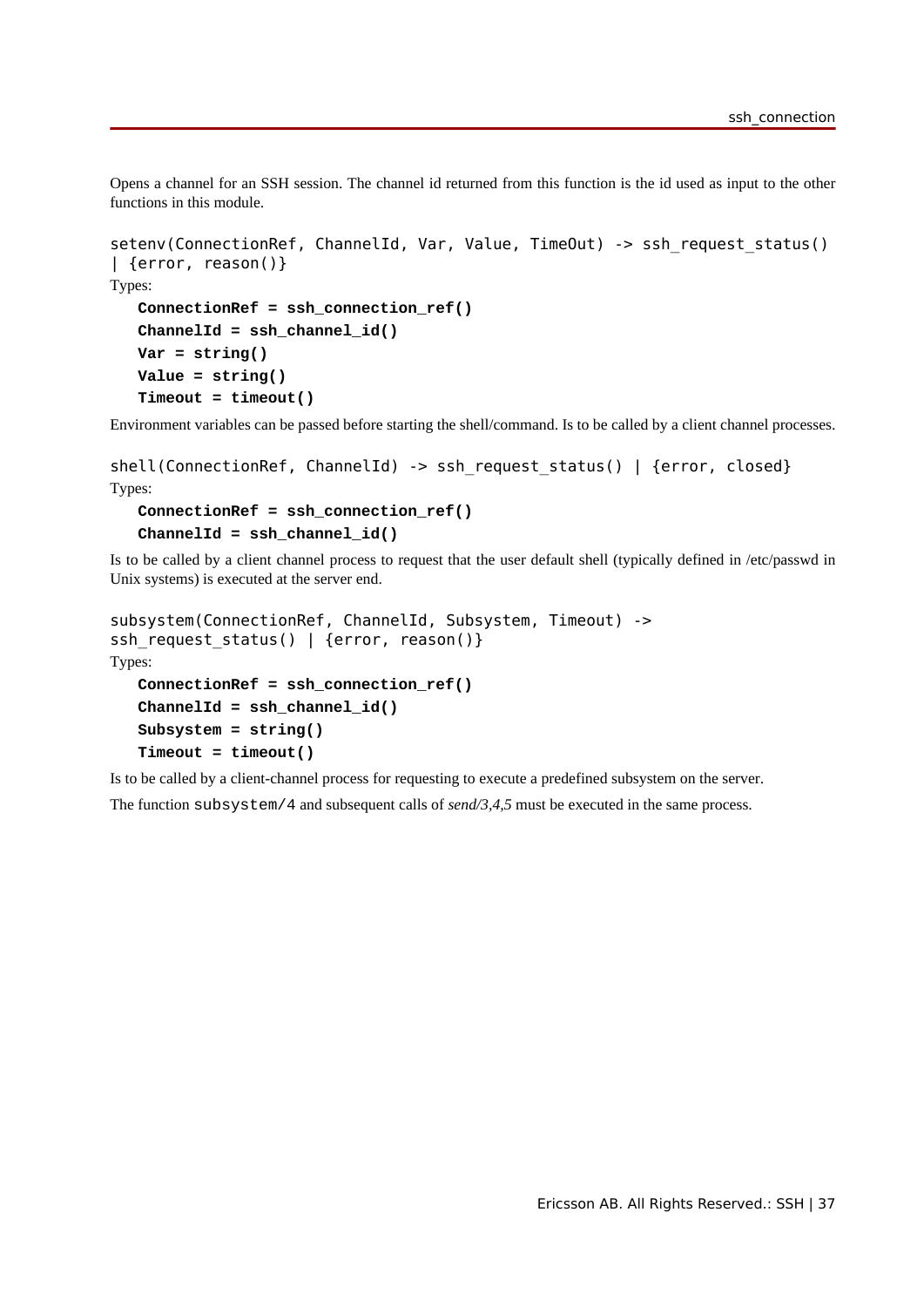# ssh client key api

Erlang module

Behavior describing the API for public key handling of an SSH client. By implementing the callbacks defined in this behavior, the public key handling of an SSH client can be customized. By default the ssh application implements this behavior with help of the standard OpenSSH files, see the *ssh(6)* application manual.

### DATA TYPES

Type definitions that are used more than once in this module, or abstractions to indicate the intended use of the data type, or both. For more details on public key data types, refer to Section 2 Public Key Records in the *public\_key user's guide:*

```
boolean() =
   true | false
string() =[byte()]
public_key() =
   #'RSAPublicKey'{}| {integer(), #'Dss-Parms'{}}| term()
private key() =#'RSAPrivateKey'{} | #'DSAPrivateKey'{} | term()
public key algorithm() =
   'ssh-rsa'| 'ssh-dss' | atom()
```
### Exports

Module:add\_host\_key(HostNames, Key, ConnectOptions) -> ok | {error, Reason} Types:

**HostNames = string()** Description of the host that owns the PublicKey. **Key = public\_key()** Normally an RSA or DSA public key, but handling of other public keys can be added. **ConnectOptions = proplists:proplist()** Options provided to *ssh:connect/[3,4]* **Reason = term().**

Adds a host key to the set of trusted host keys.

```
Module: is host key(Key, Host, Algorithm, ConnectOptions) -> Result
Types:
   Key = public_key()
   Normally an RSA or DSA public key, but handling of other public keys can be added.
```

```
Host = string()
Description of the host.
```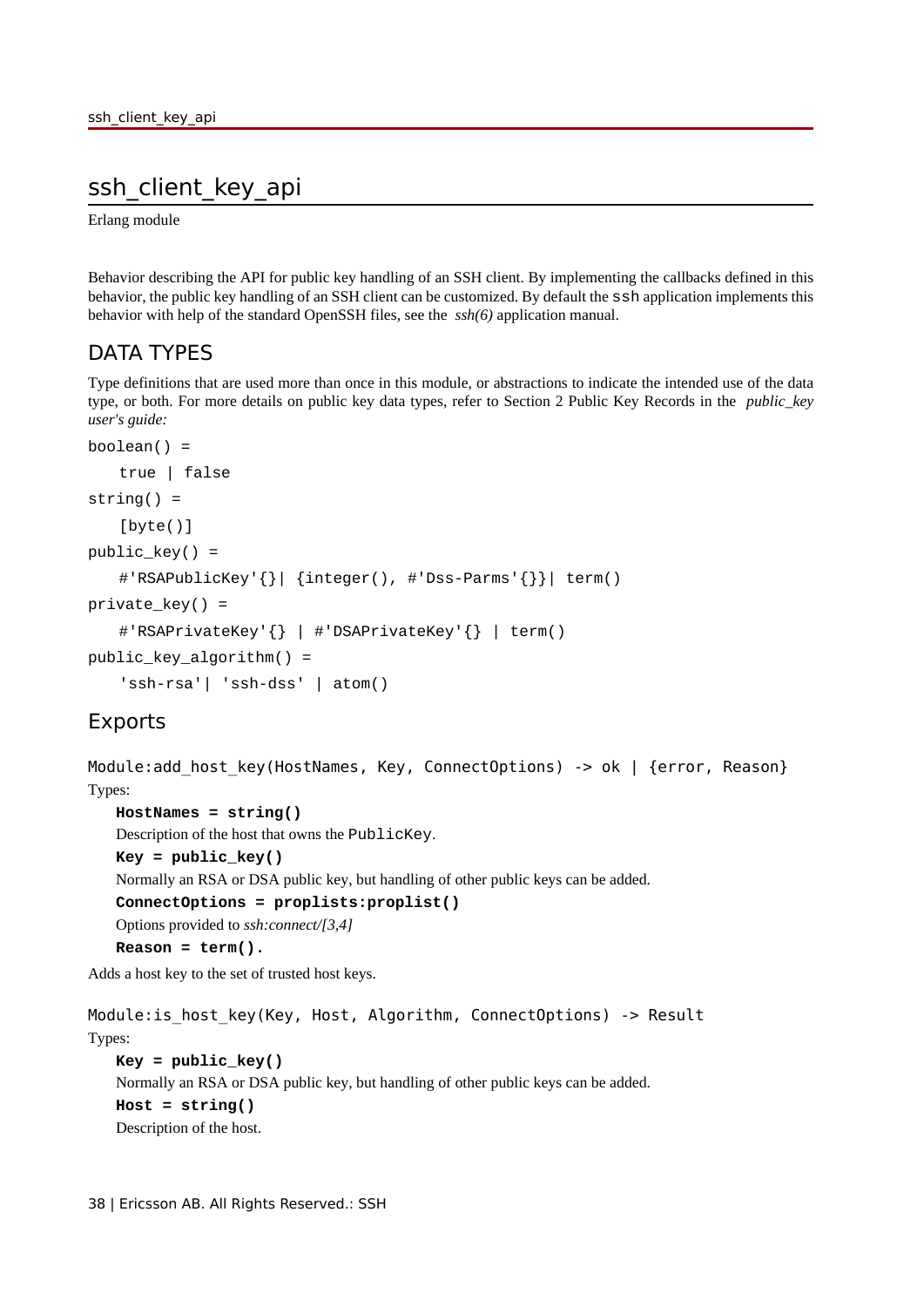```
Algorithm = public_key_algorithm()
   Host key algorithm. Is to support 'ssh-rsa'| 'ssh-dss', but more algorithms can be handled.
   ConnectOptions = proplists:proplist()
   Options provided to ssh:connect/[3,4].
   Result = boolean()
Checks if a host key is trusted.
Module:user_key(Algorithm, ConnectOptions) -> {ok, PrivateKey} | {error,
Reason}
Types:
   Algorithm = public_key_algorithm()
   Host key algorithm. Is to support 'ssh-rsa'| 'ssh-dss' but more algorithms can be handled.
   ConnectOptions = proplists:proplist()
   Options provided to ssh:connect/[3,4]
   PrivateKey = private_key()
   Private key of the user matching the Algorithm.
```
**Reason = term()**

Fetches the users **public key** matching the Algorithm.

#### Note:

The private key contains the public key.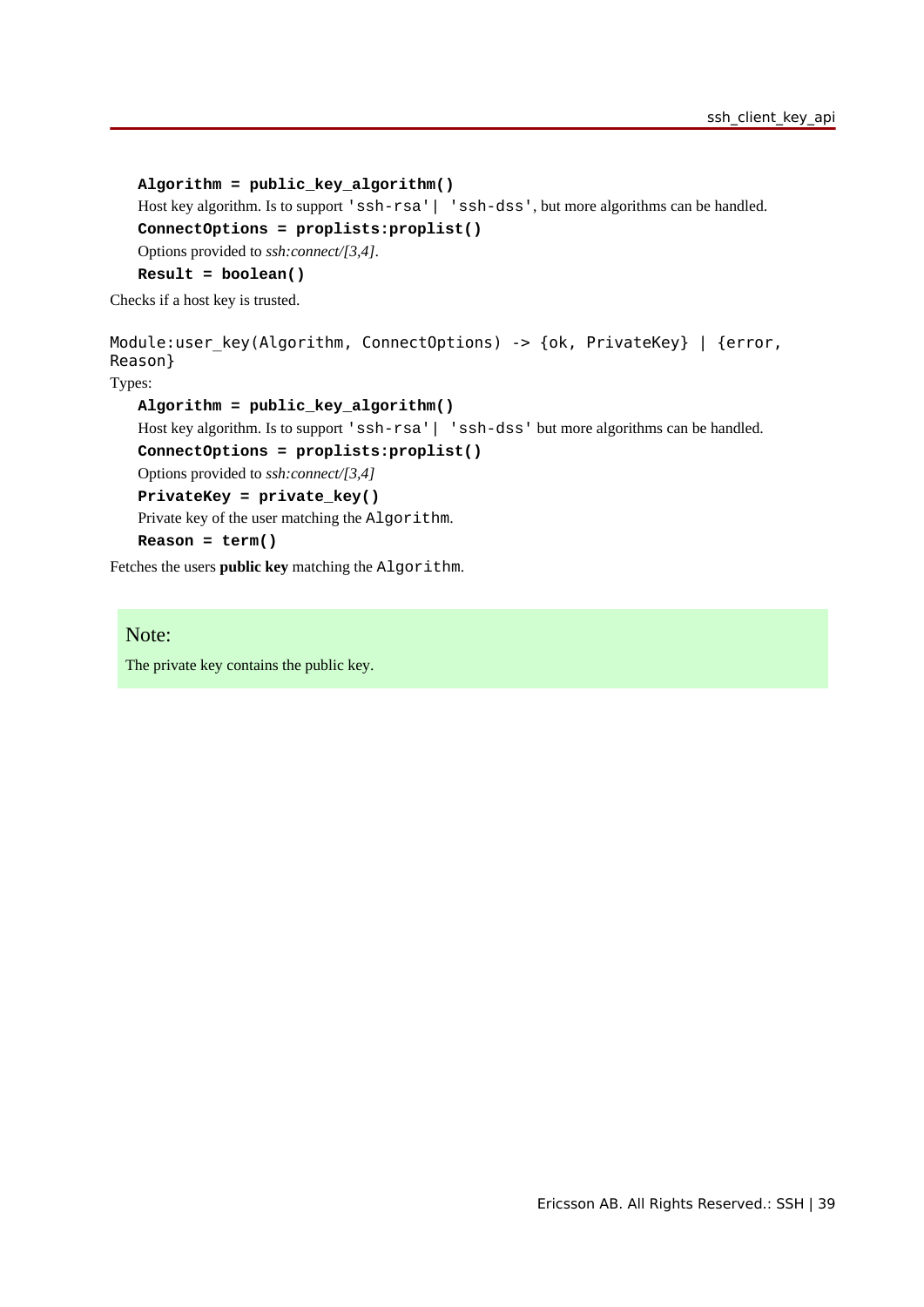# ssh server key api

Erlang module

Behaviour describing the API for public key handling of an SSH server. By implementing the callbacks defined in this behavior, the public key handling of an SSH server can be customized. By default the SSH application implements this behavior with help of the standard OpenSSH files, see the *ssh(6)* application manual.

### DATA TYPES

Type definitions that are used more than once in this module, or abstractions to indicate the intended use of the data type, or both. For more details on public key data types, refer to Section 2 Public Key Records in the *public\_key user's guide*.

```
boolean() =
   true | false
string() =[byte()]
public_key() =
   #'RSAPublicKey'{}| {integer(), #'Dss-Parms'{}}| term()
private key() =#'RSAPrivateKey'{} | #'DSAPrivateKey'{} | term()
public key algorithm() =
   'ssh-rsa'| 'ssh-dss' | atom()
```
### Exports

```
Module:host_key(Algorithm, DaemonOptions) -> {ok, Key} | {error, Reason}
Types:
   Algorithm = public_key_algorithm()
   Host key algorithm. Is to support 'ssh-rsa' | 'ssh-dss', but more algorithms can be handled.
   DaemonOptions = proplists:proplist()
   Options provided to ssh:daemon/[2,3].
   Key = private_key()
   Private key of the host matching the Algorithm.
   Reason = term()
Fetches the private key of the host.
Module: is auth key(Key, User, DaemonOptions) -> Result
Types:
   Key = public_key()
   Normally an RSA or DSA public key, but handling of other public keys can be added
   User = string()
```
User owning the public key.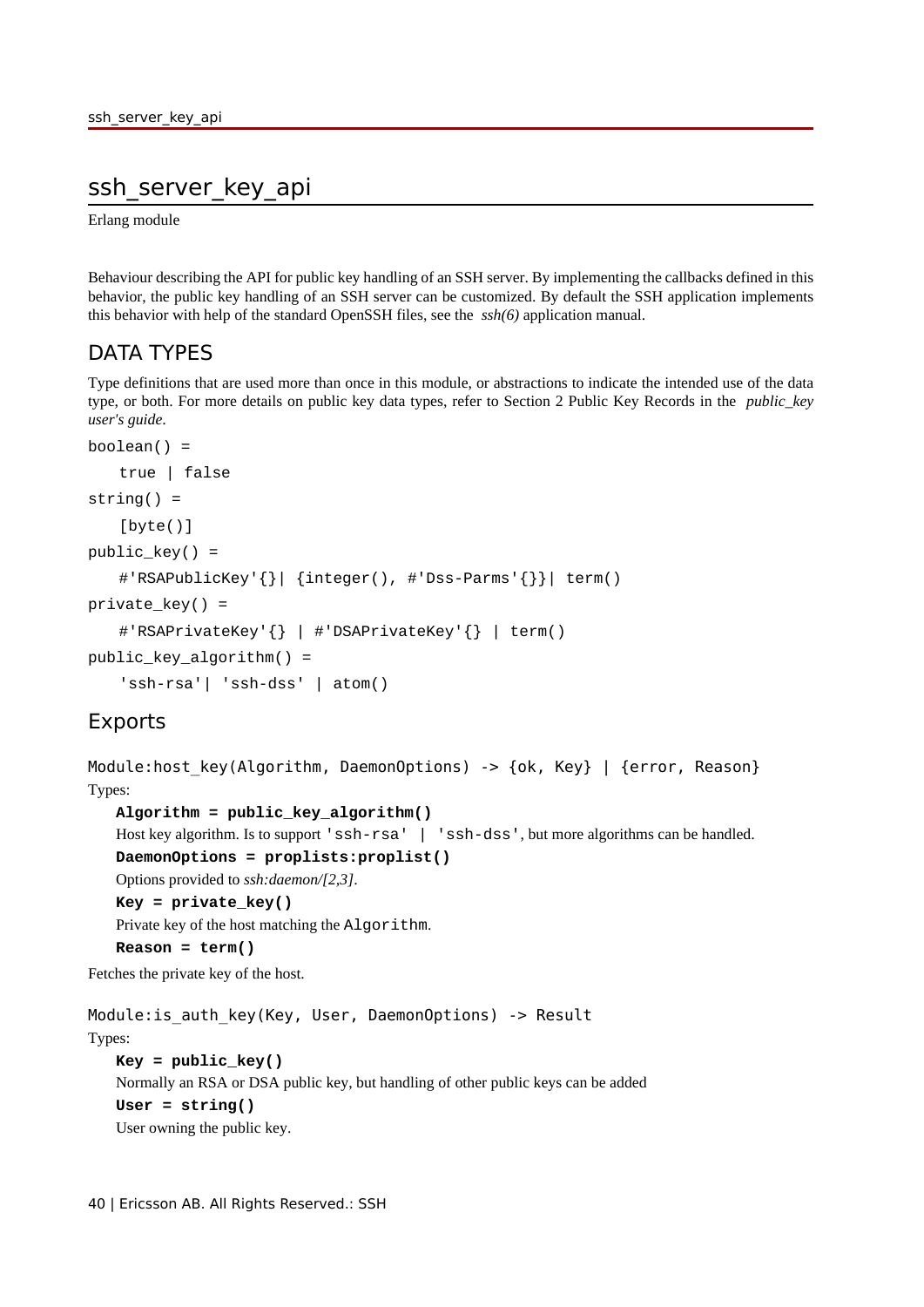**DaemonOptions = proplists:proplist()** Options provided to *ssh:daemon/[2,3]*. **Result = boolean()**

Checks if the user key is authorized.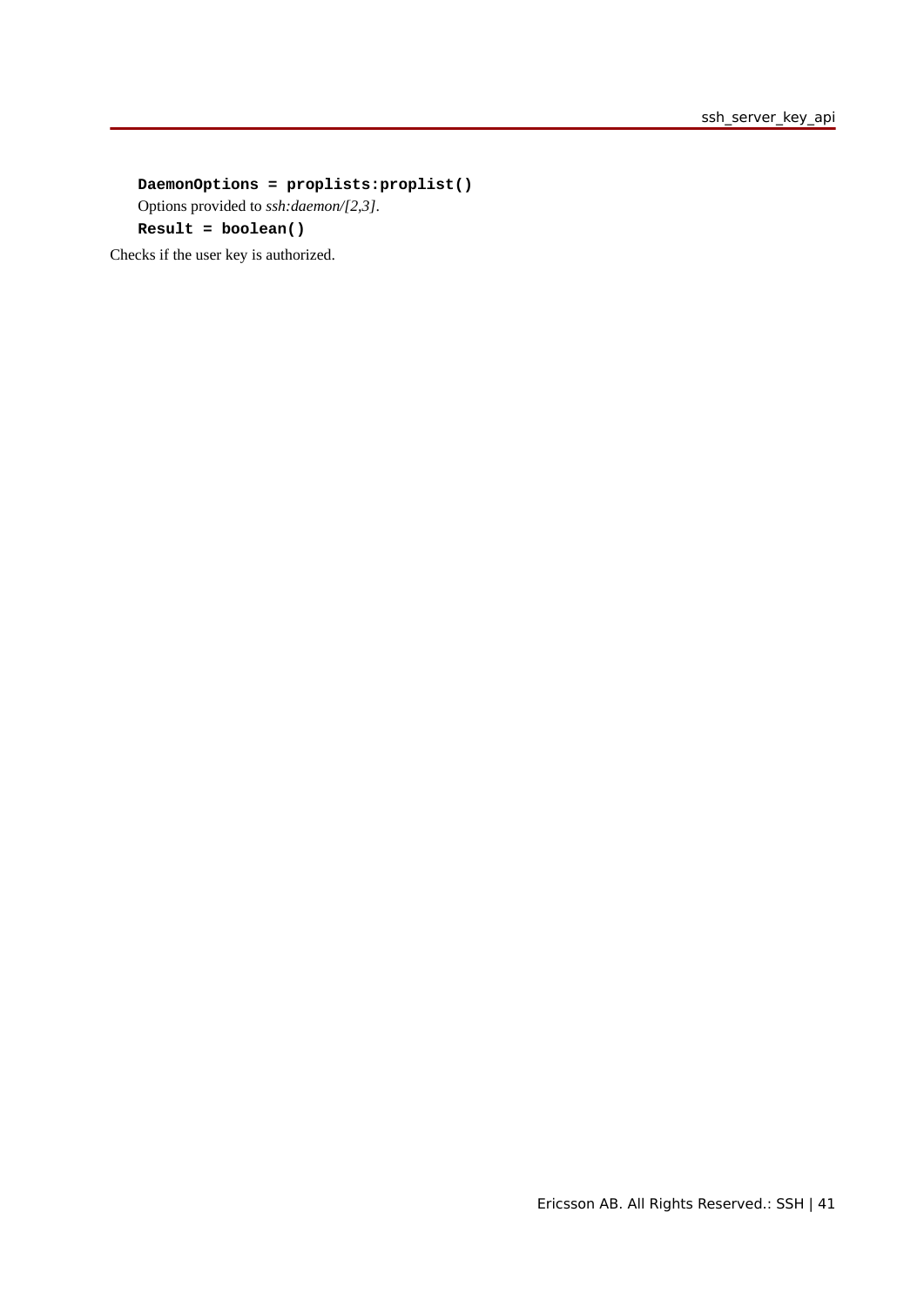```
ssh_sftp
```
# ssh sftp

Erlang module

This module implements an SSH FTP (SFTP) client. SFTP is a secure, encrypted file transfer service available for SSH.

# DATA TYPES

Type definitions that are used more than once in this module, or abstractions to indicate the intended use of the data type, or both:

reason()

 $=$  atom() A description of the reason why an operation failed.

The value is formed from the sftp error codes in the protocol-level responses as defined in **[draft-ietf-secsh](href)[filexfer-13.txt](href)** section 9.1.

The codes are named as SSH\_FX\_\* which are transformed into lowercase of the star-part. E.g. the error code SSH\_FX\_NO\_SUCH\_FILE will cause the reason() to be no\_such\_file.

ssh\_connection\_ref() =

```
opaque() - as returned by ssh:connect/3
```
timeout()

```
= infinity | integer() in milliseconds. Default infinity.
```
### Time-outs

If the request functions for the SFTP channel return  $\{error, timeout\}$ , no answer was received from the server within the expected time.

The request may have reached the server and may have been performed. However, no answer was received from the server within the expected time.

### Exports

```
apread(ChannelPid, Handle, Position, Len) -> {async, N} | {error, reason()}
Types:
```

```
ChannelPid = pid()
Handle = term()
Position = integer()
Len = integer()
N = term()
```
The apread/4 function reads from a specified position, combining the  $position/3$  and aread/3 functions.

```
apwrite(ChannelPid, Handle, Position, Data) -> {async, N} | {error, reason()}
Types:
```

```
ChannelPid = pid()
Handle = term()
Position = integer()
```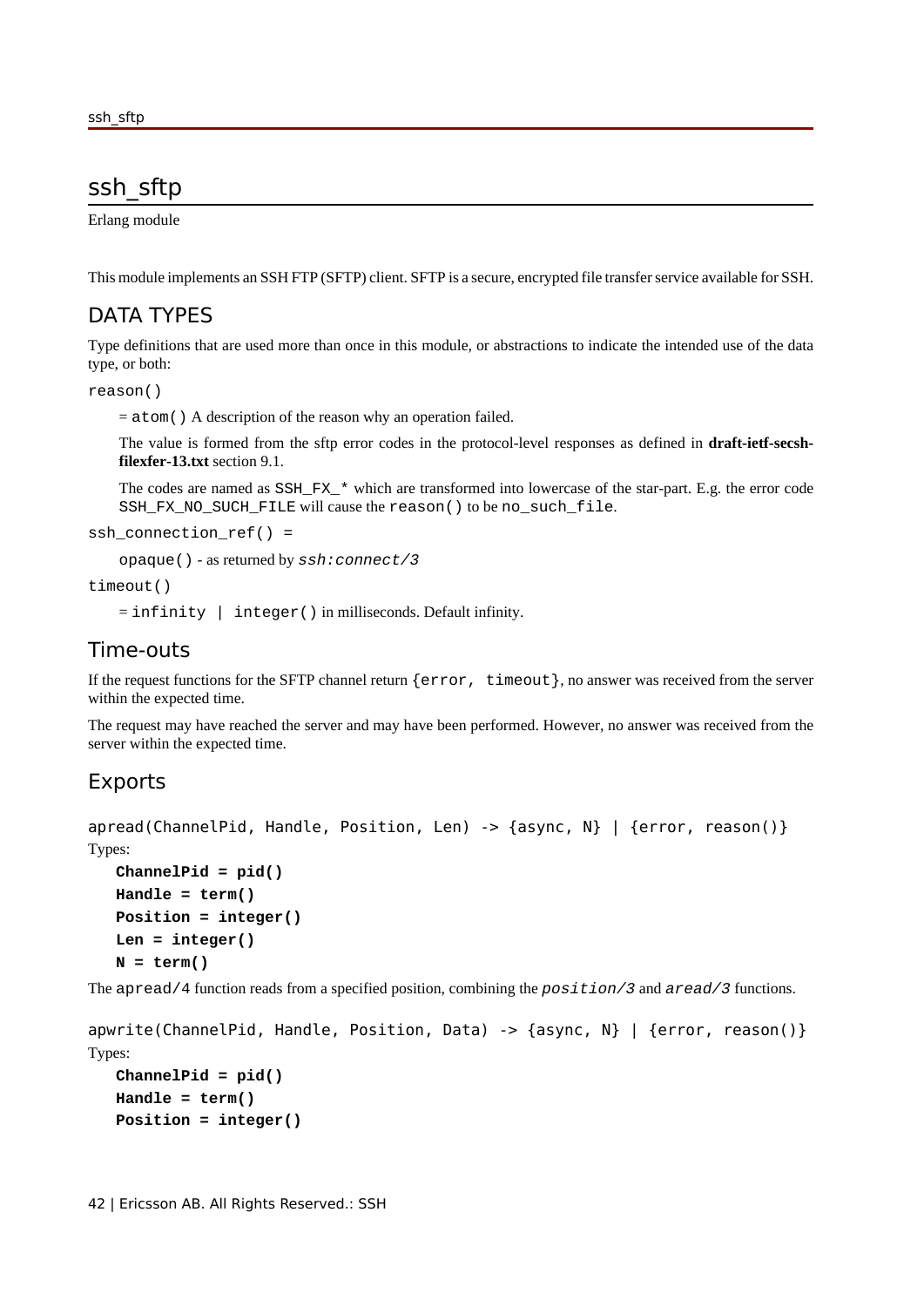```
Len = integer()
Data = binary()
Timeout = timeout()
N = term()
```
The apwrite/4 function writes to a specified position, combining the position/3 and awrite/3 functions.

aread(ChannelPid, Handle, Len) -> {async, N} | {error, reason()} Types: **ChannelPid = pid() Handle = term() Position = integer() Len = integer() N = term()**

Reads from an open file, without waiting for the result. If the handle is valid, the function returns  $\{asyn c, N\}$ , where N is a term guaranteed to be unique between calls of a read. The actual data is sent as a message to the calling process. This message has the form  $\{async\_reply, N, Result\}$ , where Result is the result from the read, either {ok, Data}, eof, or {error, reason()}.

```
awrite(ChannelPid, Handle, Data) -> {async, N} | {error, reason()}
Types:
   ChannelPid = pid()
   Handle = term()
   Position = integer()
   Len = integer()
   Data = binary()
   Timeout = timeout()
```
Writes to an open file, without waiting for the result. If the handle is valid, the function returns  $\{$  async,  $\mathbb{N}\}$ , where N is a term guaranteed to be unique between calls of awrite. The result of the write operation is sent as a message to the calling process. This message has the form {async\_reply, N, Result}, where Result is the result from the write, either ok, or  $\{error, reason() \}.$ 

```
close(ChannelPid, Handle) ->
close(ChannelPid, Handle, Timeout) -> ok | {error, reason()}
Types:
   ChannelPid = pid()
   Handle = term()
```

```
Timeout = timeout()
```
Closes a handle to an open file or directory on the server.

```
delete(ChannelPid, Name) ->
delete(ChannelPid, Name, Timeout) -> ok | {error, reason()}
Types:
   ChannelPid = pid()
   Name = string()
```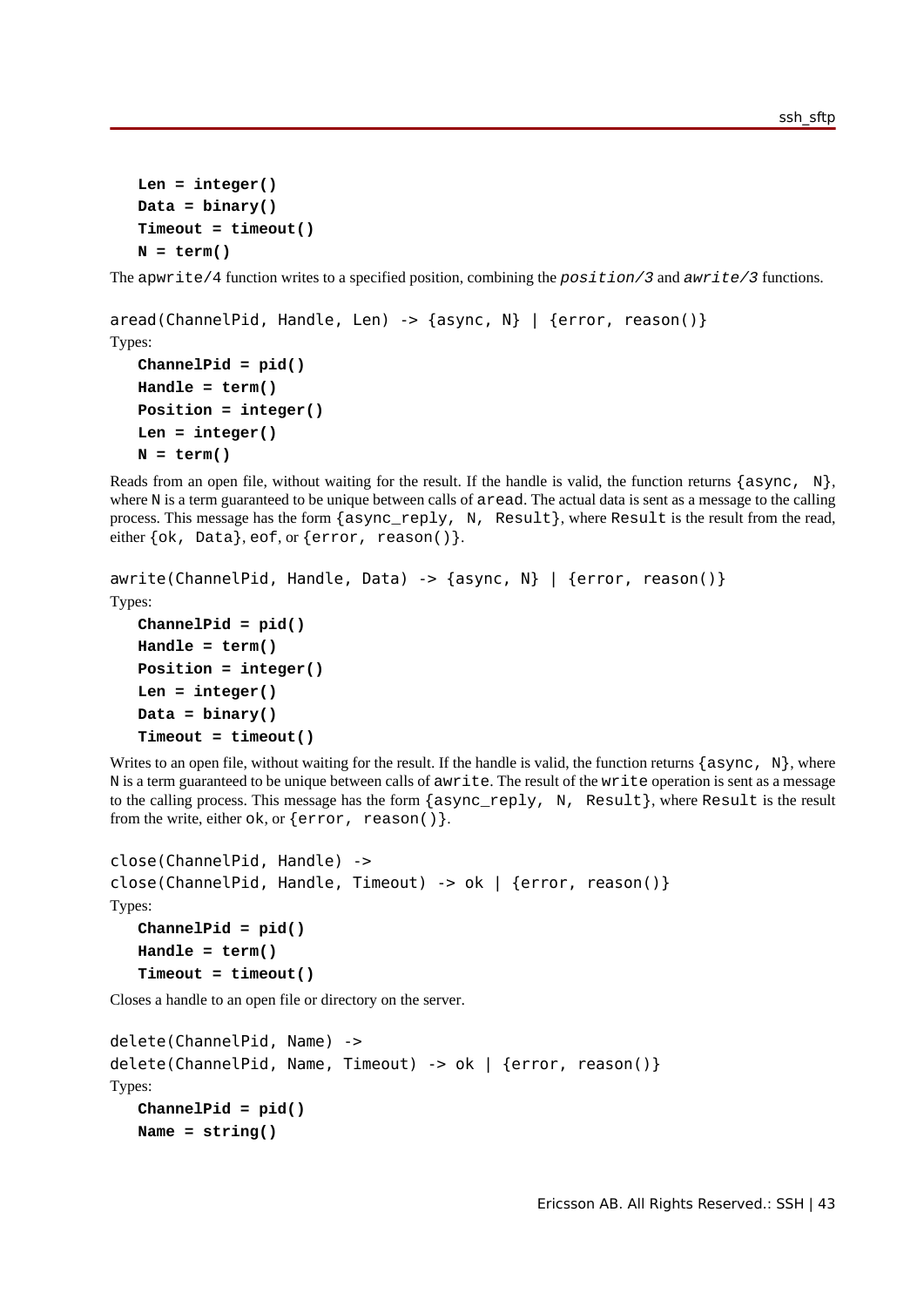#### **Timeout = timeout()**

Deletes the file specified by Name.

```
del dir(ChannelPid, Name) ->
del_dir(ChannelPid, Name, Timeout) -> ok | {error, reason()}
Types:
   ChannelPid = pid()
   Name = string()
   Timeout = timeout()
```
Deletes a directory specified by Name. The directory must be empty before it can be successfully deleted.

```
list dir(ChannelPid, Path) ->
list dir(ChannelPid, Path, Timeout) -> {ok, Filenames} | {error, reason()}
Types:
  ChannelPid = pid()
  Path = string()
  Filenames = [Filename]
  Filename = string()
   Timeout = timeout()
```
Lists the given directory on the server, returning the filenames as a list of strings.

```
make dir(ChannelPid, Name) ->
make dir(ChannelPid, Name, Timeout) -> ok | {error, reason()}
Types:
   ChannelPid = pid()
   Name = string()
   Timeout = timeout()
```
Creates a directory specified by Name. Name must be a full path to a new directory. The directory can only be created in an existing directory.

```
make symlink(ChannelPid, Name, Target) ->
make symlink(ChannelPid, Name, Target, Timeout) -> ok | {error, reason()}
Types:
   ChannelPid = pid()
   Name = string()
   Target = string()
```
Creates a symbolic link pointing to Target with the name Name.

```
open(ChannelPid, File, Mode) ->
open(ChannelPid, File, Mode, Timeout) -> {ok, Handle} | {error, reason()}
Types:
   ChannelPid = pid()
   File = string()
```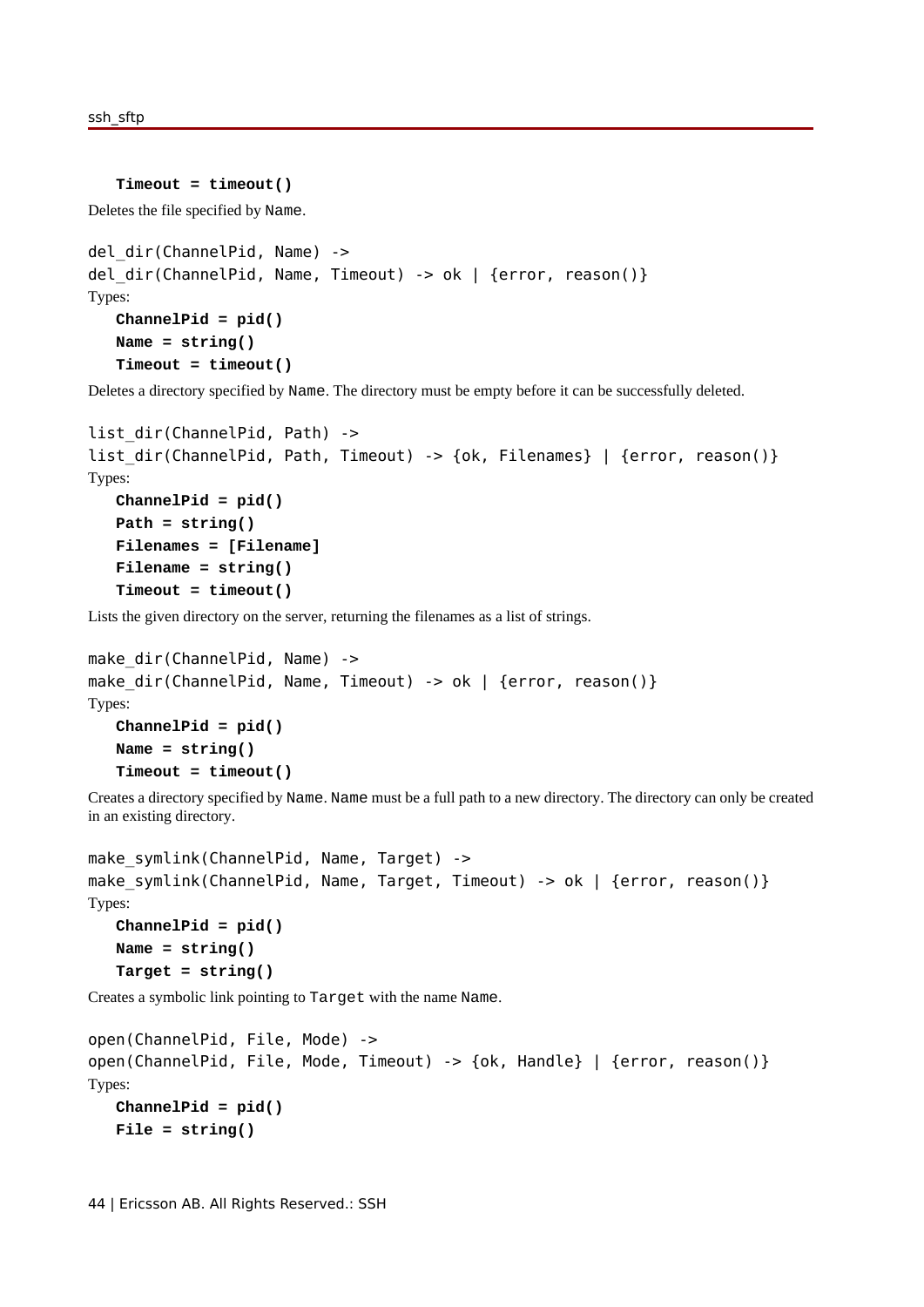```
Mode = [Modeflag]
Modeflag = read | write | creat | trunc | append | binary
Timeout = timeout()
Handle = term()
```
Opens a file on the server and returns a handle, which can be used for reading or writing.

```
opendir(ChannelPid, Path) ->
opendir(ChannelPid, Path, Timeout) -> {ok, Handle} | {error, reason()}
Types:
   ChannelPid = pid()
   Path = string()
   Timeout = timeout()
```
Opens a handle to a directory on the server. The handle can be used for reading directory contents.

```
open tar(ChannelPid, Path, Mode) ->
open tar(ChannelPid, Path, Mode, Timeout) -> {ok, Handle} | {error, reason()}
Types:
  ChannelPid = pid()
   Path = string()
  Mode = [read] | [write] | [read,EncryptOpt] | [write,DecryptOpt]
   EncryptOpt = {crypto,{InitFun,EncryptFun,CloseFun}}
  DecryptOpt = {crypto,{InitFun,DecryptFun}}
   InitFun = (fun() -> {ok,CryptoState}) | (fun() ->
   {ok,CryptoState,ChunkSize})
   CryptoState = any()
   ChunkSize = undefined | pos_integer()
   EncryptFun = (fun(PlainBin,CryptoState) -> EncryptResult)
   EncryptResult = {ok,EncryptedBin,CryptoState} |
   {ok,EncryptedBin,CryptoState,ChunkSize}
   PlainBin = binary()
   EncryptedBin = binary()
  DecryptFun = (fun(EncryptedBin,CryptoState) -> DecryptResult)
  DecryptResult = {ok,PlainBin,CryptoState} |
   {ok,PlainBin,CryptoState,ChunkSize}
   CloseFun = (fun(PlainBin,CryptoState) -> {ok,EncryptedBin})
   Timeout = timeout()
```
Opens a handle to a tar file on the server, associated with ChannelPid. The handle can be used for remote tar creation and extraction, as defined by the *erl\_tar:init/3* function.

For code exampel see Section *SFTP Client with TAR Compression and Encryption* in the ssh Users Guide.

The crypto mode option is applied to the generated stream of bytes prior to sending them to the SFTP server. This is intended for encryption but can be used for other purposes.

The InitFun is applied once prior to any other crypto operation. The returned CryptoState is then folded into repeated applications of the EncryptFun or DecryptFun. The binary returned from those funs are sent further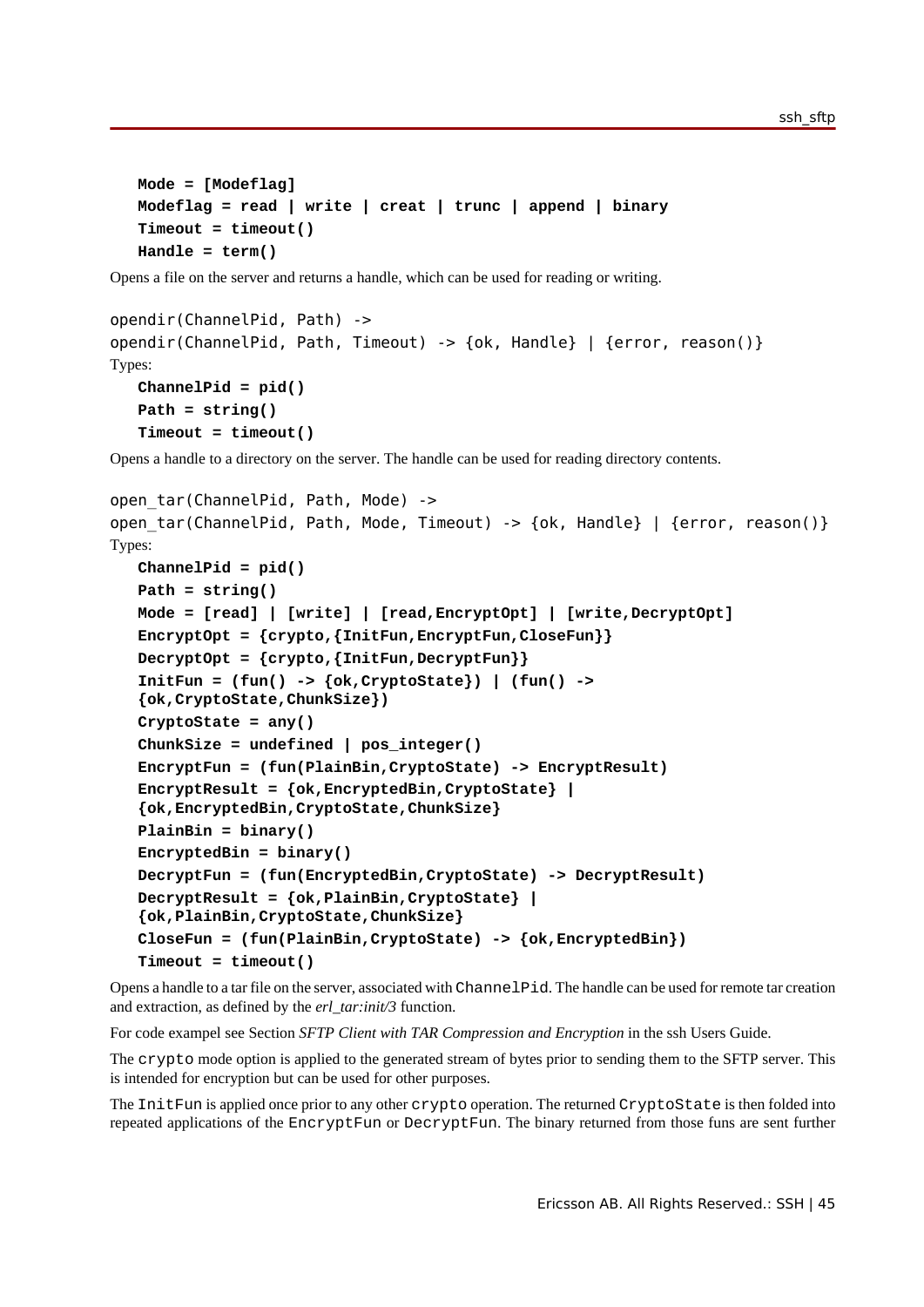to the remote SFTP server. Finally, if doing encryption, the CloseFun is applied to the last piece of data. The CloseFun is responsible for padding (if needed) and encryption of that last piece.

The ChunkSize defines the size of the PlainBins that EncodeFun is applied to. If the ChunkSize is undefined, the size of the PlainBins varies, because this is intended for stream crypto, whereas a fixed ChunkSize is intended for block crypto. ChunkSizes can be changed in the return from the EncryptFun or DecryptFun. The value can be changed between pos\_integer() and undefined.

```
position(ChannelPid, Handle, Location) ->
position(ChannelPid, Handle, Location, Timeout) -> {ok, NewPosition | {error,
reason()}
Types:
   ChannelPid = pid()
   Handle = term()
   Location = Offset | {bof, Offset} | {cur, Offset} | {eof, Offset} | bof |
   cur | eof
   Offset = integer()
   Timeout = timeout()
   NewPosition = integer()
```
Sets the file position of the file referenced by Handle. Returns {ok, NewPosition} (as an absolute offset) if successful, otherwise {error, reason()}. Location is one of the following:

```
Offset
```
The same as {bof, Offset}.

```
{bof, Offset}
```
Absolute offset.

```
{cur, Offset}
```
Offset from the current position.

```
{eof, Offset}
```
Offset from the end of file.

```
bof | cur | eof
```

```
The same as eariler with Offset 0, that is, \{bot, 0\} | \{cur, 0\} | \{eof, 0\}.
```

```
pread(ChannelPid, Handle, Position, Len) ->
pread(ChannelPid, Handle, Position, Len, Timeout) -> {ok, Data} | eof |
{error, reason()}
Types:
   ChannelPid = pid()
   Handle = term()
   Position = integer()
   Len = integer()
   Timeout = timeout()
   Data = string() | binary()
```
The pread/3,4 function reads from a specified position, combining the  $position/3$  and read/3,4 functions.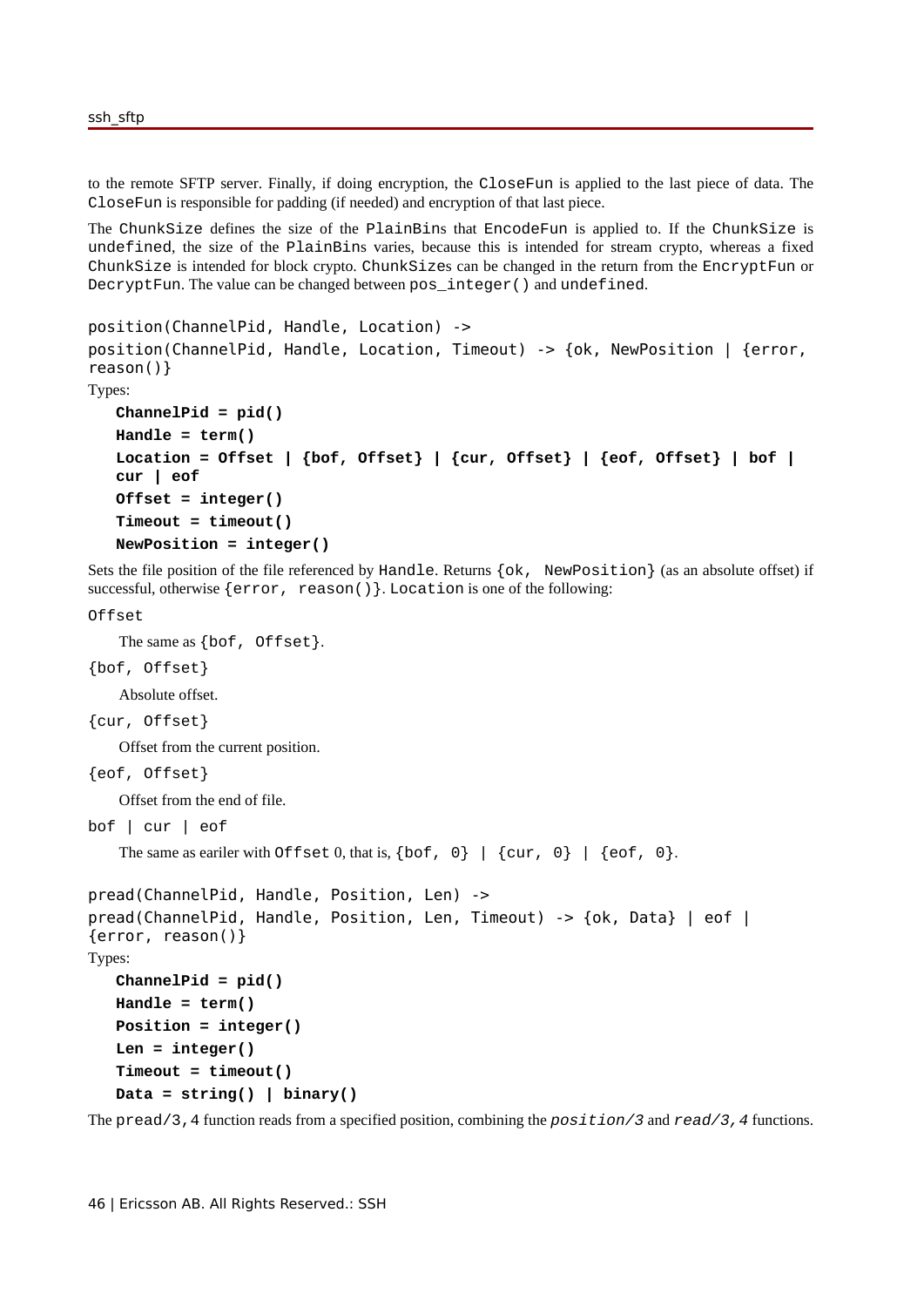```
pwrite(ChannelPid, Handle, Position, Data) -> ok
pwrite(ChannelPid, Handle, Position, Data, Timeout) -> ok | {error, reason()}
Types:
   ChannelPid = pid()
   Handle = term()
   Position = integer()
   Data = iolist()
   Timeout = timeout()
```
The pwrite/3,4 function writes to a specified position, combining the position/3 and write/3,4 functions.

```
read(ChannelPid, Handle, Len) ->
read(ChannelPid, Handle, Len, Timeout) -> {ok, Data} | eof | {error,
reason()}
Types:
   ChannelPid = pid()
  Handle = term()
  Position = integer()
  Len = integer()
   Timeout = timeout()
  Data = string() | binary()
```
Reads Len bytes from the file referenced by Handle. Returns {ok, Data}, eof, or {error, reason()}. If the file is opened with binary, Data is a binary, otherwise it is a string.

If the file is read past eof, only the remaining bytes are read and returned. If no bytes are read, eof is returned.

```
read file(ChannelPid, File) ->
read file(ChannelPid, File, Timeout) -> {ok, Data} | {error, reason()}
Types:
   ChannelPid = pid()
   File = string()
   Data = binary()
   Timeout = timeout()
```
Reads a file from the server, and returns the data in a binary.

```
read file info(ChannelPid, Name) ->
read file info(ChannelPid, Name, Timeout) -> {ok, FileInfo} | {error,
reason()}
Types:
   ChannelPid = pid()
  Name = string()
  Handle = term()
   Timeout = timeout()
   FileInfo = record()
```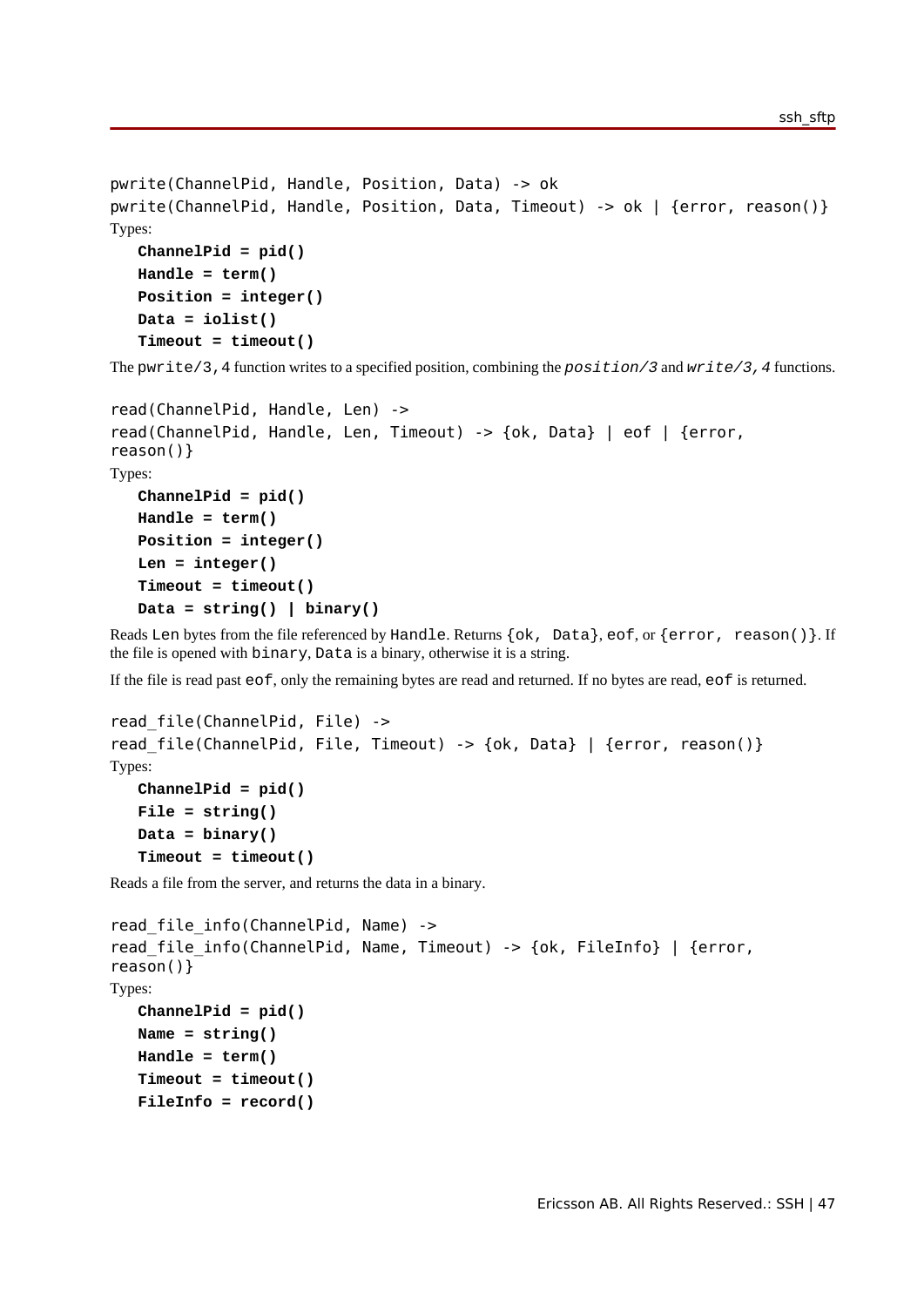Returns a file info record from the file specified by Name or Handle. See *file:read file info/2* for information about the record.

```
read link(ChannelPid, Name) ->
read link(ChannelPid, Name, Timeout) -> {ok, Target} | {error, reason()}
Types:
   ChannelPid = pid()
   Name = string()
   Target = string()
```
Reads the link target from the symbolic link specified by name.

```
read link info(ChannelPid, Name) -> {ok, FileInfo} | {error, reason()}
read link info(ChannelPid, Name, Timeout) -> {ok, FileInfo} | {error,
reason()}
Types:
   ChannelPid = pid()
  Name = string()
   Handle = term()
   Timeout = timeout()
   FileInfo = record()
```
Returns a file\_info record from the symbolic link specified by Name or Handle. See *file:read\_link\_info/2* for information about the record.

```
rename(ChannelPid, OldName, NewName) ->
rename(ChannelPid, OldName, NewName, Timeout) -> ok | {error, reason()}
Types:
   ChannelPid = pid()
   OldName = string()
   NewName = string()
   Timeout = timeout()
```
Renames a file named OldName and gives it the name NewName.

```
start channel(ConnectionRef) ->
start channel(ConnectionRef, Options) -> {ok, Pid} | {error, reason()|term()}
start channel(Host, Options) ->
start channel(Host, Port, Options) -> {ok, Pid, ConnectionRef} | {error,
reason()|term()}
start channel(TcpSocket) ->
start_channel(TcpSocket, Options) -> {ok, Pid, ConnectionRef} | {error,
reason()|term()}
Types:
   Host = string()
   ConnectionRef = ssh_connection_ref()
   Port = integer()
```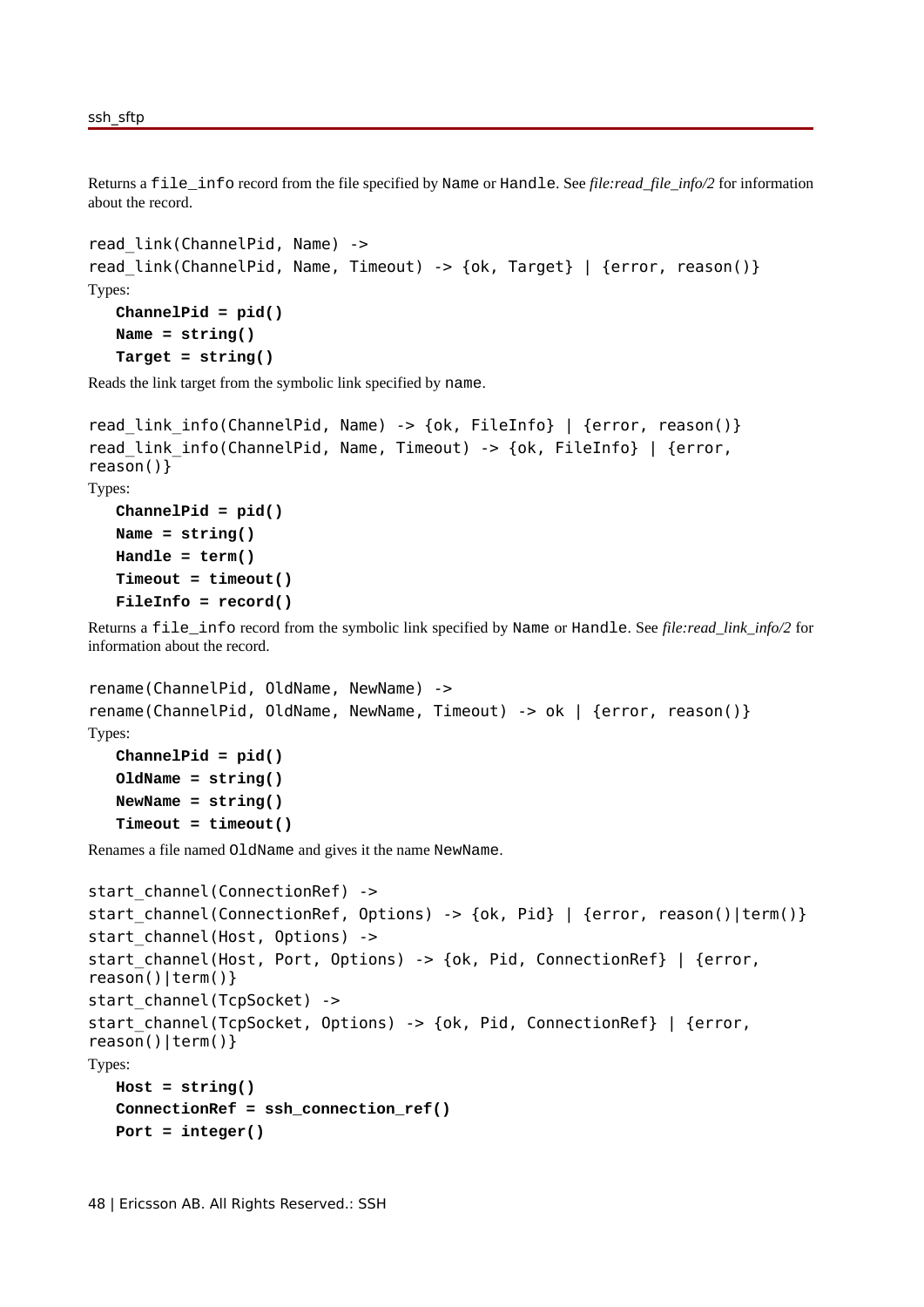```
TcpSocket = port()
```
The socket is supposed to be from *gen\_tcp:connect* or *gen\_tcp:accept* with option {active, false} **Options = [{Option, Value}]**

If no connection reference is provided, a connection is set up, and the new connection is returned. An SSH channel process is started to handle the communication with the SFTP server. The returned pid for this process is to be used as input to all other API functions in this module.

Options:

```
{timeout, timeout()}
```
The time-out is passed to the ssh\_channel start function, and defaults to infinity.

```
{sftp_vsn, integer()}
```
Desired SFTP protocol version. The actual version is the minimum of the desired version and the maximum supported versions by the SFTP server.

All other options are directly passed to *ssh:connect/3* or ignored if a connection is already provided.

```
stop channel(ChannelPid) -> ok
```
Types:

**ChannelPid = pid()**

Stops an SFTP channel. Does not close the SSH connection. Use *ssh:close/1* to close it.

```
write(ChannelPid, Handle, Data) ->
write(ChannelPid, Handle, Data, Timeout) -> ok | {error, reason()}
Types:
   ChannelPid = pid()
```

```
Handle = term()
Position = integer()
Data = iolist()
Timeout = timeout()
```
Writes data to the file referenced by Handle. The file is to be opened with write or append flag. Returns ok if successful or {error, reason()} otherwise.

```
write file(ChannelPid, File, Iolist) ->
write file(ChannelPid, File, Iolist, Timeout) -> ok | {error, reason()}
Types:
   ChannelPid = pid()
   File = string()
   Iolist = iolist()
   Timeout = timeout()
```
Writes a file to the server. The file is created if it does not exist but overwritten if it exists.

```
write file info(ChannelPid, Name, Info) ->
write file info(ChannelPid, Name, Info, Timeout) -> ok | {error, reason()}
Types:
   ChannelPid = pid()
```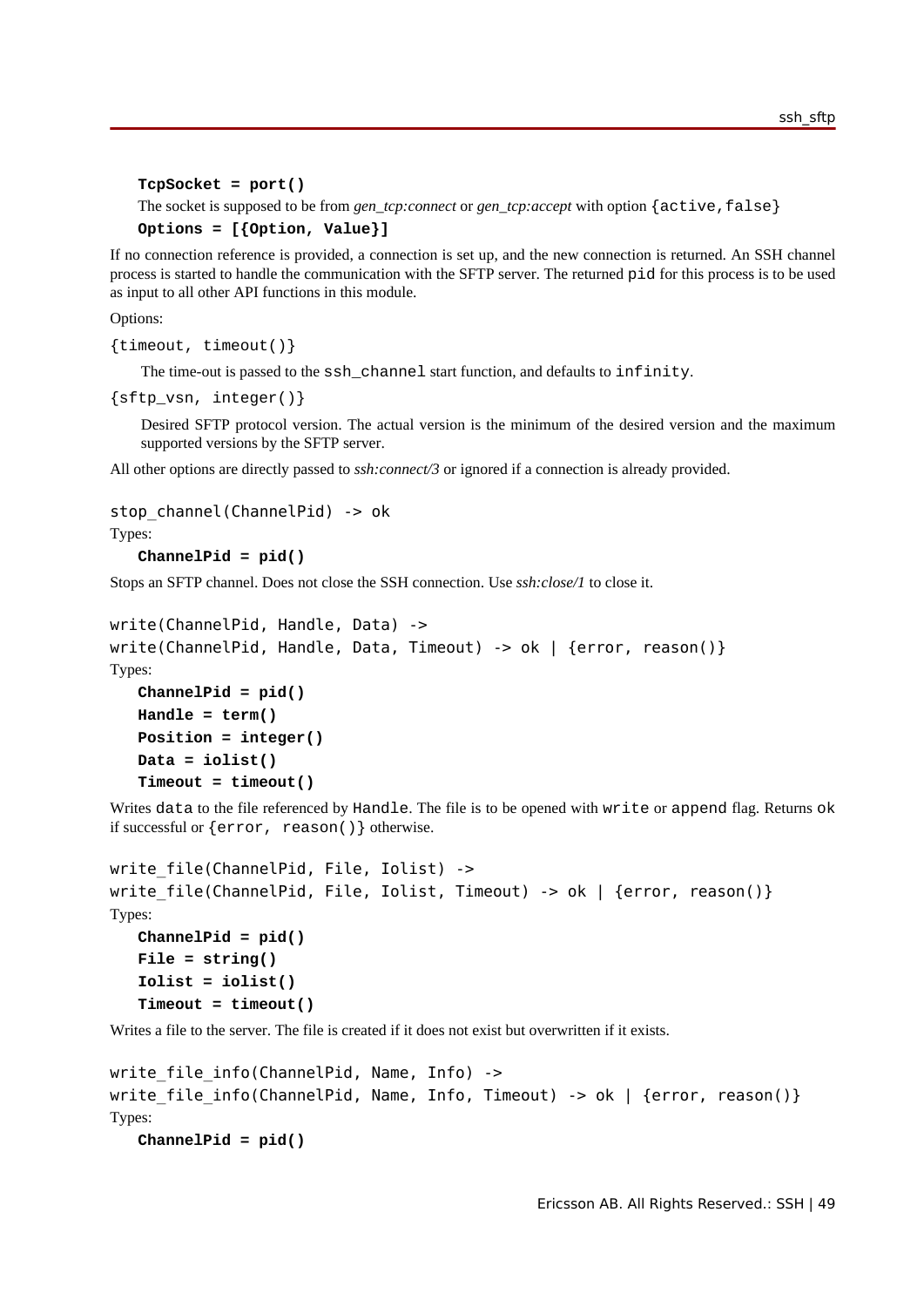```
Name = string()
Info = record()
Timeout = timeout()
```
Writes file information from a file\_info record to the file specified by Name. See *file:write\_file\_info/[2,3]* for information about the record.